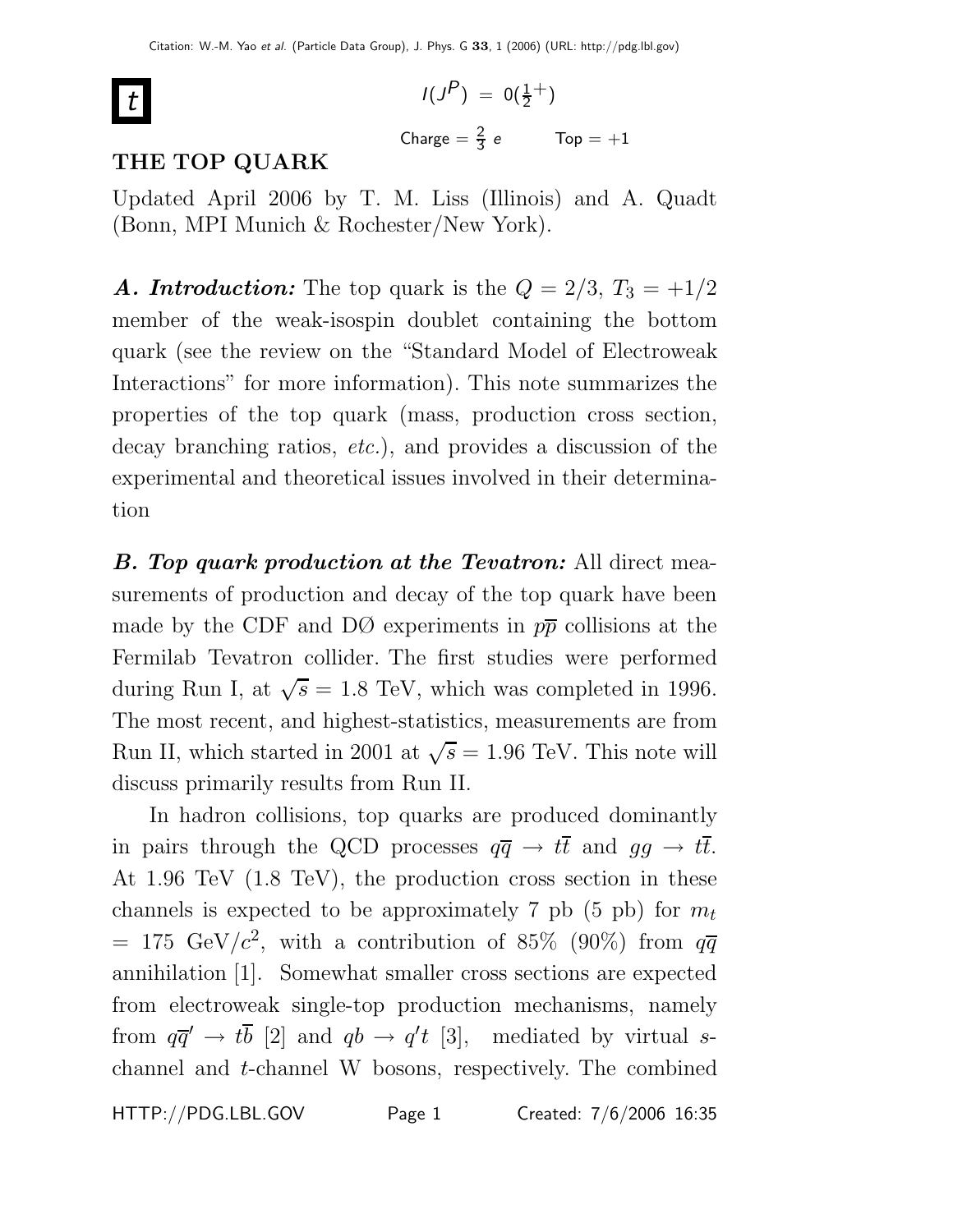rate for the single-top processes at 1.96 TeV is approximately 3 pb for  $m_t = 175 \text{ GeV}/c^2$  [4]. The identification of top quarks in the electroweak single-top channel is much more difficult than in the QCD  $t\bar{t}$  channel, due to a less distinctive signature and significantly larger backgrounds.

In top decay, the  $Ws$  and  $Wd$  final states are expected to be suppressed relative to  $Wb$  by the square of the CKM matrix elements  $V_{ts}$  and  $V_{td}$ . Assuming unitarity of the threegeneration CKM matrix, these matrix element values can be estimated to be less than 0.043 and 0.014, respectively (see the review "The Cabibbo-Kobayashi-Maskawa Mixing Matrix" in the current edition for more information). With a mass above the  $Wb$  threshold, and  $V_{tb}$  close to unity, the decay width of the top quark is expected to be dominated by the two-body channel  $t \to Wb$ . Neglecting terms of order  $m_b^2/m_t^2$ ,  $\alpha_s^2$  and  $(\alpha_s/\pi)M_W^2/m_t^2$ , the width predicted in the Standard Model  $(SM)$  is [5]:

$$
\Gamma_t = \frac{G_F m_t^3}{8\pi\sqrt{2}} \left( 1 - \frac{M_W^2}{m_t^2} \right)^2 \left( 1 + 2\frac{M_W^2}{m_t^2} \right) \left[ 1 - \frac{2\alpha_s}{3\pi} \left( \frac{2\pi^2}{3} - \frac{5}{2} \right) \right].
$$
\n(1)

The width increases with mass, changing, for example, from 1.02 GeV/ $c^2$  for  $m_t = 160 \text{ GeV}/c^2$  to 1.56 GeV/ $c^2$  for  $m_t =$ 180 GeV/ $c^2$  (we use  $\alpha_s(M_Z)=0.118$ ). With its correspondingly short lifetime of  $\approx 0.5 \times 10^{-24}$  s, the top quark is expected to decay before top-flavored hadrons or  $t\bar{t}$ -quarkonium bound states can form [6]. The order  $\alpha_s^2$  QCD corrections to  $\Gamma_t$  are also available [7], thereby improving the overall theoretical accuracy to better than 1%.

The final states for the leading pair-production process can be divided into three classes:

$$
\text{A.} \quad t\overline{t} \to W^+ b \, W^- \, \overline{b} \to q \, \overline{q}' \, b \, q'' \, \overline{q}''' \, \overline{b},\tag{46.2\%}
$$

HTTP://PDG.LBL.GOV Page 2 Created: 7/6/2006 16:35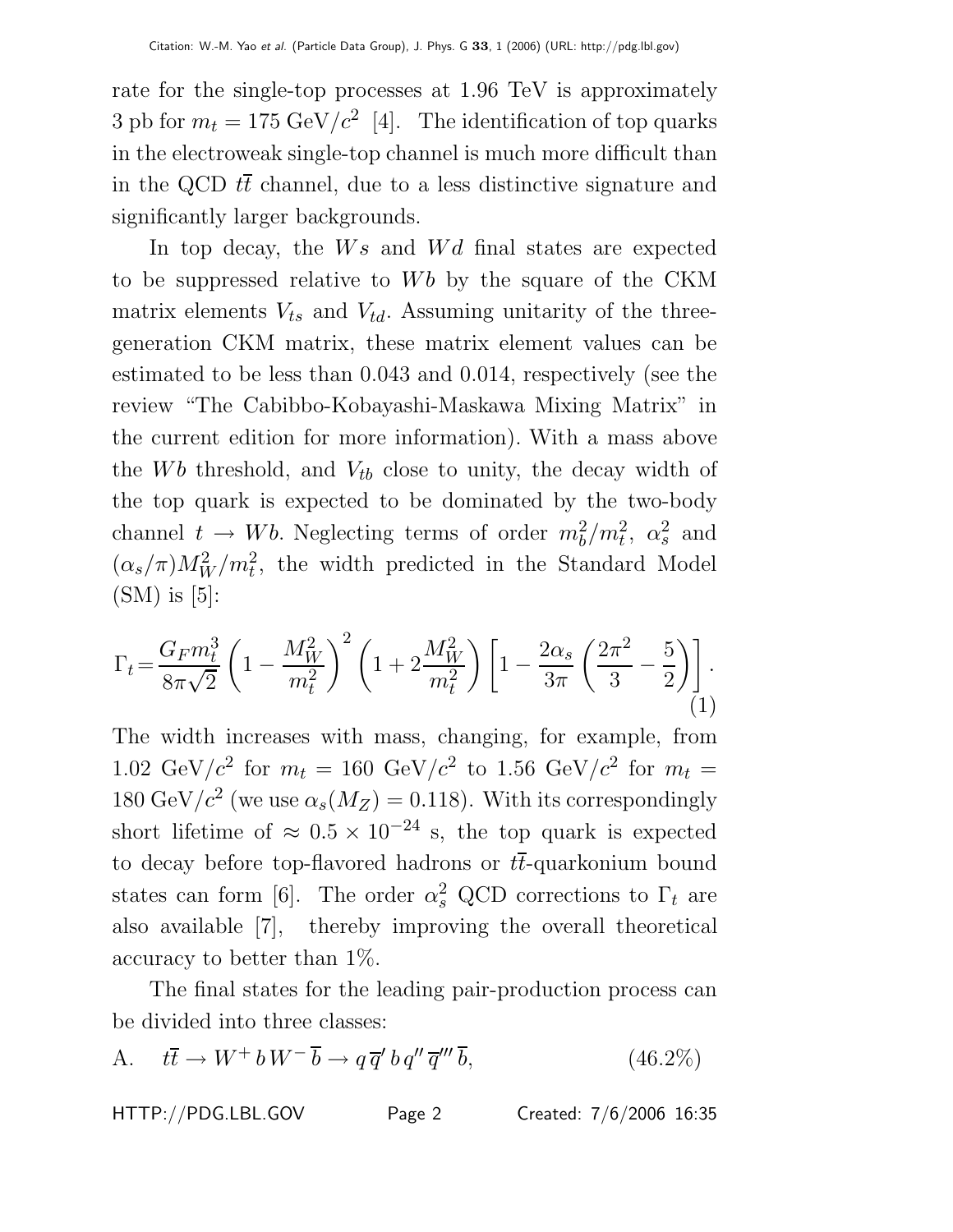B. 
$$
t\overline{t} \to W^+ b W^- \overline{b} \to q \overline{q}' b \ell \overline{\nu}_{\ell} \overline{b} + \overline{\ell} \nu_{\ell} b q \overline{q}' \overline{b},
$$
 (43.5%)

$$
\text{C.} \quad t\overline{t} \to W^+ b W^- \overline{b} \to \overline{\ell} \nu_{\ell} b \ell' \overline{\nu}_{\ell'} \overline{b}, \tag{10.3\%}
$$

The quarks in the final state evolve into jets of hadrons. A, B, and C are referred to as the all-jets, lepton+jets  $(\ell + \text{jets})$ , and dilepton  $(\ell\ell)$  channels, respectively. Their relative contributions, including hadronic corrections, are given in parentheses. While  $\ell$  in the above processes refers to  $e, \mu$ , or  $\tau$ , most of the results to date rely on the  $e$  and  $\mu$  channels. Therefore, in what follows, we will use  $\ell$  to refer to e or  $\mu$ , unless noted otherwise.

The initial and final-state quarks can radiate (or emit) gluons that can be detected as additional jets. The number of jets reconstructed in the detectors depends on the decay kinematics as well as on the algorithm for reconstructing jets used by the analysis. The transverse momenta of neutrinos are reconstructed from the imbalance in transverse momentum measured in each event (missing  $E_T$ ).

The observation of  $t\bar{t}$  pairs has been reported in all of the above decay classes. As discussed below, the production and decay properties of the top quark extracted from the three decay classes are consistent within their experimental uncertainty. In particular, the  $t \to Wb$  decay mode is supported through the reconstruction of the  $W \rightarrow jj$  invariant mass in events with two identified b-jets in the  $\ell \nu_{\ell} b \overline{b} j j$  final state [8]. Also the CDF and DØ measurements of the top quark mass in lepton+jets events, where the jet energy scale is calibrated in situ using the invariant mass of the hadronically decaying  $W$  boson [9,10], support this decay mode.

The extraction of top-quark properties from Tevatron data relies on good understanding of the production and decay mechanisms of the top quark, as well as of the background processes. For the background, the jets are expected to have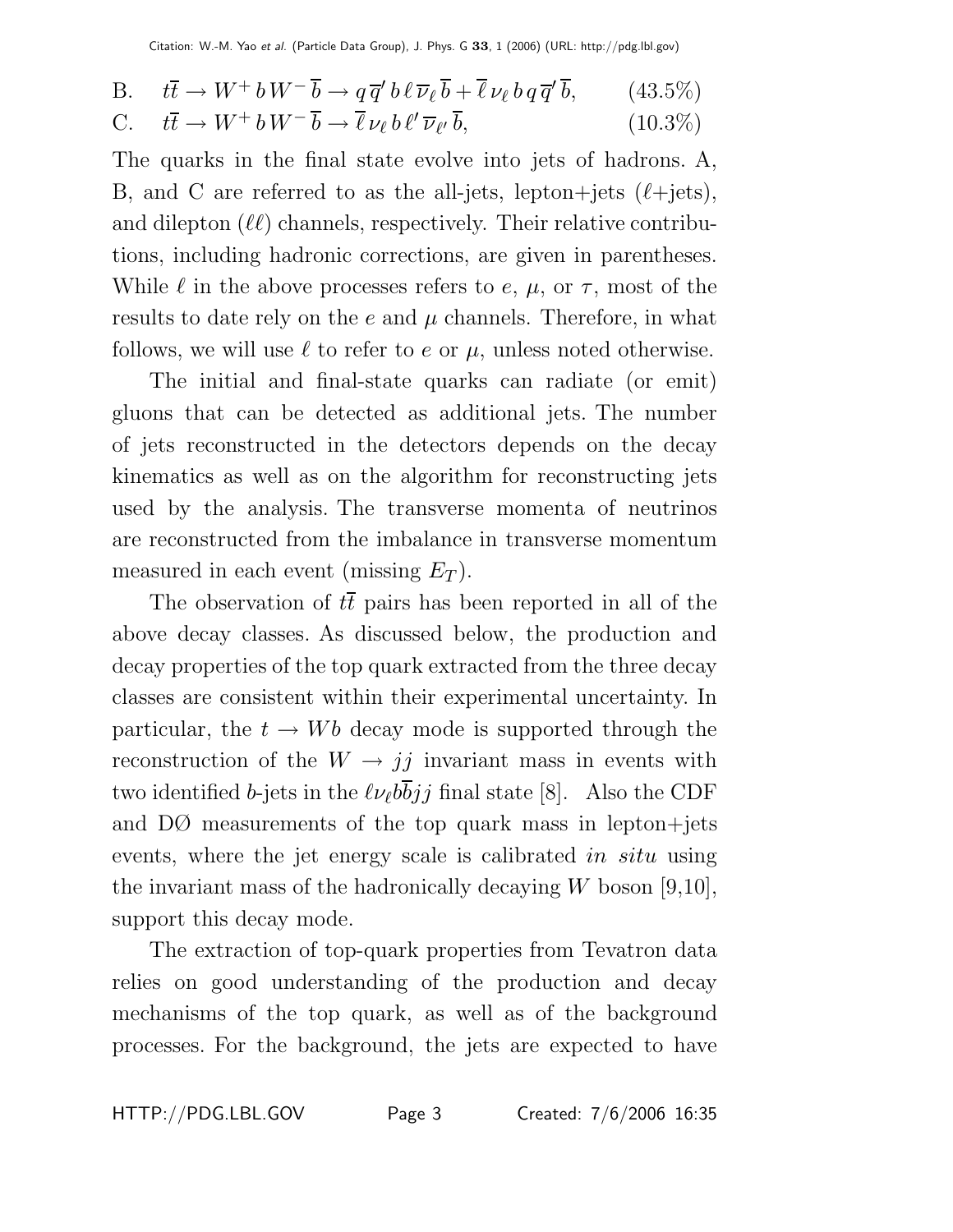a steeply falling  $E_T$  spectrum, to have an angular distribution peaked at small angles with respect to the beam, and to contain b- and c-quarks at the few percent level. On the contrary, for the top signal, the b fraction is expected to be  $\approx 100\%$  and the jets rather energetic, since they come from the decay of a massive object. It is therefore possible to improve the S/B ratio by requiring the presence of a  $b$  quark, or by selecting very energetic and central kinematic configurations, or both.

Background estimates can be checked using control samples with fewer jets, where there is little top contamination (0 or 1) jet for dilepton channels, 1 or 2 jets for lepton+jets channels, and,  $\leq 4$  jets or multijets ignoring b-tagging for the all-jets channel).

Next-to-leading order Monte Carlo programs have recently become available for both signal and background processes [11], but for the backgrounds the jet multiplicities required in tt analyses are not yet available. To date only leading-order (LO) Monte Carlo programs have been used in the analyses. Theoretical estimates of the background processes (W or Z bosons + jets and dibosons+jets) using LO calculations have large uncertainties. While this limitation affects estimates of the overall production rates, it is believed that the LO determination of event kinematics and of the fraction of  $W+$ multi-jet events that contain b- or c-quarks are relatively accurate [12].

*C. Measured top properties:* Current measurements of top properties are based on Run II data with integrated luminosities up to 760 pb<sup>-1</sup> for CDF, and up to 370 pb<sup>-1</sup> for D $\varnothing$ .

*C.1* tt *Production Cross Section:* Both experiments determine the  $t\bar{t}$  production cross section,  $\sigma_{t\bar{t}}$ , from the number of observed top candidates, estimated background,  $t\bar{t}$  acceptance, and integrated luminosity. The cross section has been measured

HTTP://PDG.LBL.GOV Page 4 Created: 7/6/2006 16:35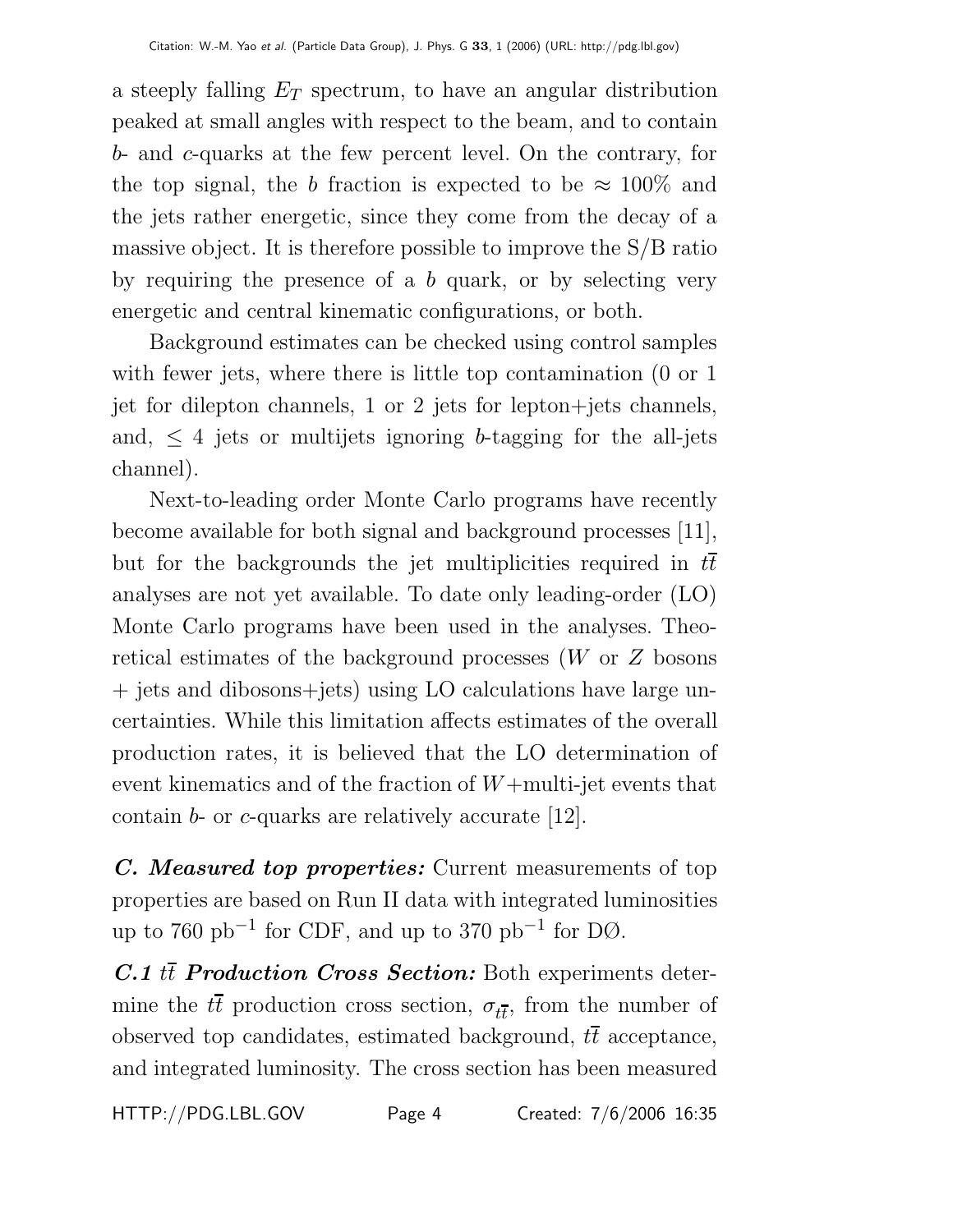in the dilepton, lepton+jets and all jets decay modes. To separate signal from background, the experiments use identification of jets likely to contain b-quarks ("b-tagging") and/or discriminating kinematic observables. Techniques used for b-tagging include identification of a secondary vertex ("vtx  $b$ -tag"), a probability that a jet contains a secondary vertex based on the measured impact parameter of tracks ("jet probability"), or identification of a muon from a semileptonic b decay ("soft  $\mu$  btag"). Due to the lepton identification (ID) requirements in the  $\ell$ +jets and  $\ell\ell$  modes, in particular the  $p_T$  requirement, the sensitivity is primarily to  $e$  and  $\mu$  decays of the W with only a small contribution from  $W \to \tau \nu$  due to secondary  $\tau \to (e, \mu) \nu X$ decays. In the  $\ell\ell$  mode when only one lepton is required to satisfy lepton ID criteria  $(\ell + \text{track})$ , there is greater sensitivity to  $W \to \tau \nu$ . CDF uses a missing- $E_T$ +jets selection in the  $\ell$ +jets mode, that does not require specific lepton-ID and therefore has significant acceptance to  $W \to \tau \nu$  decays, including hadronic  $\tau$ decays, in addition to  $W \to e\nu, \mu\nu$  decays. In a direct search for the tau decay mode of  $t\bar{t}$  pairs in the lepton+hadronic tau channel, the ratio  $r_{\tau} \equiv B(t \to b\tau \nu)/B_{SM}(t \to b\tau \nu)$  is found to be  $r_{\tau}$  < 5.2 at 95% CL [13]. Table 1 shows the measured cross sections from DØ and CDF, together with the range of theoretical expectations.

The theory calculations at next-to-leading order including soft gluon resummation [1] are in good agreement with all the measurements. The increased precision of combined measurements from larger Run II samples can serve to constrain, or probe, exotic production mechanisms or decay channels that are predicted by some models [14–17]. Such non-SM effects would yield discrepancies between theory and data. New sources of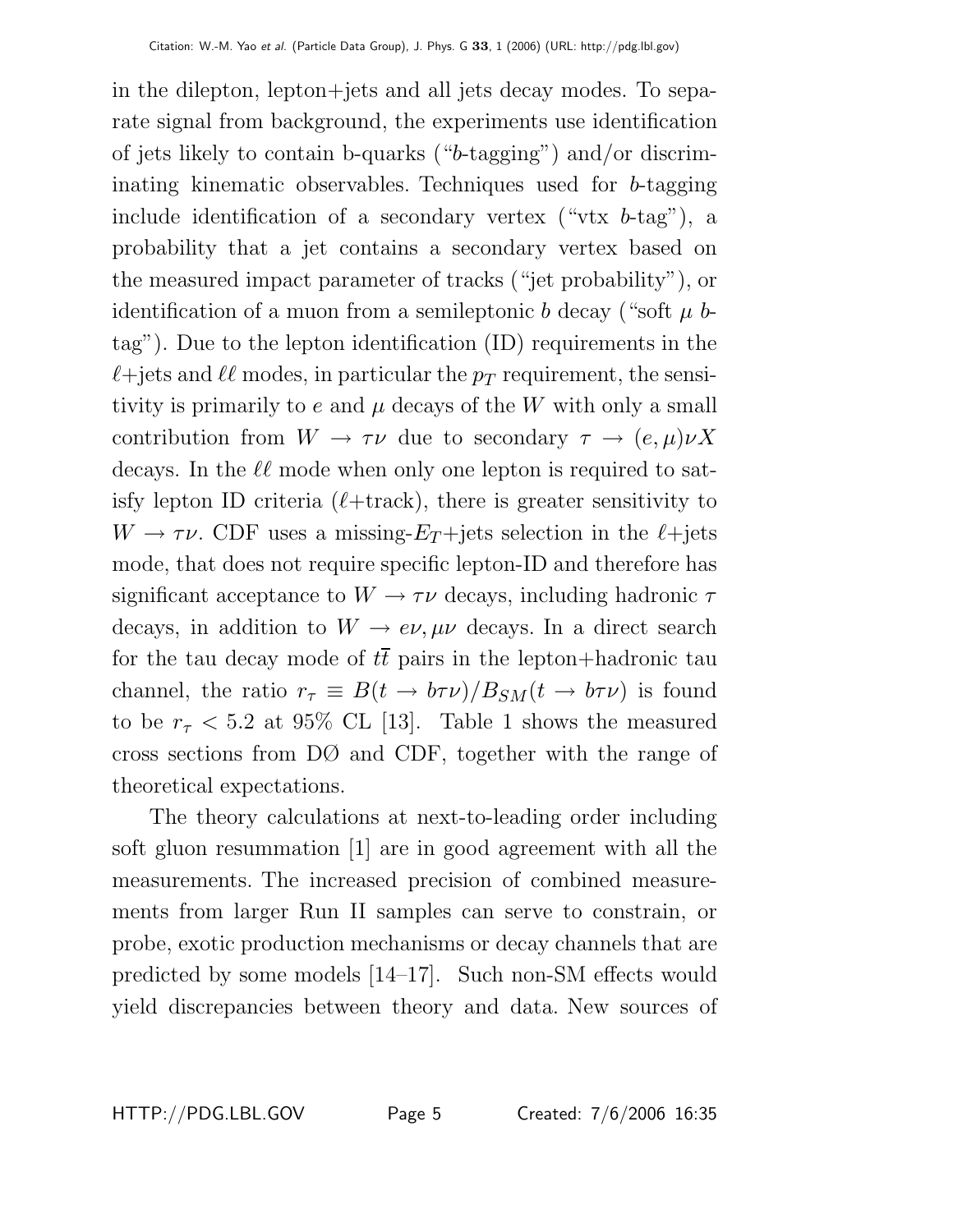**Table 1:** Cross section for  $t\bar{t}$  production in  $p\bar{p}$  collisions at  $\sqrt{s} = 1.96$ TeV from CDF and DØ  $(m_t = 175 \text{ GeV}/c^2)$ , and theory. Also shown are final results from Run I at  $\sqrt{s} = 1.8$  TeV from CDF  $(m_t = 175 \text{ GeV}/c^2)$ & DØ  $(m_t = 172.1 \text{ GeV}/c^2)$ . Uncertainties given are the quadrature sum of statistical and systematic uncertainties of each measurement.

| $\sigma_{t\bar{t}}(pb)$                                                                                                                                                                                                                                | Source                                                                                                                                                 | $\int \mathcal{L} dt$ (pb <sup>-1</sup> )                                               | Ref.                                                                                                                                                                        | Method                                                                                                                                                                                                                                                                                                                                                                                              |
|--------------------------------------------------------------------------------------------------------------------------------------------------------------------------------------------------------------------------------------------------------|--------------------------------------------------------------------------------------------------------------------------------------------------------|-----------------------------------------------------------------------------------------|-----------------------------------------------------------------------------------------------------------------------------------------------------------------------------|-----------------------------------------------------------------------------------------------------------------------------------------------------------------------------------------------------------------------------------------------------------------------------------------------------------------------------------------------------------------------------------------------------|
| $6.7^{+2.2}_{-1.7}$<br>$8.6^{+1.7}_{-1.6}$<br>$8.1^{+1.4}_{-1.2}$<br>$7.9^{+1.7}_{-1.6}$<br>$8.6^{+3.4}_{-3.0}$                                                                                                                                        | DØ<br>DØ<br>DØ<br>DØ<br>DØ                                                                                                                             | 230<br>230<br>370<br>370<br>220-240                                                     | [22]<br>[23]<br>[24]<br>$\left[ 25\right]$<br>[26]                                                                                                                          | $\ell$ + jets/kinematics<br>$\ell$ + jets/vtx b-tag<br>$\dagger$ $\ell$ + jets/vtx b-tag<br>$\dagger$ $\ell$ + jets/0-2 vtx b-tags<br>$\ell\ell$                                                                                                                                                                                                                                                    |
| $8.6^{+2.7}_{-2.3}$<br>$11.1^{+6.0}$<br>$-4.6$<br>$8.6^{+2.3}_{-2.1}$<br>$5.2^{+3.0}_{-2.7}$<br>$12.1 \pm 6.7$<br>$7.1^{+1.9}_{-1.7}$                                                                                                                  | DØ<br>DØ<br>DØ<br>DØ<br>DØ<br>DØ                                                                                                                       | 370<br>160<br>370<br>350<br>360<br>220-240                                              | [27]<br>[28]<br>[29]<br>$\dagger$<br>[30]<br>$\left[31\right]$<br>$\dagger$<br>$\left[32\right]$<br>$\dagger$                                                               | H<br>$\frac{1}{2}$ eµ/vtx b-tag<br>$\ell$ +track/vtx b-tag + $e\mu$<br>$\dagger$ all-jets/vtx b-tags<br>all-jets/vtx $b$ -tags<br>combined                                                                                                                                                                                                                                                          |
| $5.6^{+1.5}_{-1.3}$<br>$8.2 \pm 1.2$<br>$8.9 \pm 1.5$<br>$5.3^{+3.5}_{-3.4}$<br>$6.6 \pm 1.9$<br>$6.0 \pm 1.1$<br>$6.0 \pm 2.0$<br>$6.0^{+1.5}_{-1.4}$<br>$7.0^{+2.9}_{-2.4}$<br>$8.3 \pm 1.9$<br>$10.1 \pm 2.6$<br>$8.0^{+3.9}_{-3.0}$<br>$7.3\pm0.9$ | CDF<br><b>CDF</b><br><b>CDF</b><br><b>CDF</b><br>CDF<br>CDF<br>CDF<br><b>CDF</b><br><b>CDF</b><br><b>CDF</b><br><b>CDF</b><br><b>CDF</b><br><b>CDF</b> | 160<br>695<br>320<br>190<br>190<br>760<br>160<br>310<br>200<br>750<br>360<br>310<br>760 | [33]<br>[34]<br>$\left[ 35\right]$<br>[36]<br>$\left[ 37\right]$<br>$\left[ 38\right]$<br>$\left[ 39\right]$<br>[40]<br>[41]<br>[42]<br>$[43]$<br>[44]<br>[45]<br>$\dagger$ | $\ell$ + jets/vtx b-tag<br>$\dagger$ $\ell$ + jets/vtx b-tag<br>$\dagger$ $\ell$ + jets/jet prob b-tag<br>$\ell$ + jets/soft $\mu$ b-tag<br>$\ell$ + jets/kinematics<br>$\dagger$ $\ell$ + jets/kinematics<br>$\ell$ + jets/kin+vtx b-tag<br>$\ell$ + jets/miss.- $E_T$ +jets<br>$\ell\ell$<br>H<br>$\dagger$ $\ell$ +track<br>all-jets/ $\operatorname{kin}+\operatorname{vtx}$ b-tags<br>combined |
| $5.8 - 7.4$<br>$6.5^{+1.7}_{-1.4}$                                                                                                                                                                                                                     | CDF Run I 105                                                                                                                                          | Theory ( $\sqrt{s}$ =1.96 TeV)                                                          | $\lceil 1 \rceil$<br>[50]                                                                                                                                                   | $m_t = 175 \text{ GeV}/c^2$<br>all combined                                                                                                                                                                                                                                                                                                                                                         |
| $5.7 \pm 1.6$<br>$4.5 - 5.7$<br>$5.0 - 6.3$                                                                                                                                                                                                            | $\rm Run~I~110$<br>DØ<br>Theory ( $\sqrt{s}$ =1.8 TeV)<br>Theory ( $\sqrt{s}$ =1.8 TeV)                                                                |                                                                                         | $\lceil 1 \rceil$<br>$\lceil 1 \rceil$                                                                                                                                      | $[51,52]$ all combined<br>$m_t = 175 \text{ GeV}/c^2$<br>$m_t = 172.1 \text{ GeV}/c^2$                                                                                                                                                                                                                                                                                                              |

† Prelim. result, not yet submitted for publication as of April 2006.

HTTP://PDG.LBL.GOV Page 6 Created: 7/6/2006 16:35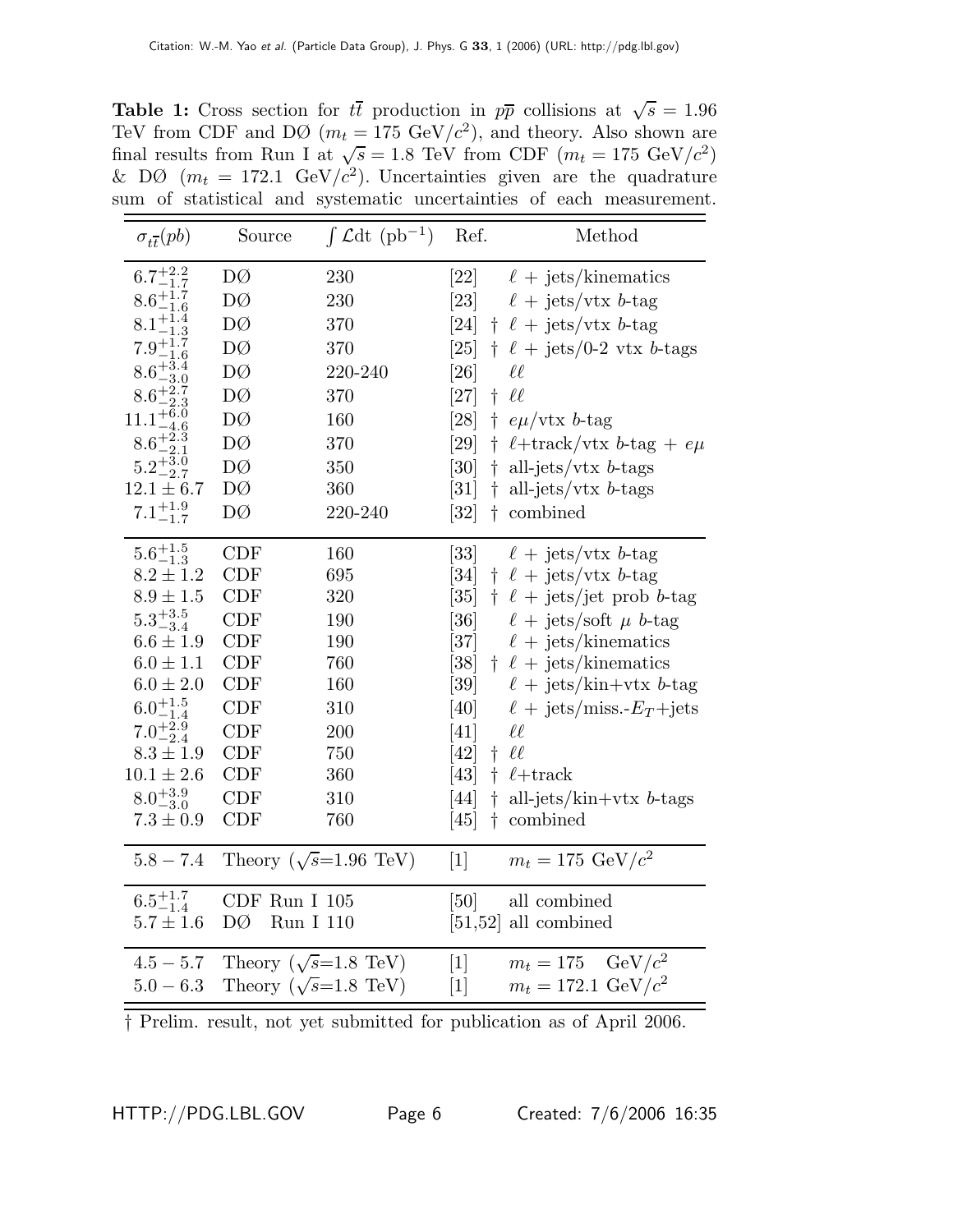top could also modify kinematic distributions, such as the invariant mass of the  $t\bar{t}$  pair or the transverse momentum  $(p_T)$ of the top quark. Run I studies of the  $t\bar{t}$  invariant mass by CDF and DØ [18,19] and of  $p_T$  distributions by CDF [20] show no deviation from expected behavior. DØ [21] also found these kinematic distributions to be consistent with expectations of the SM in Run I. In Run II, distributions of primary kinematic variables such as the lepton  $p<sub>T</sub>$ , missing  $E<sub>T</sub>$ , and angular variables have been investigated [22–46] and found to be consistent with the SM. Also, the  $t\bar{t}$  invariant mass distributions have been studied [47,48]. These tests are presently statistics limited and will be more incisive with larger data sets in Run II.

*C.2 Top Quark Mass Measurements:* The top mass has been measured in the lepton+jets, dilepton and the all-jets channel by both CDF and DØ. At present, the most precise measurements come from the lepton+jets channel containing four or more jets and large missing  $E_T$ . The samples for the mass measurement are selected using topological (topo) or b-tagging methods. In this channel, four basic techniques are employed to extract the top mass. In the first, the so-called "template method" (TM) [49], an over-constrained (2C) kinematic fit is performed to the hypothesis  $t\bar{t} \to W^+ b \, W^- \, \overline{b} \to \ell \, \bar{\nu_\ell} \, b \, q \, \overline{q}' \, \overline{b}$  for each event, assuming that the four jets of highest  $E_T$  originate from the four quarks in  $t\bar{t}$  decay. There are 24 possible solutions, reflecting the allowed assignment of the final-state quarks to jets and the two possible solutions for the longitudinal momentum,  $p_z$ , of the neutrino when the W mass constraint is imposed on the leptonic  $W$  decay. The number of solutions is reduced to 12 when a jet is b-tagged and assigned as one of the b quarks, and to 4 when the event has two such b-tags. A  $\chi^2$  variable describes the agreement of the measurements with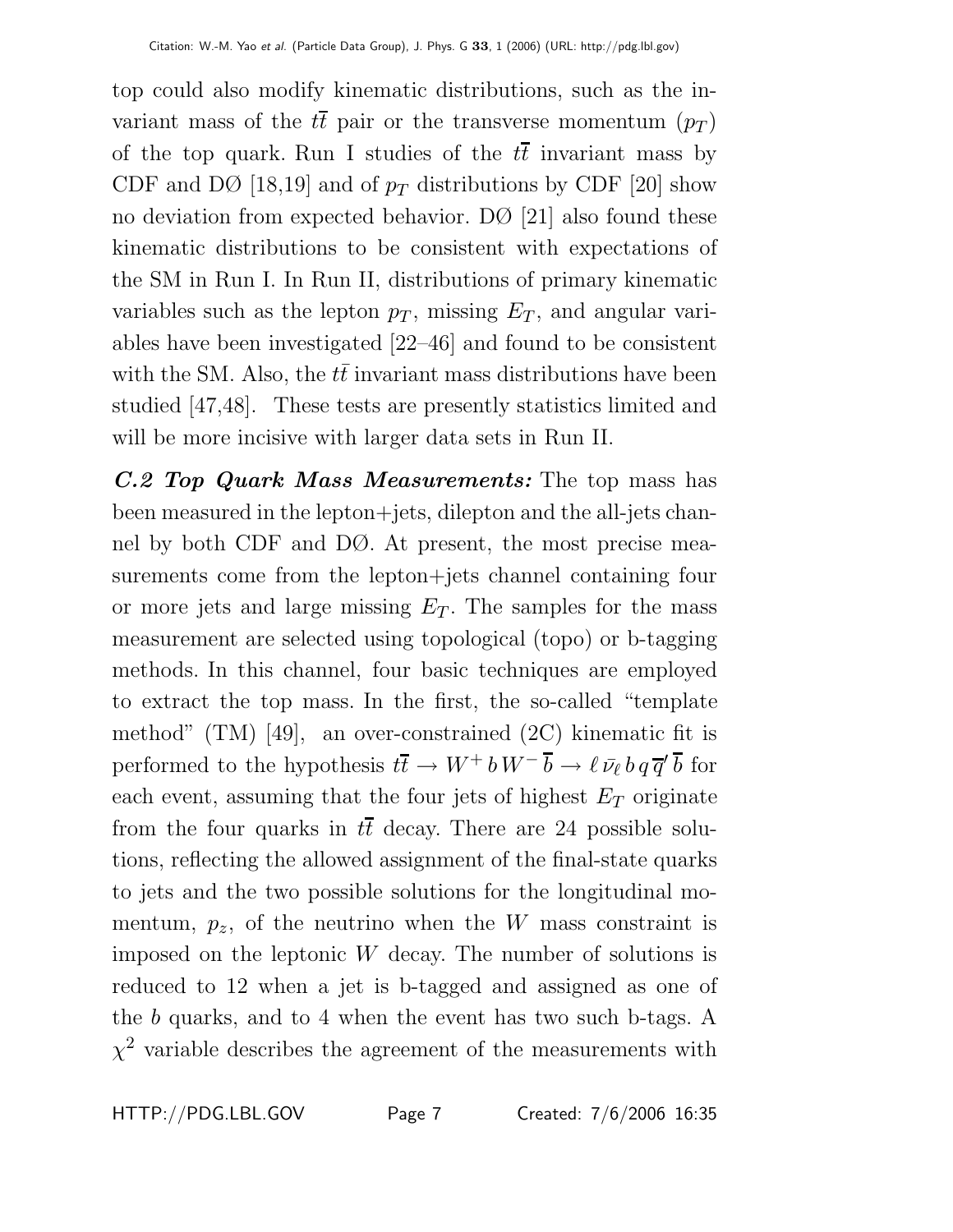each possible solution under the  $t\bar{t}$  hypothesis given jet energy resolutions. The solution with the lowest  $\chi^2$  is defined as the best choice, resulting in one value for the reconstructed top quark mass per event. The distribution of reconstructed top quark mass from the data events is then compared to templates modeled from a combination of signal and background distributions for a series of assumed top masses. The best fit value for the top quark mass and its uncertainty are obtained from a maximum likelihood fit. In the second method, the "Matrix Element/Dynamic Likelihood Method" (ME/DLM), similar to that originally suggested by Kondo et al. [53] and Dalitz and Goldstein [54], a probability for each event is calculated as a function of the top mass, using a LO matrix element for the production and decay of  $t\bar{t}$  pairs. All possible assignments of reconstructed jets to final-state quarks are used, each weighted by a probability determined from the matrix element. The correspondence between measured four-vectors and parton-level four-vectors is taken into account using probabilistic transfer functions. In a third method, the "Ideogram Method" [55], which combines some of the features of the above two techniques, each event is compared to the signal and background mass spectrum, weighted by the  $\chi^2$  probability of the kinematic fit for all 24 jet-quark combinations and an event probability. The latter is determined from the signal fraction in the sample and the event-by-event purity, as determined from a topological discriminant in Monte Carlo events.

With at least four jets in the final state, the dominant systematic uncertainty on the top quark mass is from the uncertainty on the jet energy scale. For the first time CDF (TM, ME) and DØ (ME) have reduced the jet energy scale

HTTP://PDG.LBL.GOV Page 8 Created: 7/6/2006 16:35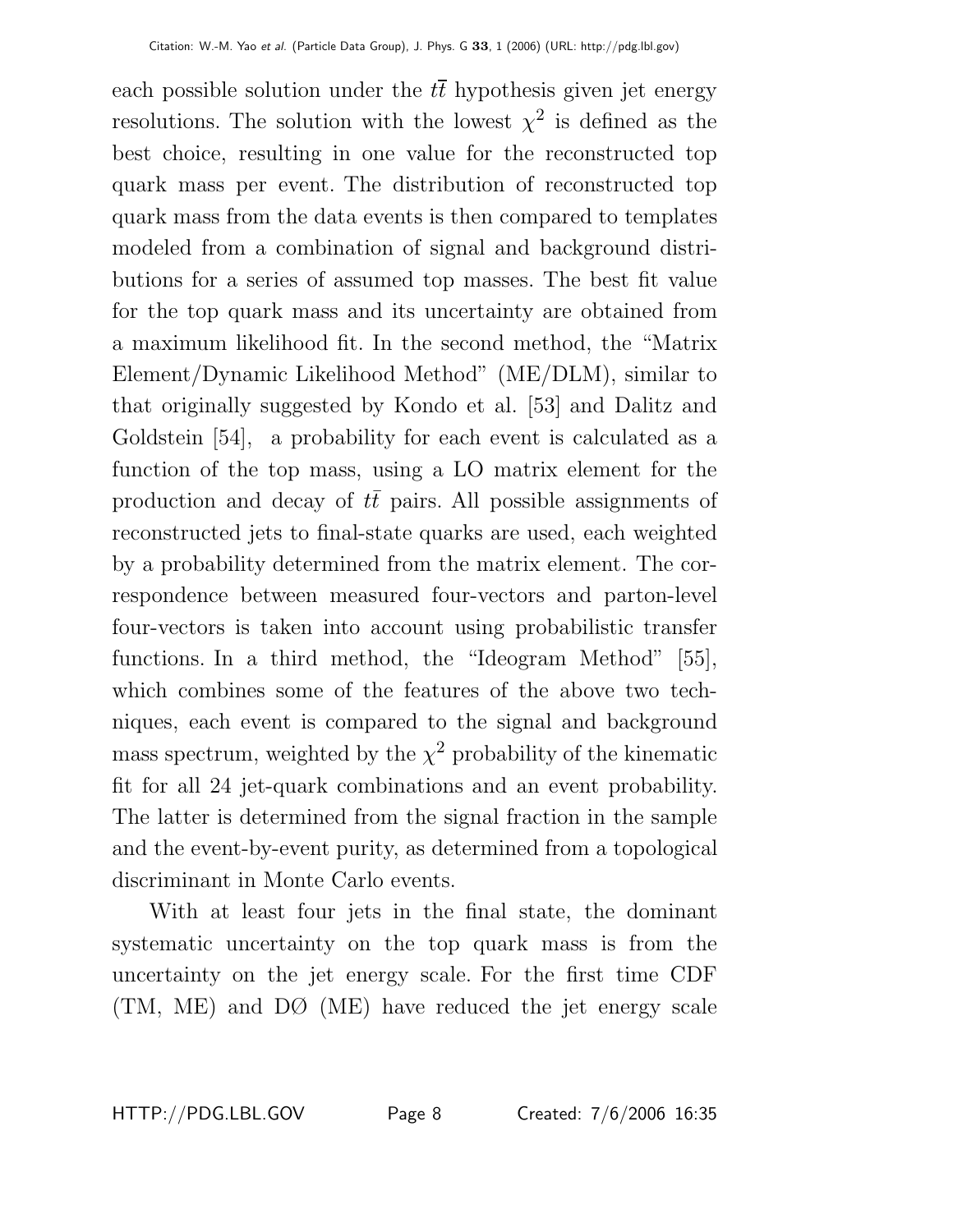uncertainty by performing a simultaneous, in situ fit to the  $W \rightarrow jj$  hypothesis.

The fourth technique [56] relies solely on tracking and thus avoids the jet energy scale uncertainty. The method exploits the fact that, in the rest frame of the top quark, the boost given to the bottom quark has a Lorentz  $\gamma_b \approx 0.4 \, m_t/m_b$ . The measurement of the transverse decay length  $L_{xy}$  of the b-hadrons from the top quark decay is therefore sensitive to the mass of the top quark.

Additional determinations of the top mass come from the dilepton channel with two or more jets and large missing  $E_T$ , and from the all-jets channel. The dilepton channel, with two unmeasured neutrinos, is underconstrained by one measurement. It is not possible to extract a value for the top quark mass without adding additional information. The general idea is based on the fact that, assuming a value for  $m_t$ , the  $t\bar{t}$  system can be reconstructed up to an eight-fold ambiguity from the choice of associating leptons and quarks to jets and due to the two solutions for the  $p<sub>z</sub>$  of each neutrino. Two basic techniques are employed: one based on templates and one using matrix elements. The first class of techniques incorporates additional information to render the kinematic system solvable. In this class, there are two techniques that assign a weight as a function of top mass for each event based on solving for either the azimuth,  $\phi$ , of each neutrino given an assumed  $\eta$ ,  $(\eta(\nu))$  [57,58], or for  $\eta$  of each neutrino given an assumed  $\phi$ ,  $(\phi(\nu))$  [59]. A modification of the latter method,  $(\mathcal{M}WT)$  [57], solves for  $\eta$  of each neutrino requiring the sum of the neutrino  $\vec{p}_T$ 's to equal the measured missing  $E_T$  vector. In another technique,  $(p_z(t\bar{t}))$  [59], the kinematic system is rendered solvable by the addition of the requirement that the  $p_z$  of the  $t\bar{t}$  system, equal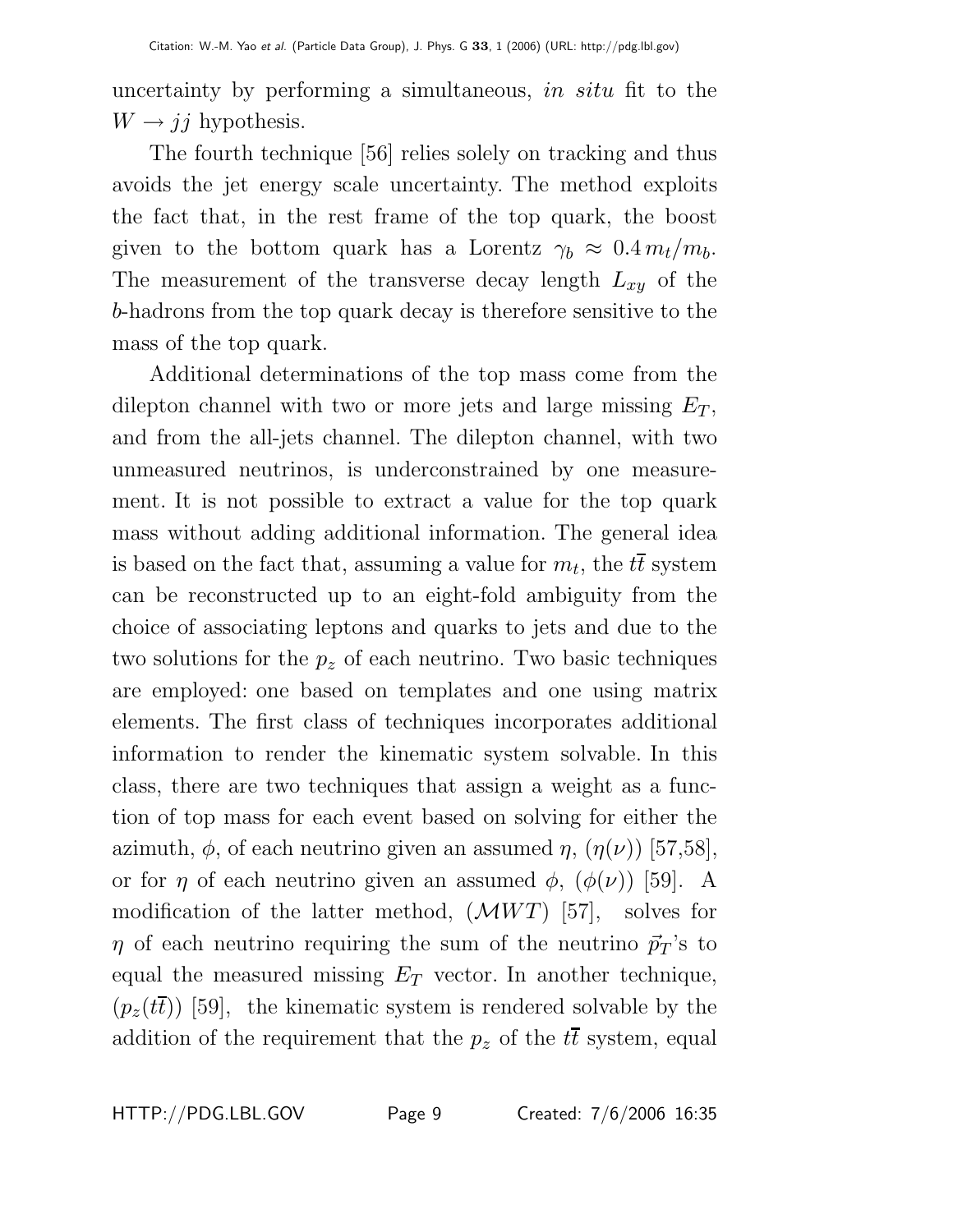to the sum of the  $p_z$  of the t and  $\bar{t}$ , be zero within a Gaussian uncertainty of  $180 \text{ GeV/c}$ . In most of the techniques in this class, a single mass per event is extracted and a top mass value found using a Monte Carlo template fit to the single-event masses in a manner similar to that employed in the lepton+jets TM technique. The DØ  $(\eta(\nu))$  analysis uses the shape of the weight distribution as a function of  $m_t$  in the template fit. The second class, ME/DLM, uses weights based on the LO matrix element for an assumed mass given the measured four-vectors (and integrating over the unknowns) to form a joint likelihood as a function of the top mass for the ensemble of fitted events.

In the all-jets channel there is no unknown neutrino momentum to deal with, but the S/B is the poorest. Both CDF and DØ use events with 6 or more jets, of which at least one is b-tagged. In addition, DØ uses a neural network selection based on eight kinematic variables, and a top-quark mass is reconstructed from the jet-quark combination that best fits the hadronic W-mass constraint and the equal-mass constraint for the two top quarks. At CDF, events with one b-tagged jet are required to pass a strict set of kinematic criteria, while events with two b-tagged jets are required to exceed a minimum total energy. The top quark mass for each event is then reconstructed applying the same fitting technique used in the  $\ell$ +jets mode. At both, CDF and DØ, the resulting mass distribution is compared to Monte Carlo templates for various top quark masses and the background distribution, and a maximum likelihood technique is used to extract the final measured value of  $m_t$  and its uncertainty.

The results are shown in Table 2. The systematicuncertainty (second uncertainty shown) is comparable to the statistical uncertainty, and is primarily due to uncertainties inthe jet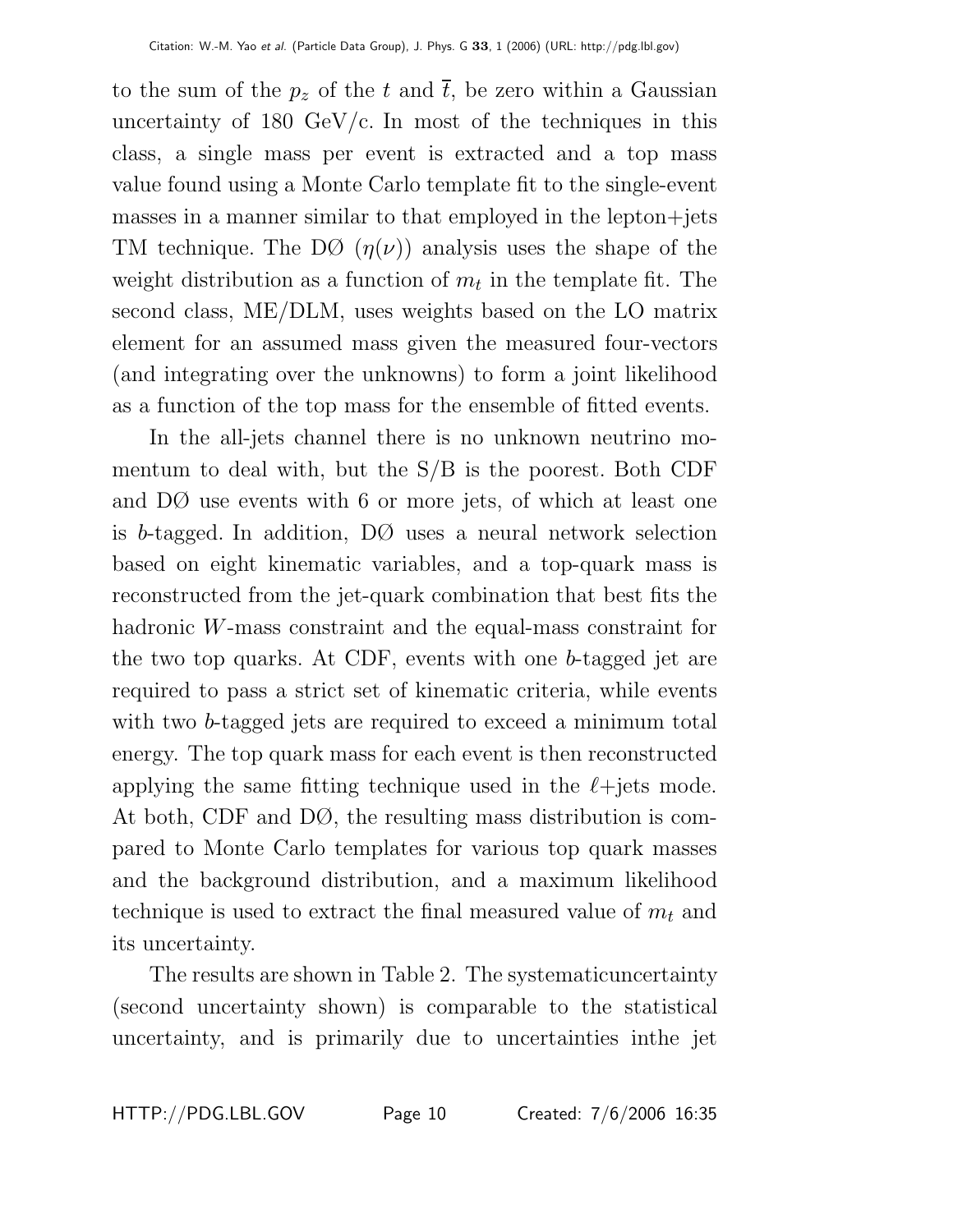energy scale and in the Monte Carlo modeling. In the Run II analyses, CDF and DØ have controlled the jet energy scale uncertainty via in situ  $W \rightarrow jj$  calibration using the same  $t\bar{t}$ events, as mentioned above.

The Tevatron Electroweak Working Group (TevEWWG), responsible forthe combined CDF/DØ average top mass in Table 2, took account of correlations between systematic uncertainties in the different measurements in a sophisticated manner [60,61]. The Particle Data Group (PDG) uses their combination of published Run-I and Run-II top mass measurements [60],  $m_t = 174.2 \pm 3.3$  GeV/c<sup>2</sup> (statistical and systematic uncertainties combined in quadrature), as our PDG best value. The latest TevEWWG world average [61], also including published and some preliminary Run-II results, yields  $m_t = 172.5 \pm 2.3$  GeV/c<sup>2</sup> (statistical and systematic uncertainties combined in quadrature). The ultimate precision from the Tevatron experiments is expected to be better than  $2.0 \text{ GeV}/c^2$ per experiment.

Given the experimental technique used to extract the top mass, these mass values should be taken as representing the top pole mass (see the review "Note on Quark Masses" in the current edition for more information). The top pole mass, like any quark mass, is defined up to an intrinsic ambiguity of order  $A_{QCD} \sim 200$  MeV [62].

Current global fits performed within the SM or its minimal supersymmetric extension, in which the top mass measurements play a crucial role, provide indications for a relatively light Higgs (see the review " $H^0$  Indirect Mass Limits from Electroweak Analysis" in the Particle Listings of the current edition for more information). Such fits including Z-pole data [78] and direct measurements of the mass and width of the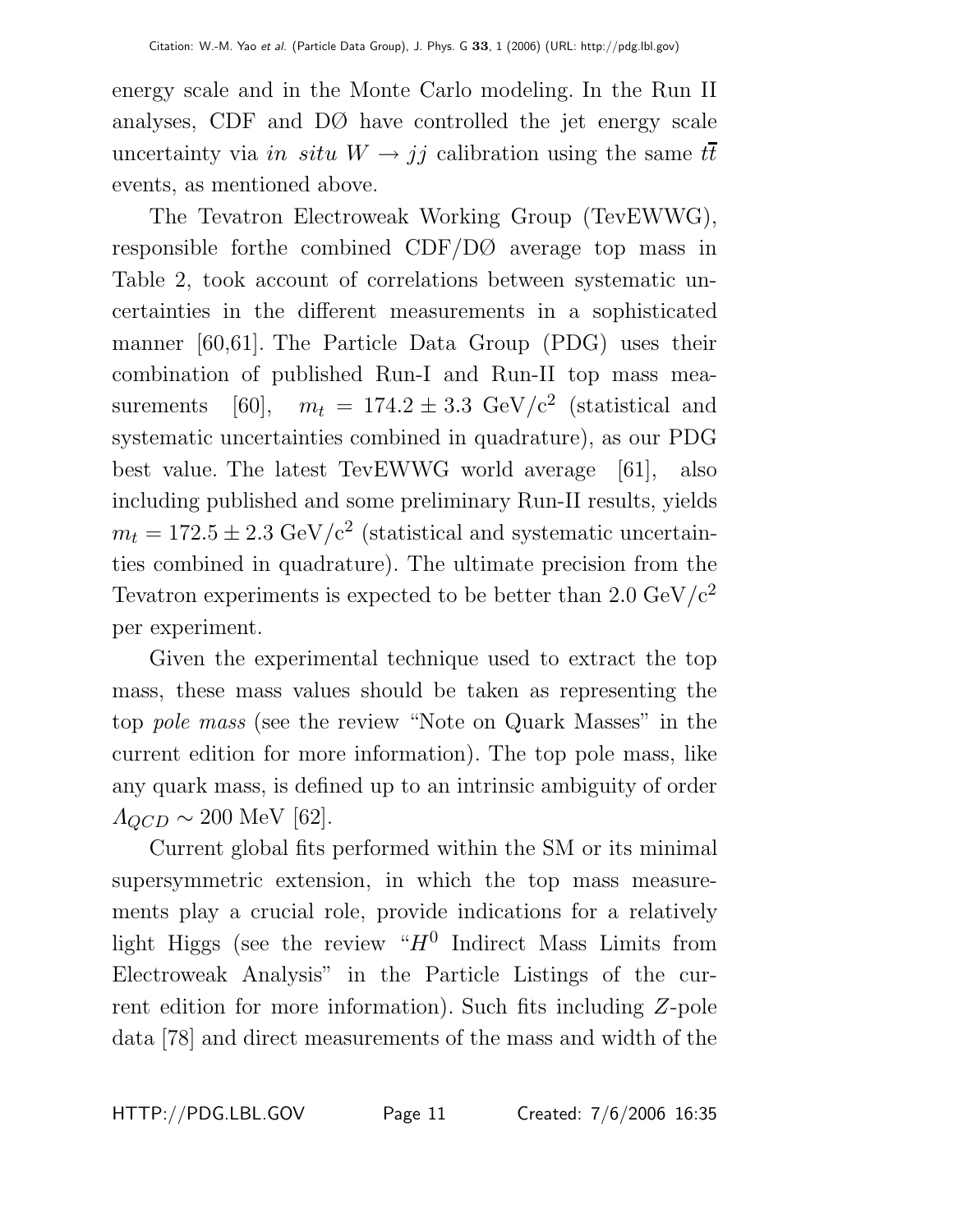W-boson [79] yield  $m_t = 179.4^{+12.1}_{-9.2} \text{ GeV}/c^2$ . A fit including additional electroweak precision data (see the review "Electroweak Model and Constraints on New Physics" in this Review) yields  $m_t = 172.3^{+10.2}_{-7.6} \text{ GeV}/c^2$  (OUR EVALUATION). Both indirect evaluations are in good agreement with the direct top-quark mass measurements.

*C.3 Top Quark Electric Charge:* The top quark is the only quark whose electric charge has not been measured through a production threshold in  $e^+e^-$  collisions. Since the CDF and DØ analyses on top quark production do not associate the b,  $\bar{b}$  and  $W^{\pm}$  uniquely to the top or antitop, decays such as  $t \rightarrow W^+ \bar{b}, \bar{t} \rightarrow W^- b$  are not excluded. A charge 4/3 quark of this kind would be consistent with current electroweak precision data. The  $Z \to \ell^+\ell^-$  and  $Z \to b\bar{b}$  data can be fitted with a top quark of mass  $m_t = 270 \text{ GeV}/c^2$ , provided that the right-handed b quark mixes with the isospin  $+1/2$ component of an exotic doublet of charge  $-1/3$  and  $-4/3$ quarks,  $(Q_1, Q_4)_R$  [17,80]. CDF and DØ study the top quark charge in double-tagged lepton+jets events. Assuming the top and antitop quarks have equal but opposite electric charge, then reconstructing the charge of the b-quark through jet charge discrimination techniques, the  $|Q_{top}| = 4/3$  and  $|Q_{top}| = 2/3$ scenarios can be differentiated. CDF and DØ both have already collected sufficient data to obtain sensitivity to the  $|Q_{top}| = 4/3$ case. DØ finds that  $|Q_{top}| = 4/3$  is excluded at 94% CL [81], showing that the top quark is indeed consistent with being the Standard Model  $|Q_{top}| = 2/3$  quark.

 $C.4$  Top Branching Ratio  $\mathcal{B}$   $|V_{tb}|$ : CDF and DØ report direct measurements of the  $t \to Wb$  branching ratio [82,83,84]. Comparing the number of events with 0, 1 and 2 tagged b jets in the lepton+jets channel, and for CDF also in the dilepton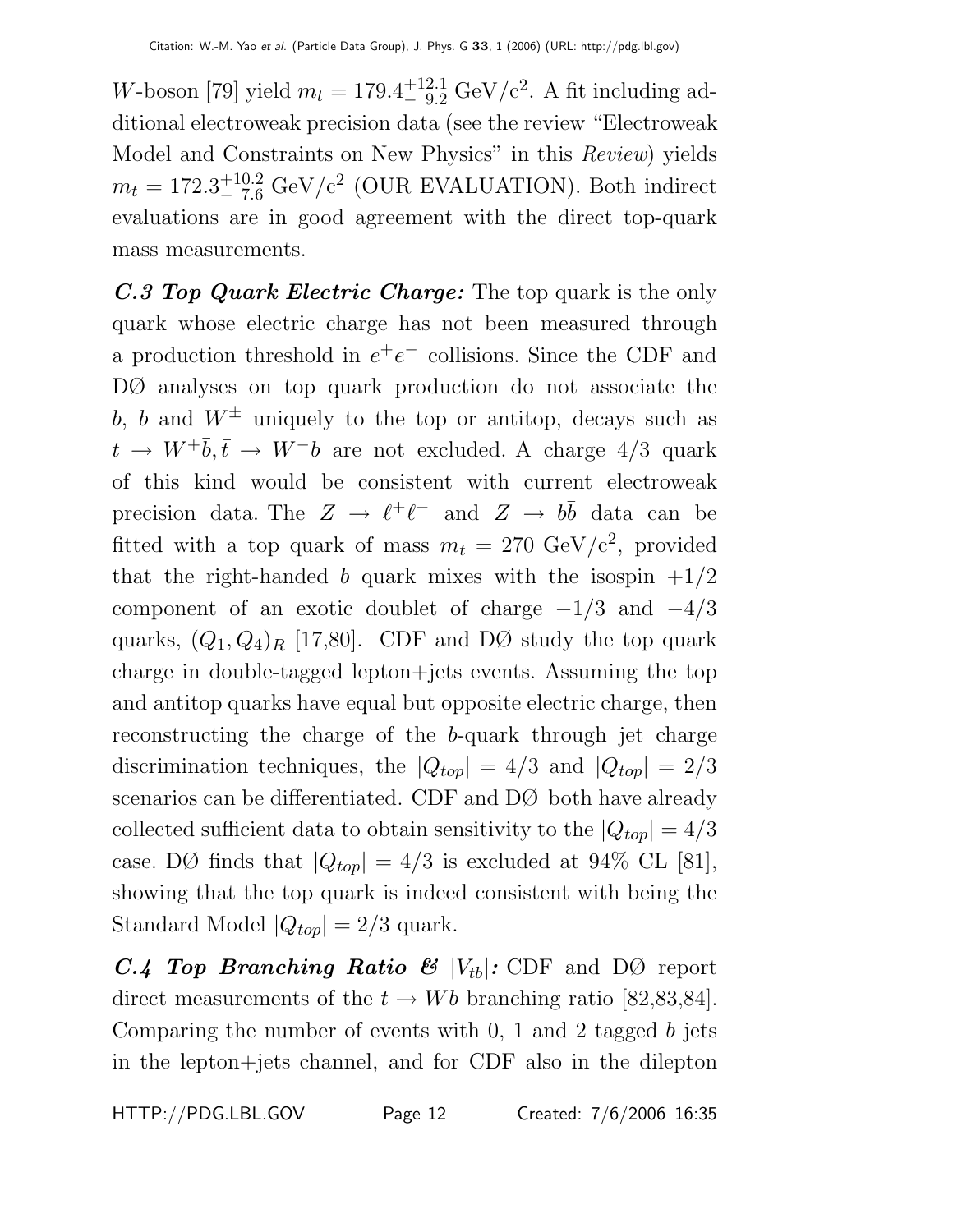| $m_t$ (GeV/ $c^2$ )                                 |    | Source                        | $\int \mathcal{L} dt$ | Ref.                                             | Method                                                  |
|-----------------------------------------------------|----|-------------------------------|-----------------------|--------------------------------------------------|---------------------------------------------------------|
| $173.3 \pm 5.6 \pm 5.5$                             | DØ | Run I                         | 125                   | [21]                                             | $\ell$ +jets, TM                                        |
| $180.1 \pm 3.6 \pm 3.9$                             | DØ | Run I                         | 125                   | [63]<br>$\star \triangle$                        | $\ell$ +jets, ME                                        |
| $168.4 \pm 12.3 \pm 3.6$                            | DØ | Run I                         | 125                   | [64]<br>$\star \triangle$                        | $\ell\ell, \eta(\nu)/\mathcal{M}WT$                     |
| $178.5 \pm 13.7 \pm 7.7$                            | DØ | Run I                         | 110                   | [65]                                             | all jets                                                |
| $179.0 \pm 5.1$                                     | DØ | Run I                         | 110-125               | [63]                                             | $DØ$ combined                                           |
| $177.5 \pm 5.8 \pm 7.1$                             | DØ | Run II                        | 160                   | $\dagger$<br>[66]                                | $\ell$ +jets/topo, Ideogram                             |
| $169.9 \pm 5.8^{+7.8}_{-7.1}$                       | DØ | Run II                        | 230                   | [67]<br>$\dagger$                                | $\ell$ +jets/topo, TM                                   |
| $170.6 \pm 4.2 \pm 6.0$                             | DØ | Run II                        | 230                   | $\dagger$<br>[67]                                | $\ell$ +jets/b-tag, TM                                  |
| $169.2^{+5.0+1.5}_{-7.4-1.4}$                       | DØ | Run II                        | 370                   | $\dagger$<br>[10]                                | $\ell$ +jets/topo, ME $(W \rightarrow jj)$              |
| $170.6^{+4.0}_{-4.7} \pm 1.4$                       | DØ | Run II                        | 370                   | $\dagger \triangle$<br>[10]                      | $\ell + \text{jets/b-tag}, \text{ME}(W \rightarrow jj)$ |
| $176.6 \pm 11.2 \pm 3.8$                            | DØ | Run II                        | 370                   | $[68]$ $\uparrow \triangle$                      | $\ell\ell$ /b-tag, $\mathcal{M}WT$                      |
| $175.6 \pm 10.7 \pm 6.0$                            | DØ | Run II                        | 370                   | [69]<br>$\dagger$                                | $\ell\ell, \eta(\nu)$                                   |
| $176.1 \pm 5.1 \pm 5.3$                             |    | CDF Run I                     | 110                   | $[58,70,71] \star \triangle$                     | $\ell$ + jets                                           |
| $167.4 \pm 10.3 \pm 4.8$                            |    | CDF Run I                     | 110                   | $[58]$ $\star\Delta$                             | $\ell\ell$                                              |
| $186.0 \pm 10.0 \pm 5.7$                            |    | CDF Run I                     | 110                   | $[58,72]\star\triangle$                          | all jets                                                |
| $176.1 \pm 6.6$                                     |    | CDF Run I                     | 110                   | [58, 71]                                         | CDF combined                                            |
| $173.5^{+3.7}_{-3.6} \pm 1.3$                       |    | CDF Run II                    | 318                   | $[9] \star$                                      | $\ell + \text{jets/b-tag}, \text{TM}(W \rightarrow jj)$ |
| $173.4 \pm 2.5 \pm 1.3$                             |    | CDF Run II                    | 680                   | $\begin{bmatrix} 73 \end{bmatrix}$ + $\triangle$ | $\ell + \text{jets/b-tag}, \text{TM}(W \rightarrow jj)$ |
| $173.2^{+2.6}_{-2.4} \pm 3.2$                       |    | CDF Run II                    | 318                   | [9]                                              | $\ell$ +jets/b-tag, DLM                                 |
| $174.1 \pm 2.5 \pm 1.3$                             |    | CDF Run II                    | 680                   | [74]<br>$\dagger$                                | $\ell + \text{jets/b-tag}, \text{ME}(W \rightarrow jj)$ |
| $183.9^{+15.7}_{-13.9} \pm 5.6$                     |    | CDF Run II                    | 695                   | $\dagger$<br>[56]                                | $\ell$ +jets/b-tag, $L_{xy}$                            |
| $165.2 \pm 6.1 \pm 3.4$                             |    | CDF Run II                    | 340                   | $\left[ 75\right]$<br>$\star$                    | $\ell\ell$ , ME                                         |
| $164.5 \pm 4.5 \pm 3.1$                             |    | CDF Run II                    | 750                   | $\dagger \triangle$<br>$[76]$                    | $\ell\ell$ , ME                                         |
| $170.7^{+6.9}_{-6.5} \pm 4.6$                       |    | CDF Run II                    | 359                   | [59, 75]                                         | $\ell\ell, \eta(\nu)$                                   |
| $169.7^{+8.9}_{-9.0} \pm 4.0$                       |    | CDF Run II                    | 340                   | [59, 75]                                         | $\ell\ell, \phi(\nu)$                                   |
| $169.5^{+7.7}_{-7.2} \pm 4.0$                       |    | CDF Run II                    | 340                   | [59, 75]                                         | $\ell\ell, p_z(t\overline{t})$                          |
| $172.0 \pm 1.6 \pm 2.2$                             |    | $\operatorname{CDF}$ Run I+II | 110-750               | $[77]$<br>$\dagger$                              | CDF Combined                                            |
| $174.2 \pm 2.0 \pm 2.6$ * CDF,DØ (I+II) 110-340     |    |                               |                       | $\dagger$<br>[60]                                | pub. results, PDG best                                  |
| $172.5 \pm 1.3 \pm 1.9$ <sup>**</sup> CDF,DØ (I+II) |    |                               | 110-750               | [61]<br>$\dagger$                                | publ. or prelim. results                                |

**Table 2:** Measurements of top quark mass from CDF and DØ.  $\int \mathcal{L} dt$  is given in pb<sup>-1</sup>.

<sup>∗</sup> PDG uses this TevEWWG result as its best value. It is a combination of published Run I + II measurements (labeled with  $\star$ ), yielding a  $\chi^2$  of 5.8 for 6 deg. of freedom. ∗∗The TevEWWG world average is a combination of published Run I and preliminary or pub. Run-II meas. (labeled with  $\triangle$ ), yielding a  $\chi^2$  of 8.1 for 8 deg. of freedom. † Preliminary result, not yet submitted for publication as of April 2006.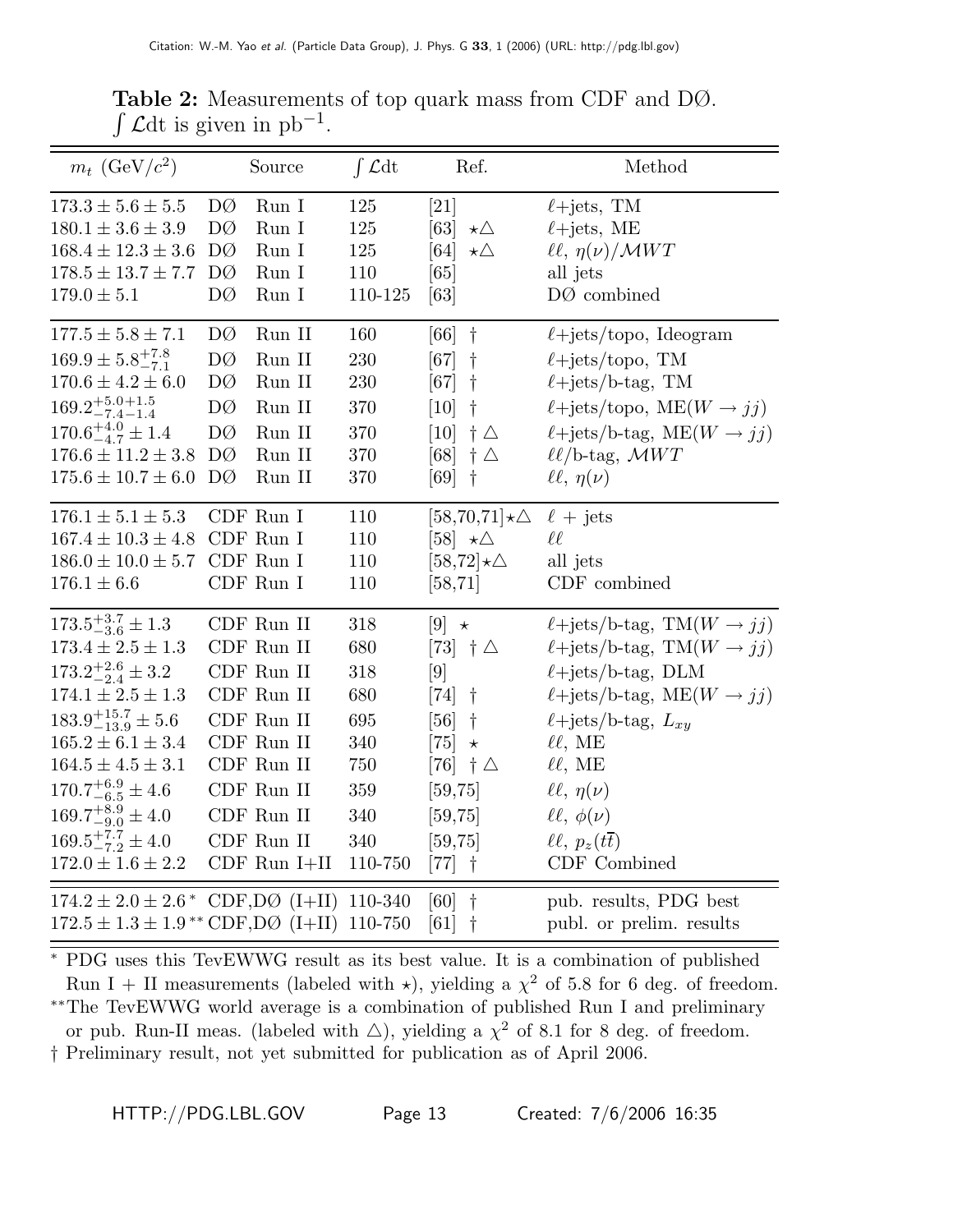channel, and using the known b-tagging efficiency, the ratio  $R = B(t \to Wb)/\sum_{q=d,s,b} B(t \to Wq)$  can be extracted. DØ performs a simultaneous fit for the number of  $t\bar{t}$  events and the ratio  $R$ . A deviation of  $R$  from unity would imply either non-SM top decay, a non-SM background to  $t\bar{t}$  production, or a fourth generation of quarks. Assuming that all top decays have a W boson in the final state, that only three generations of fermions exist, and that the CKM matrix is unitary, CDF and DØ also extract the CKM matrix-element  $|V_{tb}|$ . The results of these measurements are summarized in Table 3.

| R or $ V_{tb} $            | Source        | $\int \mathcal{L} dt$ (pb <sup>-1</sup> ) | Ref. |
|----------------------------|---------------|-------------------------------------------|------|
| $R = 0.94_{-0.24}^{+0.31}$ | CDF Run I     | 109                                       | [82] |
| $R = 1.12^{+0.27}_{-0.23}$ | CDF Run II    | 160                                       | [83] |
| R > 0.61                   | CDF Run II    | 160                                       | [83] |
| $R = 1.03_{-0.17}^{+0.19}$ | Run II<br>DØ. | 230                                       | [84] |
| R > 0.64                   | Run II<br>DØ. | 230                                       | [84] |
| $ V_{tb}  > 0.75$          | CDF Run I     | 109                                       | [82] |
| $ V_{tb}  > 0.78$          | CDF Run II    | 160                                       | [83] |
| $ V_{tb}  > 0.78$          | Run II<br>DQ  | 230                                       | [84] |

**Table 3:** Measurements and 95% CL lower limits of  $R = B(t \rightarrow Wb)/B(t \rightarrow Wq)$  and  $|V_{tb}|$  from CDF and DØ.

A more direct measurement of the *W<sub>tb</sub>* coupling constant will be possible when enough data are accumulated to detect the s-channel and t-channel single-top production processes. The cross sections for these processes are proportional to  $|V_{tb}|^2$ , and no assumption is needed on the number of families or on the unitarity of the CKM matrix in extracting  $|V_{tb}|$ . Separate

HTTP://PDG.LBL.GOV Page 14 Created: 7/6/2006 16:35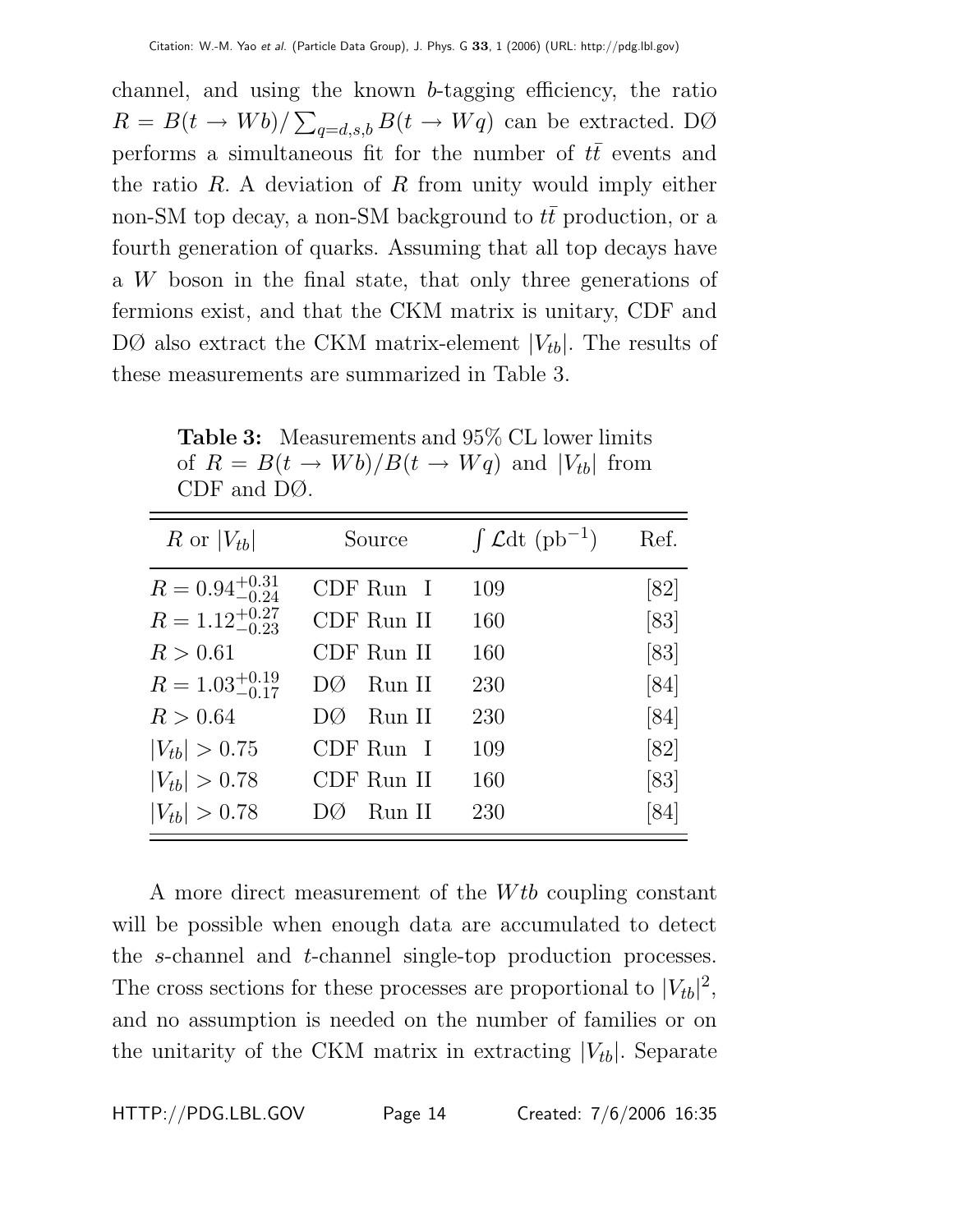measurements of the s and t-channel processes provide sensitivity to physics beyond the SM [85]. CDF gives 95% CL limits of 3.2 and 3.1 pb for the single-top production rates in the schannel and t-channel, respectively, as well as a combined limit of 3.4 pb [86]. DØ gives 95% CL limits of 5.0 and 4.4 pb, for the s-channel and t-channel, respectively [87,88]. Comparison with the expected SM rates of  $0.88 \pm 0.11$  pb for the s-channel and  $1.98 \pm 0.25$  pb for the *t*-channel [4] indicates that a few  $fb^{-1}$  will be required before significant measurements can be made.

*C.5* W*-Boson Helicity:* Studies of decay angular distributions provide a direct check of the  $V-A$  nature of the Wtb coupling and information on the relative coupling of longitudinal and transverse  $W$  bosons to the top quark. In the SM, the fraction of decays to longitudinally polarized  $W$  bosons is expected to be [89]  $\mathcal{F}_0^{\text{SM}} = x/(1+x), x = m_t^2/2M_W^2 \; (\mathcal{F}_0^{\text{SM}} \sim 70\%)$ for  $m_t = 175 \text{ GeV}/c^2$ . Fractions of left- or right-handed W bosons are denoted as  $\mathcal{F}_-$  and  $\mathcal{F}_+$ , respectively. In the SM  $\mathcal{F}_$ is expected to be  $\approx 30\%$  and  $\mathcal{F}_+ \approx 0\%$ . CDF and DØ use various techniques to measure the helicity of the W boson in top quark decays in both the lepton+jets events and dilepton channels. The first method uses a kinematic fit, similar to that used in the lepton+jets mass analyses but with the top quark mass constrained to 175 GeV/ $c^2$ , to improve the reconstruction of final state observables and render the under-constrained dilepton channel solvable. The distribution of the helicity angle  $(\cos \theta^*)$  between the lepton and the b quark in the W rest frame, provides the most direct measure of the W helicity. The second method  $(p_T^{\ell})$  uses the different lepton  $p_T$  spectra from longitudinally or transversely polarized W-decays to determine the relative contributions. A third method uses the invariant

HTTP://PDG.LBL.GOV Page 15 Created: 7/6/2006 16:35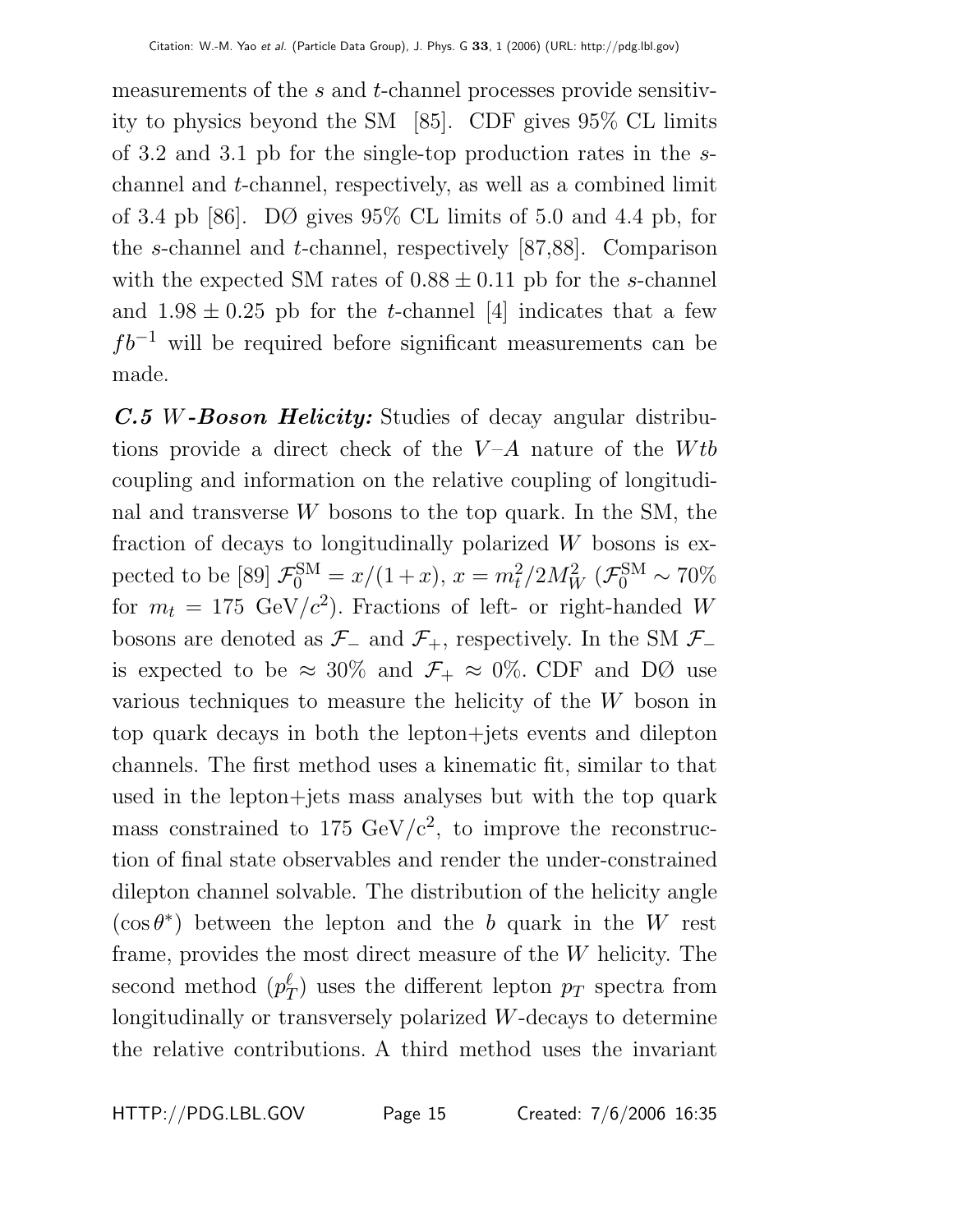mass of the lepton and the b-quark in top decays  $(M_{\ell b}^2)$  as an observable, which is directly related to  $\cos \theta^*$ . Finally, the Matrix Element method (ME), described for the top quark mass measurement, has also been used, forming a 2-dimensional likelihood  $\mathcal{L}(m_{top}, \mathcal{F}_0)$ , where the mass-dependence is integrated out so that only the sensitivity to the W-helicity in the top quark decay is exploited. The results of all CDF and DØ analyses, summarized in Table 4, are in agreement with the SM expectation, but with large statistical uncertainties.

W helicity Source  $\int \mathcal{L} dt$  Ref. Method  $(pb^{-1})$  $\mathcal{F}_0 = 0.91 \pm 0.39$  CDF Run I 106 [94]  $p_T^{\ell}$  $\mathcal{F}_0 = 0.56 \pm 0.32$  DØ Run I 125 [95] ME  $\mathcal{F}_0 = 0.74^{+0.22}_{-0.34}$  CDF Run II 200 [96]  $\frac{2}{\ell b}+p_T^{\ell}$  $\mathcal{F}_{+} < 0.18$  CDF Run I 110 [97]  $\frac{2}{\ell b}+p_T^{\ell}$  $\mathcal{F}_+ < 0.27$  CDF Run II 200 [96]  $\tilde{\ell}_b^2+p_T^{\ell}$  $\mathcal{F}_{+} < 0.24$  DØ Run II 230-370 [98,99] †  $\cos \theta^* + p_T^{\ell}$ 

**Table 4:** Measurement and 95% CL upper limits of the W helicity in top quark decays from CDF and DØ.

† Preliminary result, not yet submitted for publication as of April 2006.

 $C.6$  it **Spin Correlations:** DØ has searched for evidence of spin correlation of  $t\bar{t}$  pairs [90]. The t and  $\bar{t}$  are expected to be unpolarized but to be correlated in their spins. Since top quarks decay before hadronizing, their spins at production are transmitted to their decay daughter particles. Spin correlation

HTTP://PDG.LBL.GOV Page 16 Created: 7/6/2006 16:35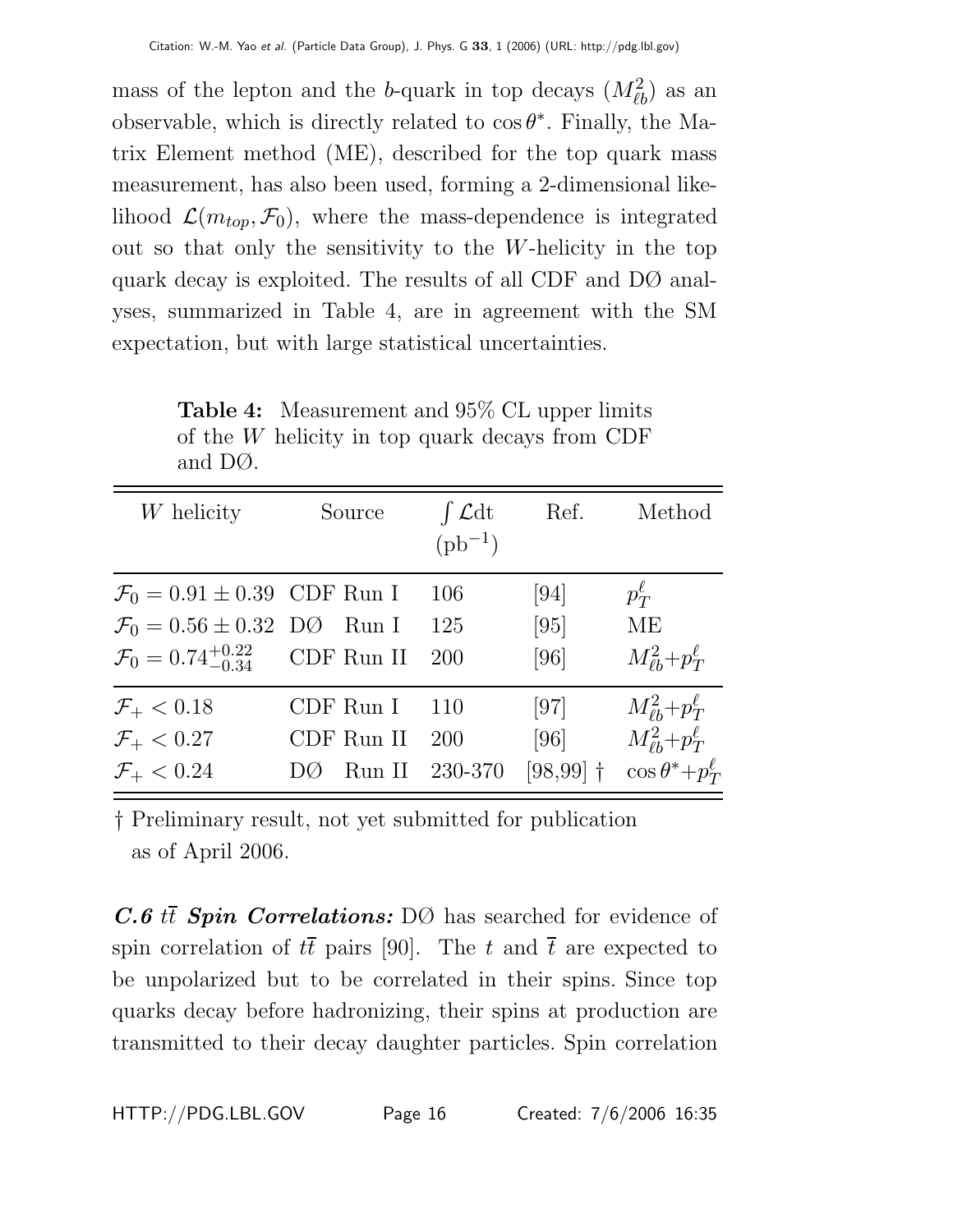is studied by analyzing the joint decay angular distribution of one t daughter and one  $\bar{t}$  daughter. The sensitivity to top spin is greatest when the daughters are down-type fermions (charged leptons or  $d$ -type quarks), in which case, the joint distribution is [91–93]

$$
\frac{1}{\sigma} \frac{d^2 \sigma}{d(\cos \theta_+) d(\cos \theta_-)} = \frac{1 + \kappa \cdot \cos \theta_+ \cdot \cos \theta_-}{4},\tag{2}
$$

where  $\theta_+$  and  $\theta_-$  are the angles of the daughters in the top rest frames with respect to a particular spin quantization axis, the optimal choice being the off-diagonal basis [91]. In this basis, the SM predicts maximum correlation with  $\kappa = 0.88$ at the Tevatron. In Run I, DØ analyzed six dilepton events and obtained a likelihood as a function of  $\kappa$ , which weakly favored the SM ( $\kappa = 0.88$ ) over no correlation ( $\kappa = 0$ ) or anticorrelation ( $\kappa = -1$ , as would be expected for  $t\bar{t}$  produced via an intermediate scalar). DØ quotes a limit  $\kappa > -0.25$  at 68% CL.

 $C.7$  *Non-SM*  $t\bar{t}$  *Production:* Motivated by the large mass of the top quark, several models suggest that the top quark plays a role in the dynamics of electroweak symmetry breaking. One example is topcolor [14], where a large top quark mass can be generated through the formation of a dynamic  $t\bar{t}$ condensate,  $X$ , which is formed by a new strong gauge force coupling preferentially to the third generation. Another example is topcolor-assisted technicolor [15], predicting a heavy  $Z'$  boson that couples preferentially to the third generation of quarks with cross sections expected to be visible at the Tevatron. CDF and DØ have searched for  $t\bar{t}$  production via intermediate, narrow-width, heavy vector bosons  $X$  in the lepton+jets channels. The possible  $t\bar{t}$  production via an intermediate resonance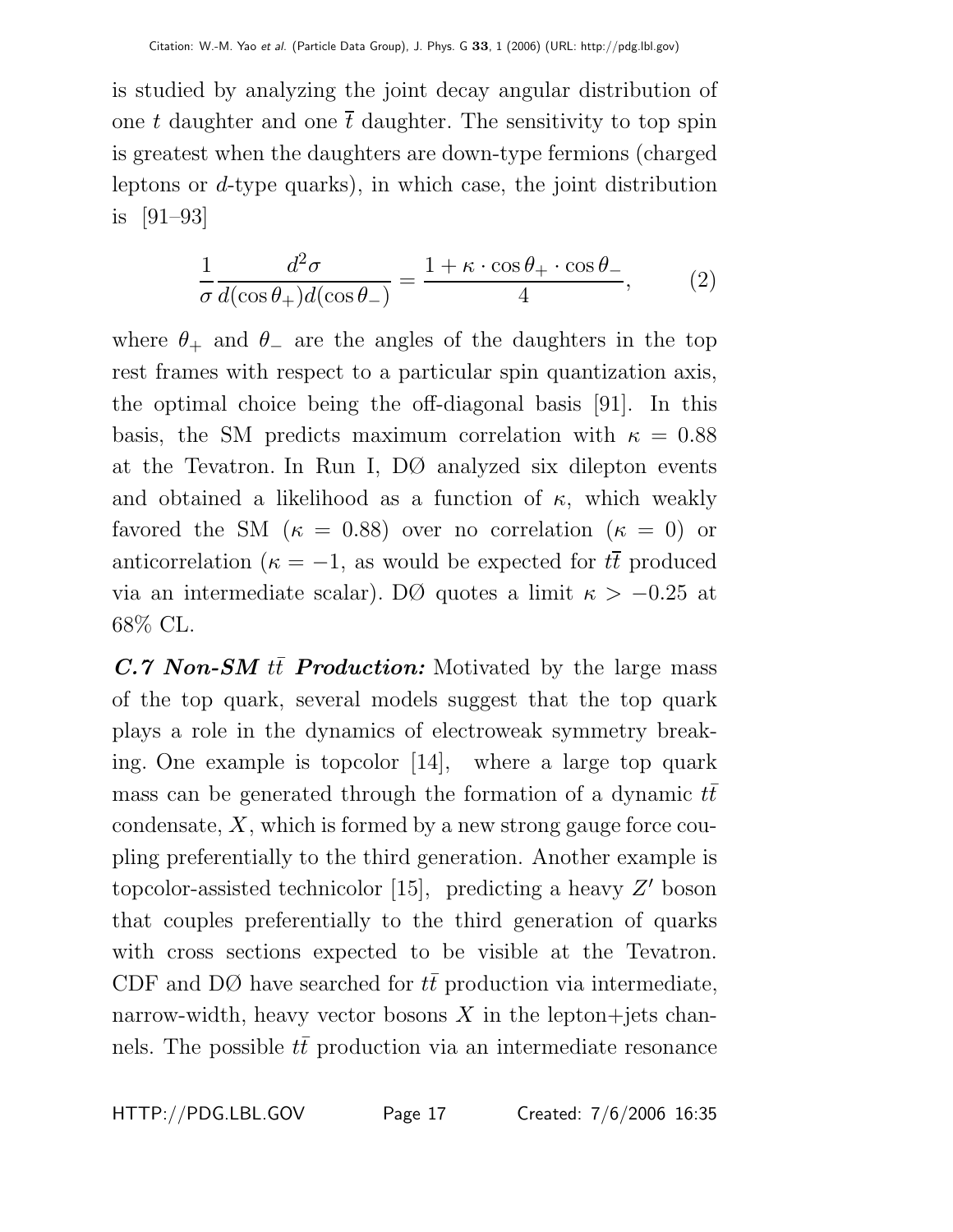X is sought for as a peak in the spectrum of the invariant  $t\bar{t}$  mass. CDF and DØ exclude narrow width heavy vector bosons  $X$  in the top-assisted technicolor model [100] with mass  $M_X < 480 \text{ GeV}/c^2$  and  $M_X < 560 \text{ GeV}/c^2$ , respectively, in Run I [18,19], and  $M_X < 725 \text{ GeV}/c^2$  and  $M_X < 680 \text{ GeV}/c^2$ in Run II [47,48].

*C.8 Non-SM Top Decays:* Both CDF and DØ have searched for non-SM top decays [101–103], particularly those expected in supersymmetric models, such as  $t \to H^+b$ , followed by  $H^+ \to \tau^+ \bar{\nu}$  or  $c\bar{s}$ . The  $t \to H^+ b$  branching ratio has a minimum at tan  $\beta = \sqrt{m_t/m_b} \simeq 6$ , and is large in the region of either  $\tan \beta \ll 6$  or  $\tan \beta \gg 6$ . In the former range,  $H^+ \to c\overline{s}$  is dominant, while  $H^+ \rightarrow \tau^+ \bar{\nu}$  dominates in the latter range. These studies are based either on direct searches for these final states, or on top "disappearance". In the standard lepton+jets or dilepton cross section analyses, any charged Higgs decays are not detected as efficiently as  $t \to W^{\pm}b$ , primarily because the selection criteria are optimized for the standard decays, and because of the absence of energetic isolated leptons in Higgs decays. A significant  $t \to H^+b$  contribution would give rise to measured  $t\bar{t}$  cross sections that would be lower than the prediction from the SM (assuming that non-SM contributions to  $t\bar{t}$  production are negligible).

In Run II, CDF has searched for charged Higgs production in dilepton, lepton+jets and lepton+hadronic tau final states, considering possible  $H^+$  decays to  $c\bar{s}$ ,  $\tau\bar{\nu}$ ,  $t^*b$  or  $W^+h^0$  in addition to the Standard Model decay  $t \to W^+b$  [103]. Depending on the top and Higgs decay branching ratios, which are scanned in a particular 2-Higgs Doublet benchmark Model, the number of expected events in these decay channels can show an

HTTP://PDG.LBL.GOV Page 18 Created: 7/6/2006 16:35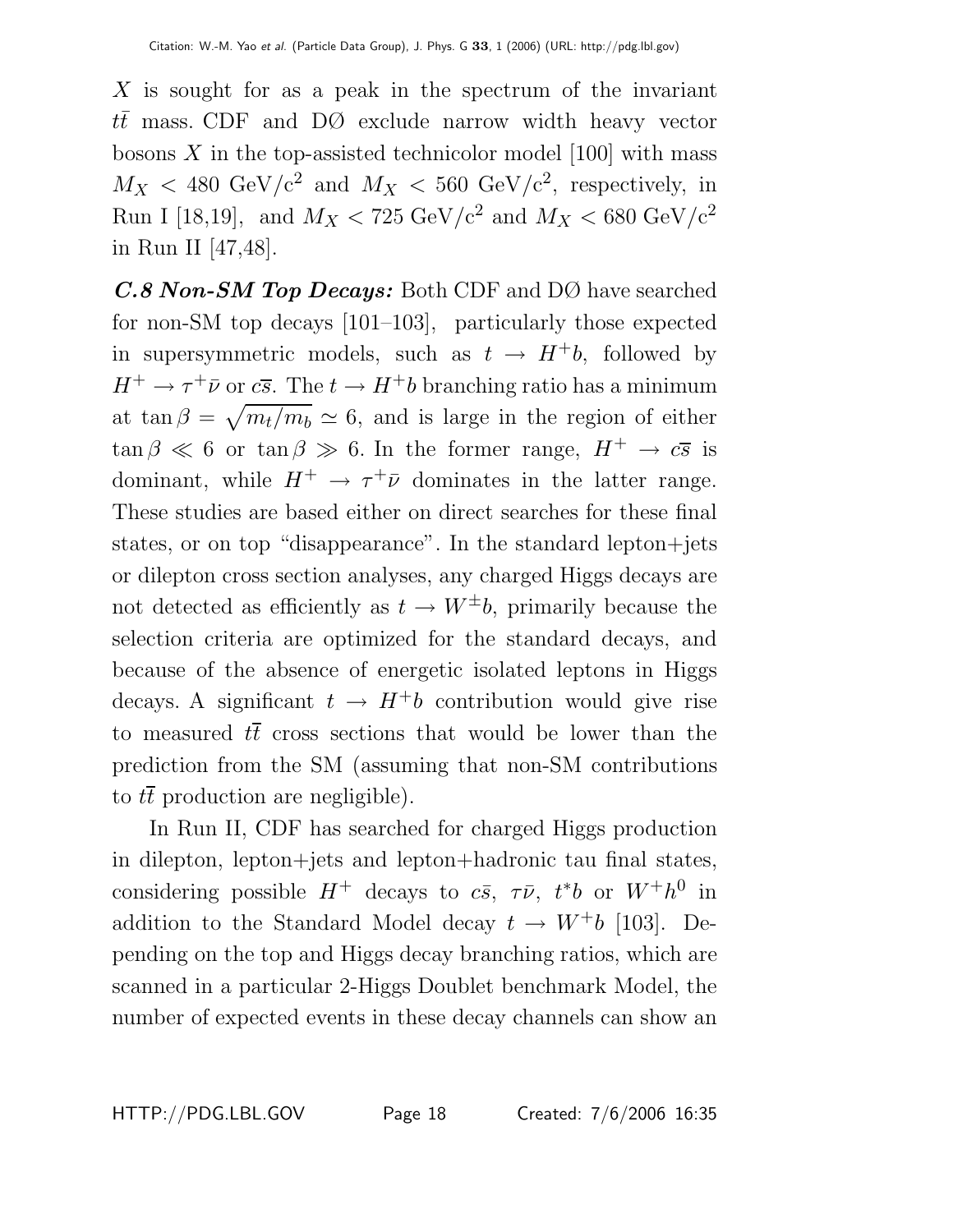excess or deficit when compared to SM expectations. A modelindependent interpretation, yields a limit of  $B(t \rightarrow H^{\pm} b) < 0.91$ at 95% CL for  $m_{H^{\pm}} \approx 100$  GeV and  $B(t \to H^{\pm}b) < 0.4$  in the tauonic model with  $B(H^{\pm} \to \tau \nu) = 100\%$  [103]. More details, and the results of these studies for the exclusion in the  $m_{H^{\pm}}$ , tan β plane, can be found in the review "Search for Higgs bosons" and in the " $H^+$  Mass Limits" section of the Higgs Particle Listings of the current edition.

In the Standard Model the top quark lifetime is expected to be about  $0.5 \times 10^{-24}$  s  $(c\tau_t \approx 3 \times 10^{-10} \mu \text{m})$ , while additional quark generations, non-standard top quark decays or other extensions of the Standard Model could yield long-lived top quarks in the data. CDF has studied the top quark lifetime by measuring the distance between the initial  $p\bar{p}$  scattering and the leptonic  $W^{\pm}$  decay vertex in lepton+jets events [104]. The measured lifetime is consistent with zero and an upper limit  $c\tau_t$  < 52.5  $\mu$ m is found at 95% CL.

CDF reported a search for flavor changing neutral current (FCNC) decays of the top quark  $t \to q\gamma$  and  $t \to qZ$  in the Run I data [105], for which the SM predicts such small rates that any observation would be a sign of new physics. CDF assumes that one top decays via FCNC while the other decays via Wb. For the  $t \to q\gamma$  search, two signatures are examined, depending on whether the W decays leptonically or hadronically. For leptonic W decay, the signature is  $\gamma\ell$  and missing  $E_T$  and two or more jets, while for hadronic W decay, it is  $\gamma + \geq 4$  jets. In either case, one of the jets must have a secondary vertex b tag. One event is observed  $(\mu \gamma)$  with an expected background of less than half an event, giving an upper limit on the top branching ratio of  $B(t \to q\gamma) < 3.2\%$  at 95% CL. In the search for  $t \to qZ$ , CDF considers  $Z \to \mu\mu$  or ee

HTTP://PDG.LBL.GOV Page 19 Created: 7/6/2006 16:35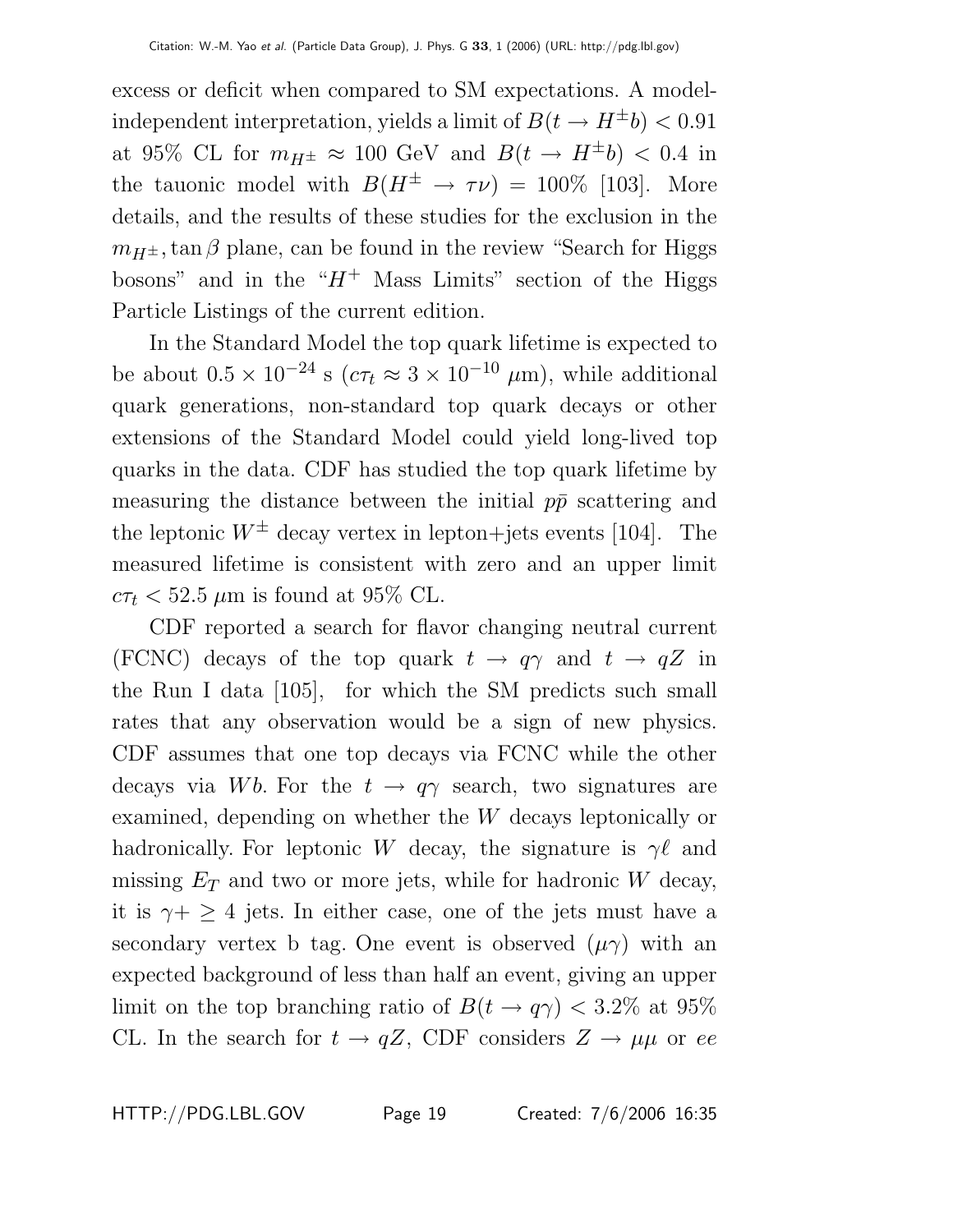and  $W \to qq'$ , giving a  $Z +$  four jets signature. One  $\mu\mu$  event is observed with an expected background of 1.2 events, giving an upper limit on the top branching ratio of  $B(t \rightarrow qZ) < 0.33$ at 95% CL. Both the  $\gamma$  and Z limits are non-background subtracted estimates.

Constraints on FCNC couplings of the top quark can also be obtained from searches for anomalous single-top production in  $e^+e^-$  collisions, via the process  $e^+e^- \rightarrow \gamma, Z^* \rightarrow t\overline{q}$  and its charge-conjugate  $(q = u, c)$ , or in  $e^{\pm}p$  collisions, via the process  $e^{\pm}u \rightarrow e^{\pm}t$ . For a leptonic W decay, the topology is at least a high- $p_T$  lepton, a high- $p_T$  jet and missing  $E_T$ , while for a hadronic W decay the topology is three high- $p_T$ jets. Limits on the cross section for this reaction have been obtained by the LEP collaborations [106] in  $e^+e^-$  collisions and by H1 [107] and ZEUS [108] in  $e^{\pm}p$  collisions. When interpreted in terms of branching ratios in top decay [109,110], the LEP limits lead to typical 95% CL upper bounds of  $B(t \rightarrow qZ)$  < 0.137, which are stronger than the direct CDF limit. Assuming no coupling to the Z boson, the 95% CL limits on the anomalous FCNC coupling  $\kappa_{\gamma}$  < 0.17 and < 0.27 by ZEUS and H1, respectively, are stronger than the CDF limit of  $\kappa_{\gamma}$  < 0.42, and improve over LEP sensitivity in that domain. The H1 limit is slightly weaker than the ZEUS limit due to an observed excess of five candidates events over an expected background of  $1.31 \pm 0.22$ . If this excess is attributed to FCNC top quark production, this leads to a total cross section of  $\sigma(ep \rightarrow e + t + X, \sqrt{s} = 319 \text{ GeV}) = 0.29_{-0.14}^{+0.15} \text{ pb } [107,111].$ 

# *Appendix. Expected Sensitivity at the LHC:*

The top pair production cross section at the LHC is predicted at NLO to be about 800 pb [112]. There will be 8 million  $t\bar{t}$  pairs produced per year at a luminosity of  $10^{33}$  cm<sup>-2</sup> s<sup>-1</sup>.

HTTP://PDG.LBL.GOV Page 20 Created: 7/6/2006 16:35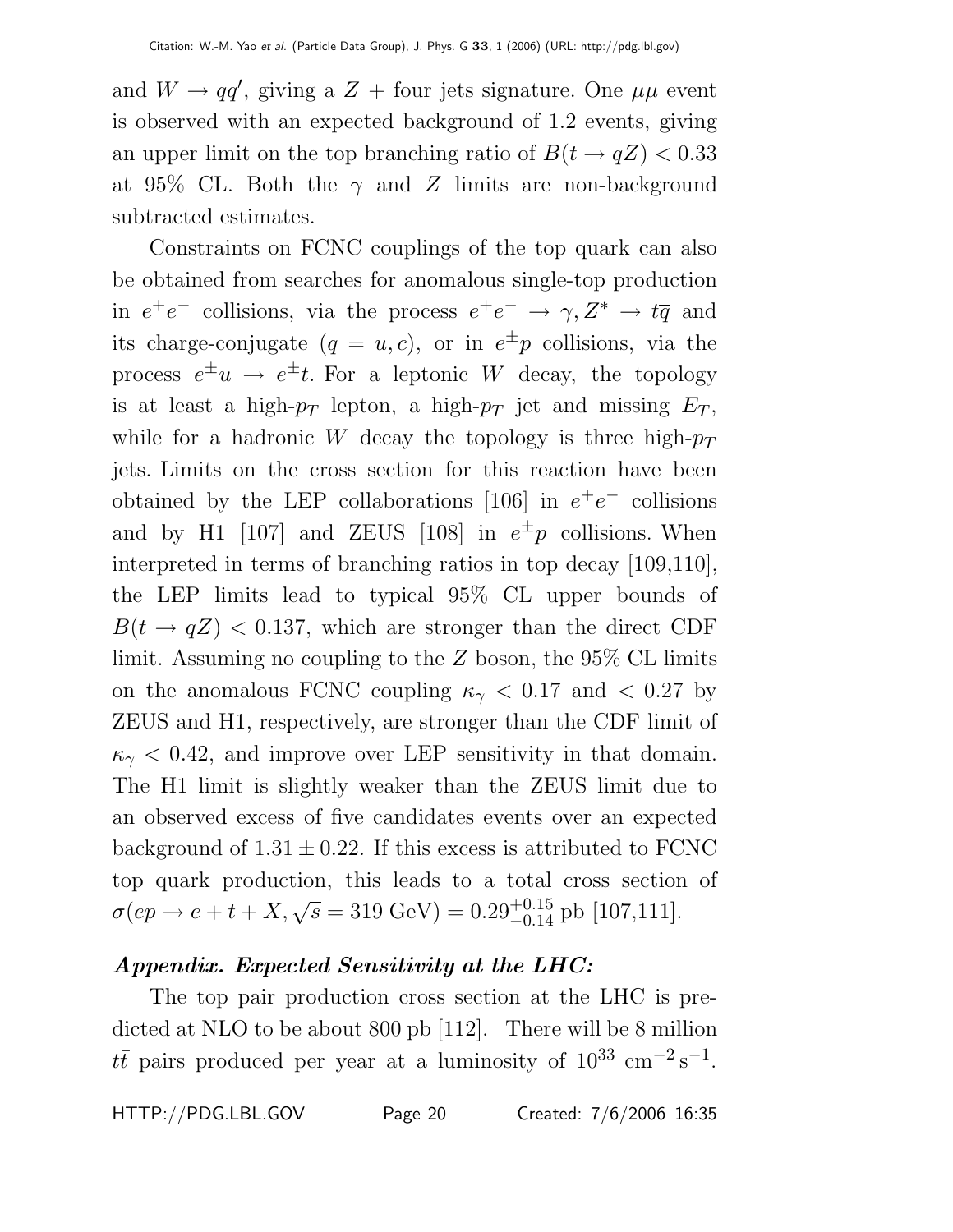Such large event samples will permit precision measurements of the top quark parameters. The statistical uncertainties on  $m_t$ will become negligible, and systematic uncertainties better than  $\pm 2 \text{ GeV}/c^2$  are anticipated [113–115].

Precision measurements of the top pair production cross section are expected to be limited by the estimated 5-10% accuracy on the luminosity determination [113], but far more accurate measurements would be available from the ratio of the  $t\bar{t}$  production to inclusive W or Z production.

Single top production will also be of keen interest at the LHC. While observation of single top production and the first measurements of  $|V_{tb}|$  are likely at the Tevatron, the precision will be limited by the sample size. At the LHC, a  $|V_{tb}|$ measurement at the 5% level per experiment is projected with 30 fb<sup>-1</sup> [114].

Tests of the V-A nature of the  $tWb$  vertex through a measurement of the W helicity will be extended from the Tevatron to the LHC. Current estimates are that the longitudinal fraction can be measured with a precision of about 5% [114] with  $10$  fb<sup>-1</sup> of data.

Top-antitop spin correlations, should be relatively easy to observe and measure at the LHC, where the preferred dilepton mode will have large event samples, despite the small branching fraction. At the LHC, where  $t\bar{t}$  is dominantly produced through gluon fusion, the correlation is such that the top quarks are mainly either both left or both right handed. The CMS collaboration [114] estimates that the relative asymmetry (defined as the difference in the fraction of like-handed and the fraction of oppositely-handed  $t\bar{t}$  pairs) can be measured to about 10% accuracy with 30 fb<sup>-1</sup> of data.

In addition to these SM measurements, the large event samples will allow sensitive searches for new physics. The search

HTTP://PDG.LBL.GOV Page 21 Created: 7/6/2006 16:35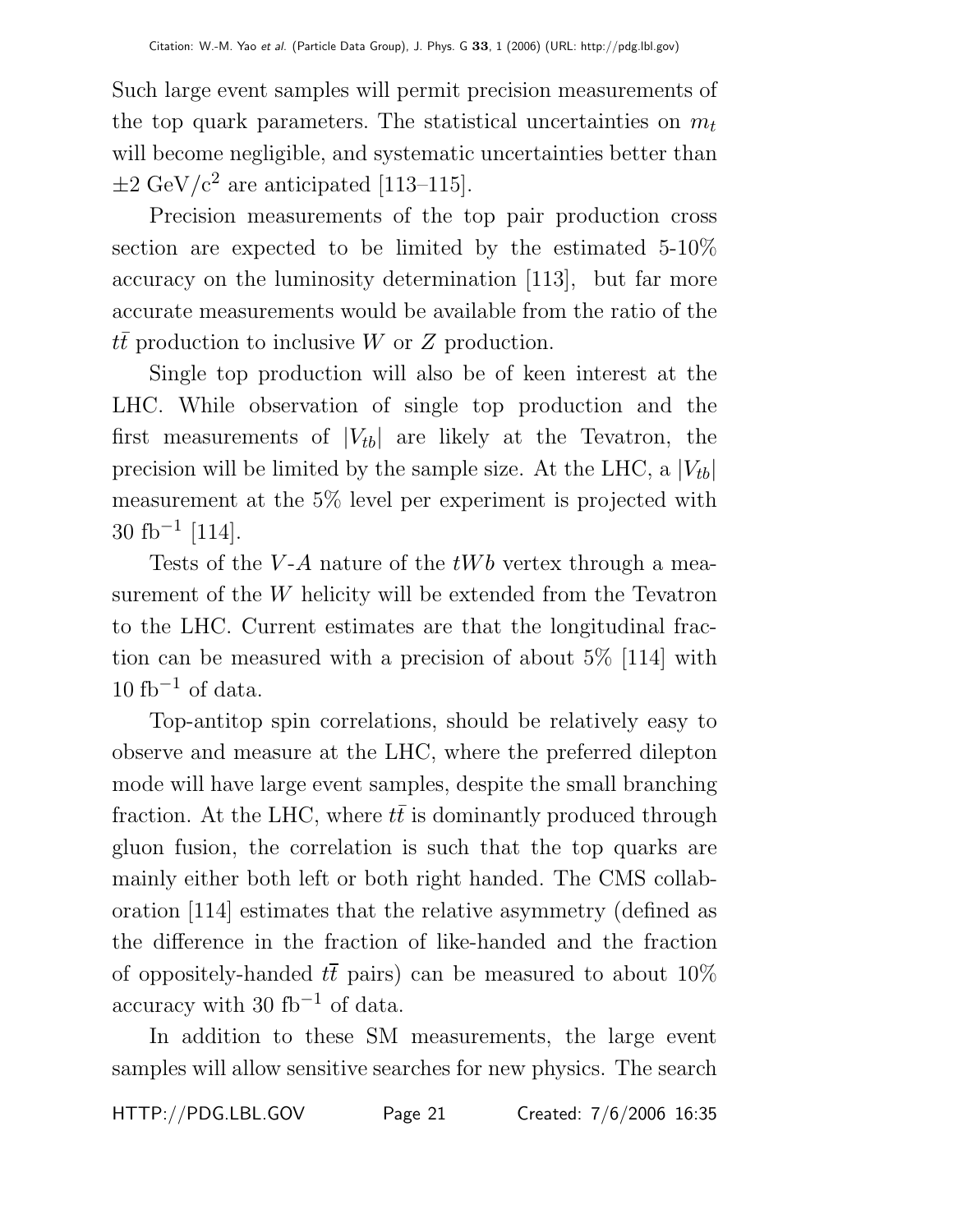for heavy resonances that decay to  $t\bar{t}$ , already begun at the Tevatron, will acquire enhanced reach both in mass and  $\sigma$ . B. The ATLAS collaboration [113] has studied the reach for a  $5\sigma$ discovery of a narrow resonance decaying to  $t\bar{t}$ . With 30 fb<sup>-1</sup>, it is estimated that a resonance can be discovered at 4  $\rm TeV/c^2$ for  $\sigma \cdot B = 10$  fb, and at 1 TeV/c<sup>2</sup> for  $\sigma \cdot B = 1000$  fb. FCNC decays  $t \to Zq, \gamma q, gq$ , can take place in the SM, or in the MSSM, but at rates too small to be observed even at the LHC. As such, searches for these decay modes can provide sensitive tests of other extensions of the SM [113].

**Acknowledgements** A. Quadt kindly acknowledges the support by the Alexander von Humboldt Foundation and the University of Rochester/New York.

# **References**

- 1. M. Cacciari, S. Frixione, M. L. Mangano, P. Nason and G. Ridolfi, JHEP **04**, 68 (2004); N. Kidonakis and R. Vogt, Phys. Rev. **D68**, 114014 (2003).
- 2. S. Cortese and R. Petronzio, Phys. Lett. **B253**, 494 (1991).
- 3. S. Willenbrock and D. Dicus, Phys. Rev. **D34**, 155 (1986).
- 4. B.W. Harris, E. Laenen, L. Phaf, Z. Sullivan, and S. Weinzierl, Phys. Rev. **D66**, 054024 (2002); Z. Sullivan, Phys. Rev. **D70**, 114012 (2004).
- 5. M. Je˙zabek and J.H. K¨uhn, Nucl. Phys. **B314**, 1 (1989).
- 6. I.I.Y. Bigi et al., Phys. Lett. **B181**, 157 (1986).
- 7. A. Czarnecki and K. Melnikov, Nucl. Phys. **B544**, 520 (1999); K.G. Chetyrkin et al., Phys. Rev. **D60**, 114015 (1999).
- 8. F. Abe et al., CDF Collab., Phys. Rev. Lett. **80**, 5720 (1998).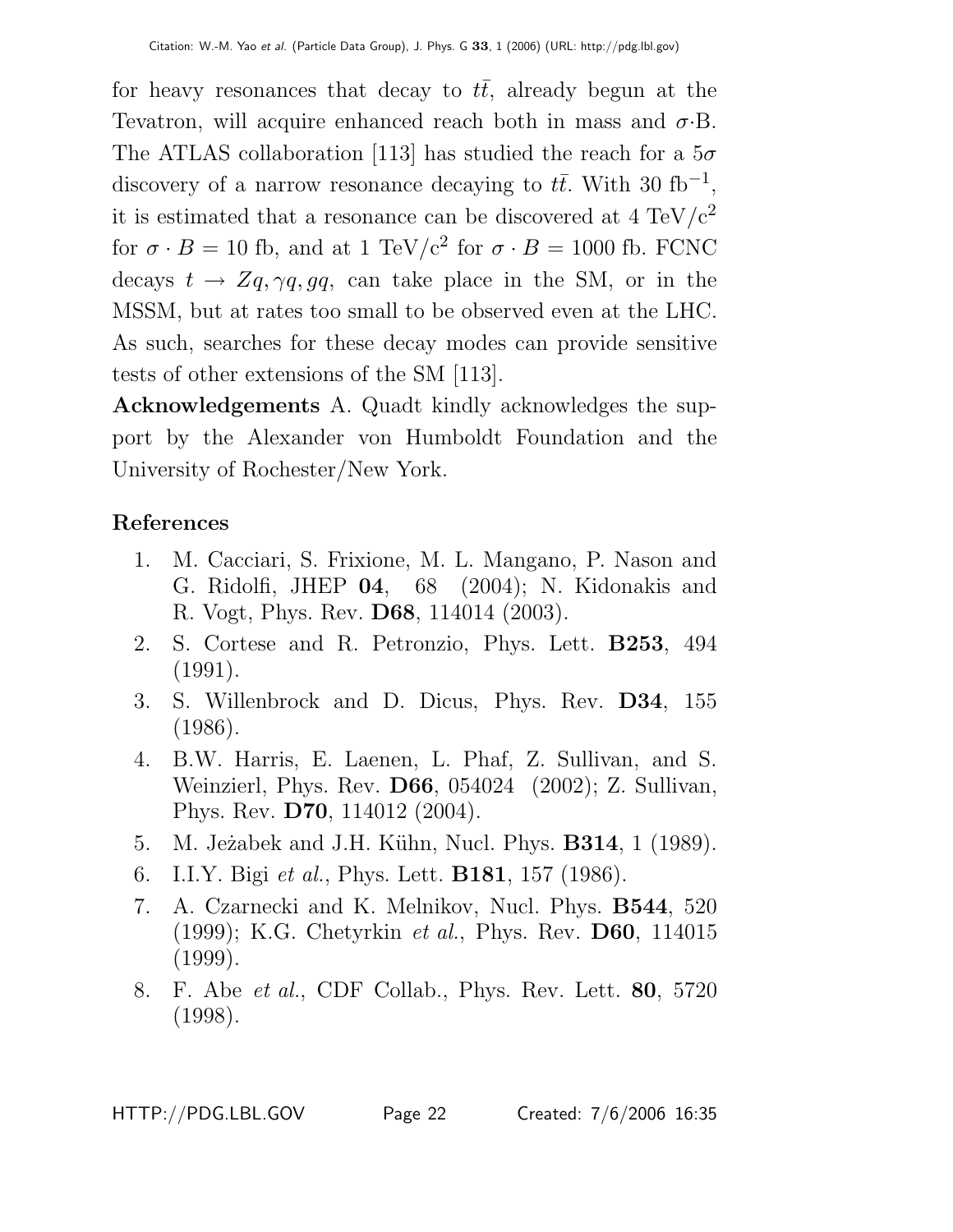- 9. A. Abulencia et al., CDF Collab., Phys. Rev. Lett. **96**, 022004 (2006); Phys. Rev. **D73**, 032003 (2006); hep-ex/0512009 , Submitted to Phys. Rev. D.
- 10. DØ Collab., DØ conference note 5053 (2006).
- 11. S. Frixione and B. Webber, hep-ph/0402116; S. Frixione and B. Webber, JHEP **06**, 029 (2002); S. Frixione, P. Nason and B. Webber, JHEP **08**, 007 (2003).
- 12. J.M. Campbell and R.K. Ellis, Phys. Rev. **D62**, 114012 (2000), Phys. Rev. **D65**, 113007 (2002); J.M. Campbell and J. Huston, Phys. Rev. **D70**, 094021 (2004).
- 13. A. Abulencia et al., CDF Collab., hep-ex/0510063, Submitted to Phys. Rev. Lett.
- 14. C.T. Hill, Phys. Lett. **B266**, 419 (1991).
- 15. C.T. Hill, Phys. Lett. **B345**, 483 (1995).
- 16. C.T. Hill, S.J. Park, Phys. Rev. **D49**, 4454 (1994); H.P. Nilles, Phys. Reports **110**, 1 (1984); H.E. Haber, G.L. Kane, Phys. Reports **117**, 75 (1985); E.H. Simmons, Thinking About Top: Looking Outside The Standard Model, hep-ph/9908511, and references therein; E.H. Simmons, The Top Quark: Experimental Roots and Branches of Theory, hep-ph/0211335, and references therein.
- 17. D. Choudhury, T.M.P. Tait, C.E.M. Wagner, Phys. Rev. **D65**, 053002 (2002).
- 18. T. Affolder et al., CDF Collab., Phys. Rev. Lett. **85**, 2062 (2000).
- 19. V.M. Abazov et al., DØ Collab., Phys. Rev. Lett. **92**, 221801 (2004).
- 20. T. Affolder et al., CDF Collab., Phys. Rev. Lett. **87**, 102001 (2001).
- 21. B. Abbott et al., DØ Collab., Phys. Rev. **D58**, 052001 (1998); S. Abachi et al., DØ Collab., Phys. Rev. Lett. **79**, 1197 (1997).
- 22. V.M. Abazov et al., DØ Collab., Phys. Lett. **B626**, 45 (2005).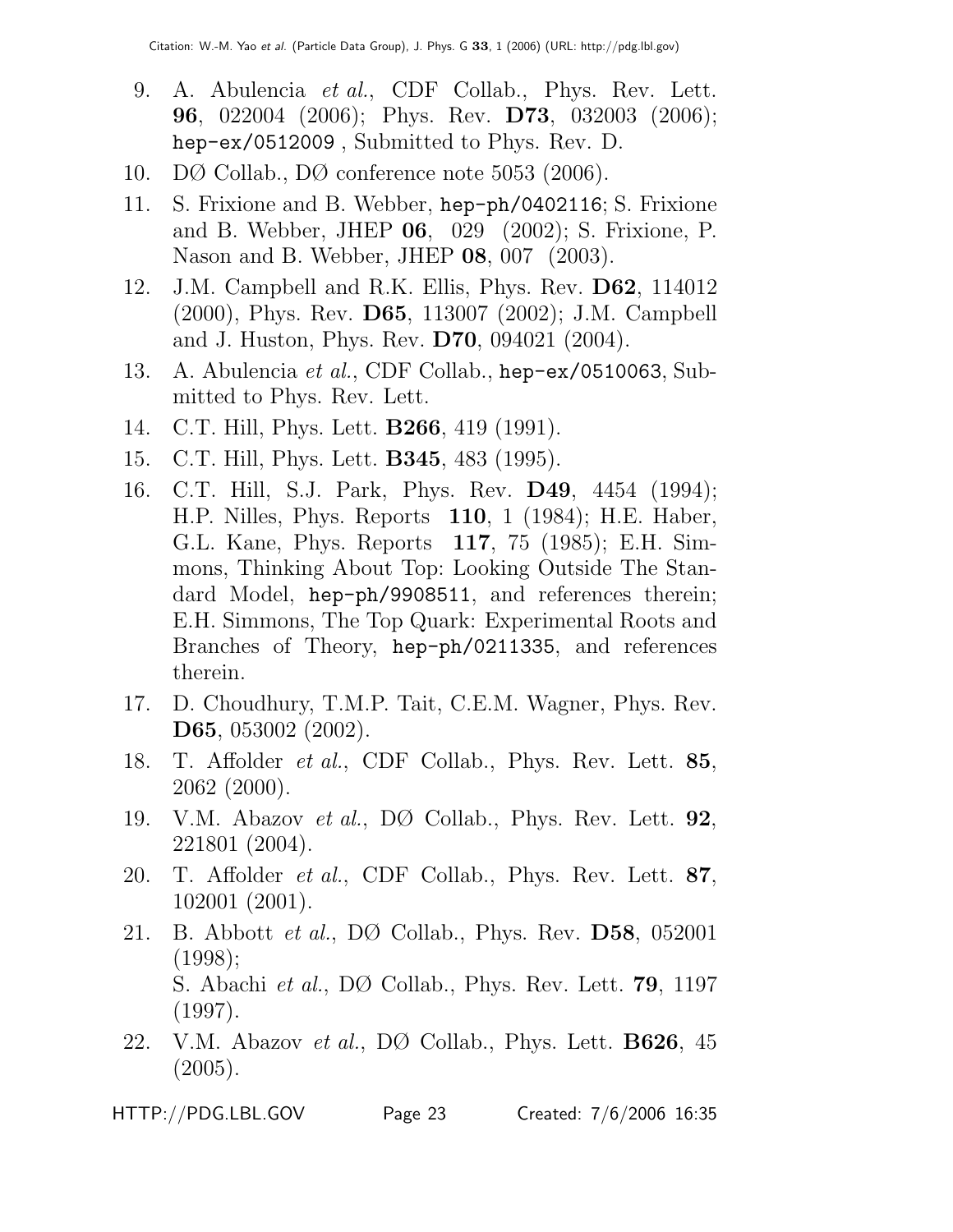- 23. V.M. Abazov et al., DØ Collab., Phys. Lett. **B626**, 35 (2005).
- 24. DØ Collab., DØ conference note 4888 (2005).
- 25. DØ Collab., DØ conference note 4833 (2005).
- 26. V.M. Abazov et al., DØ Collab., Phys. Lett. **B626**, 55 (2005).
- 27. DØ Collab., DØ conference note 4850 (2005).
- 28. DØ Collab., DØ conference note 4528 (2004).
- 29. DØ Collab., DØ conference note 5031 (2006).
- 30. DØ Collab., DØ conference note 4879 (2005).
- 31. DØ Collab., DØ conference note 5057 (2006).
- 32. DØ Collab., DØ conference note 4906 (2005).
- 33. D. Acosta et al., CDF Collab., Phys. Rev. **D71**, 052003 (2005).
- 34. CDF Collab., CDF conference note 8110 (2006).
- 35. CDF Collab., CDF conference note 7795 (2005).
- 36. D. Acosta et al., CDF Collab., Phys. Rev. **D72**, 032002  $(2005).$
- 37. D. Acosta et al., CDF Collab., Phys. Rev. **D72**, 052003 (2005).
- 38. CDF Collab., CDF conference note 8092 (2006).
- 39. D. Acosta et al., CDF Collab., Phys. Rev. **D71**, 072005 (2005).
- 40. A. Abulencia *et al.*, CDF Collab.,  $\text{hep-ex}/0603043$ , Submitted to Phys. Rev. Lett..
- 41. D. Acosta et al., CDF Collab., Phys. Rev. Lett. **93**, 142001 (2004).
- 42. CDF Collab., CDF conference note 8103 (2006).
- 43. CDF Collab., CDF conference note 7942 (2005).
- 44. CDF Collab., CDF conference note 7793 (2005).
- 45. CDF Collab., CDF conference note 8148 (2006).
- 46. D. Acosta et al., CDF Collab., Phys. Rev. Lett. **95**, 022001 (2005).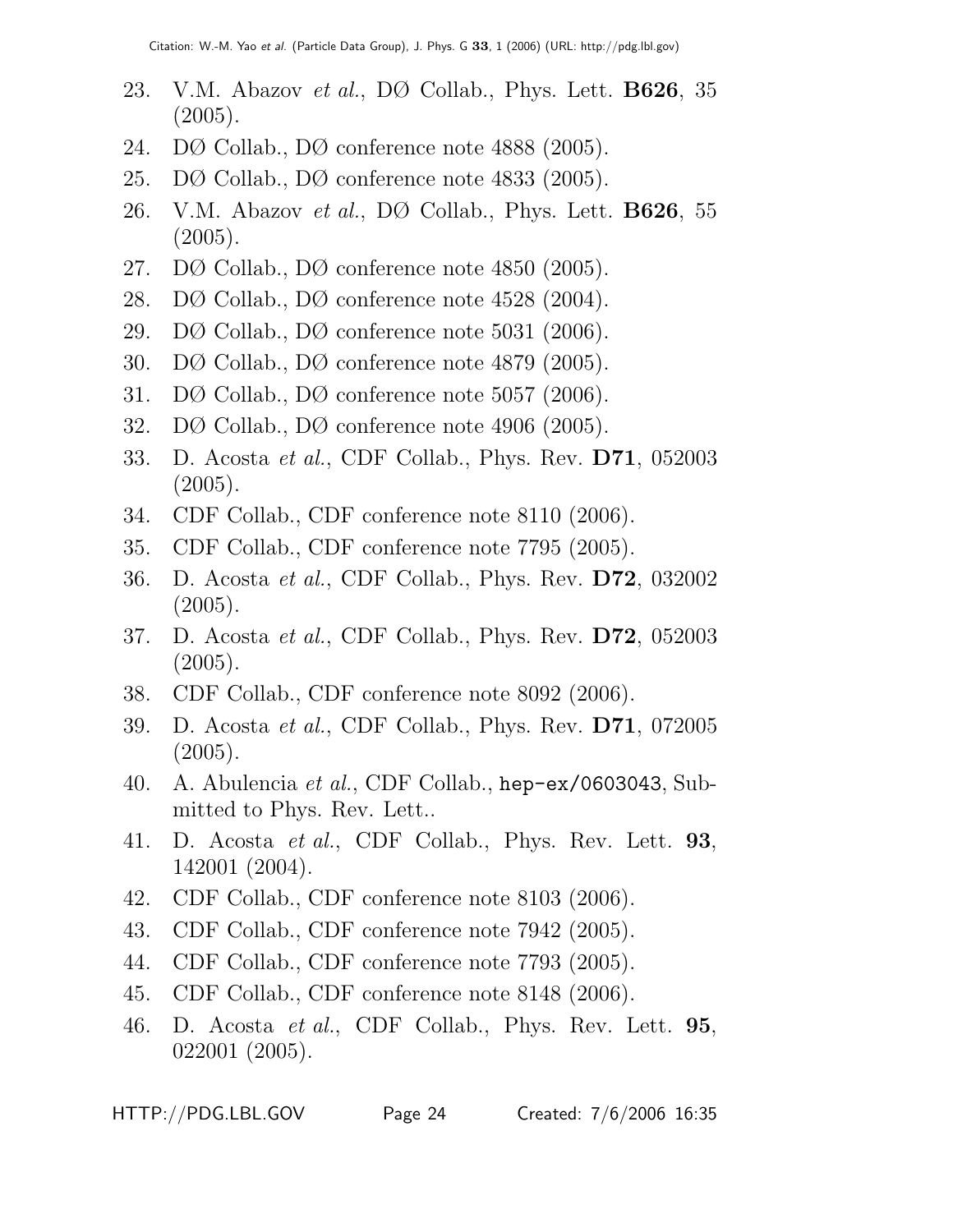- 47. CDF Collab., CDF conference note 8087 (2006).
- 48. DØ Collab., DØ conference note 4880 (2005).
- 49. F. Abe et al., Phys. Rev. **D50**, 2966 (1994); F. Abe et al., Phys. Rev. Lett. **74**, 2626 (1995) ; S. Abachi et al., Phys. Rev. Lett. **74**, 2632 (1995).
- 50. T. Affolder et al., CDF Collab., Phys. Rev. **D64**, 032002 (2001).
- 51. B. Abbott et al., DØ Collab., Phys. Rev. Lett. **83**, 1908 (1999); B. Abbott et al., DØ Collab., Phys. Rev. **D60**, 012001 (1999).
- 52. V.M. Abazov et al., DØ Collab., Phys. Rev. **D67**, 012004 (2003).
- 53. K. Kondo et al., J. Phys. Soc. Jpn. **G62**, 1177 (1993).
- 54. R.H. Dalitz, G.R. Goldstein, Phys. Rev. **D45**, 1531 (1992); Phys. Lett. **B287**, 225 (1992); Proc. Royal Soc. London **A445**, 2803 (1999).
- 55. P. Abreu et al., DELPHI Collab., Eur. Phys. J. **C2**, 581 (1998).
- 56. C.S. Hill, J.R. Incandela, J.M. Lamb, Phys. Rev. **D71**, 054029 (2005); CDF Collab., CDF conference note 8133 (2006).
- 57. B. Abbott et al., Phys. Rev. Lett. **80**, 2063 (1998); B. Abbott et al., DØ Collab., Phys. Rev. **D60**, 052001 (1999).
- 58. F. Abe et al., CDF Collab., Phys. Rev. Lett. **82**, 271 (1999).
- 59. A. Abulencia et al., CDF Collab., hep-ex/0602008, Submitted to Phys. Rev. D.
- 60. The Tevatron Electroweak Working Group, For the CDF and DØ Collaborations, hep-ex/0604053.
- 61. The Tevatron Electroweak Working Group, For the CDF and DØ Collaborations, hep-ex/0603039.
- 62. M. Smith and S. Willenbrock, Phys. Rev. Lett. **79**, 3825 (1997).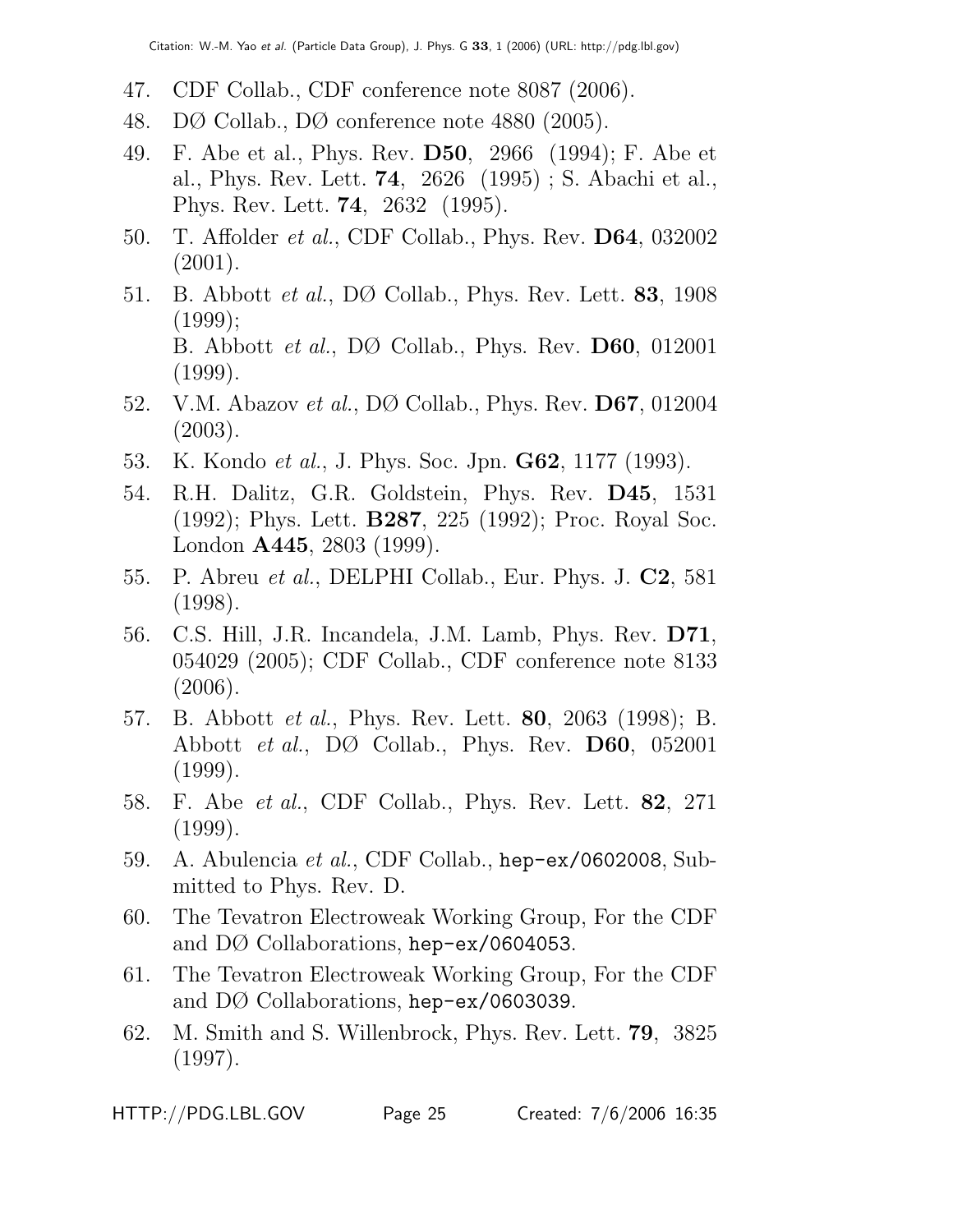- 63. V.M. Abazov et al., DØ Collab., Nature **429**, 638 (2004).
- 64. B. Abbott et al., DØ Collab., Phys. Rev. **D60**, 052001 (1999); B. Abbott et al., DØ Collab., Phys. Rev. Lett. **80**, 2063 (1998).
- 65. V.M. Abazov et al., DØ Collab., Phys. Lett. **B606**, 25 (2005).
- 66. DØ Collab., DØ conference note 4574 (2004).
- 67. DØ Collab., DØ conference note 4728 (2005).
- 68. DØ Collab., DØ conference note 5032 (2005).
- 69. DØ Collab., DØ conference note 5047 (2005).
- 70. F. Abe et al., CDF Collab., Phys. Rev. Lett. **80**, 2767 (1998).
- 71. T. Affolder et al., CDF Collab., Phys. Rev. **D63**, 032003 (2001).
- 72. F. Abe et al., CDF Collab., Phys. Rev. Lett. **79**, 1992 (1997).
- 73. CDF Collab., CDF conference note 8125 (2006).
- 74. CDF Collab., CDF conference note 8151 (2006).
- 75. A. Abulencia et al., CDF Collab., Phys. Rev. Lett. **96**, 152002 (2006).
- 76. CDF Collab., CDF conference note 8090 (2006).
- 77. CDF Collab., CDF conference note 8118 (2006).
- 78. The LEP Electroweak Working Group, the SLD electroweak, heavy flavour groups, hep-ex/0509008, Submitted to Phys. Rept.
- 79. The LEP Electroweak Working Group, the SLD electroweak, heavy flavour groups, hep-ex/0511027.
- 80. D. Chang, W.F. Chang, and E. Ma, Phys. Rev. **D59**, 091503 (1999), Phys. Rev. **D61**, 037301 (2000).
- 81. DØ Collab., DØ conference note 4876 (2005).
- 82. T. Affolder et al., CDF Collab., Phys. Rev. Lett. **86**, 3233 (2001).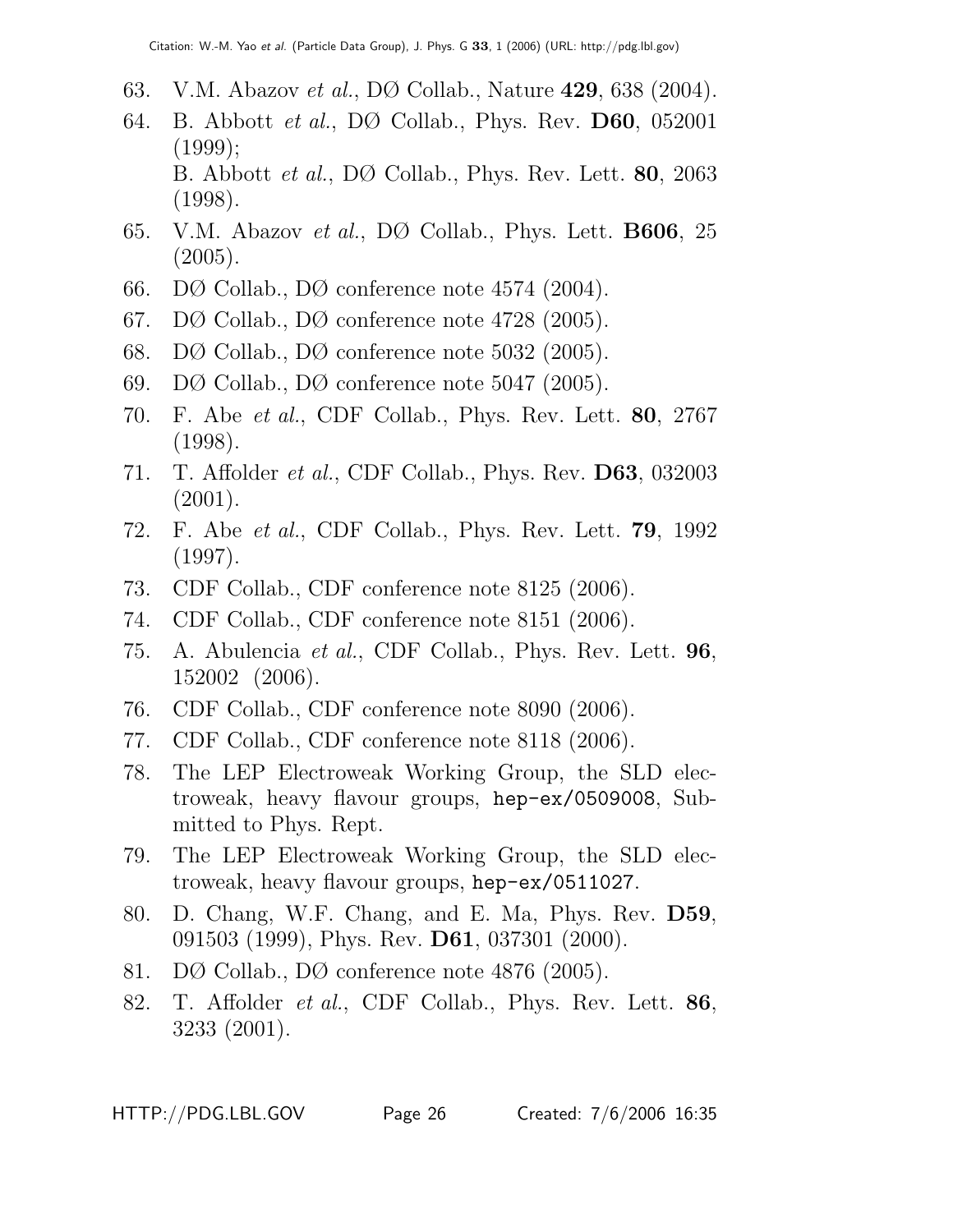- 83. D. Acosta et al., CDF Collab., Phys. Rev. Lett. **95**, 102002 (2005).
- 84. V.M. Abazov *et al.*, DØ Collab., hep-ex/0603002, Submitted to Phys. Lett. B.
- 85. T. Tait and C.-P. Yuan. Phys. Rev. **D63**, 014018 (2001).
- 86. D. Acosta et al., CDF Collab., Phys. Rev. **D71**, 012005 (2005); Updated in CDF conference note 8185 (2006).
- 87. V.M. Abazov et al., DØ Collab., Phys. Lett. **B622**, 265 (2005); V.M. Abazov *et al.*, D $\varnothing$  Collab., hep-ex/0604020, Submitted to Phys.Rev. D.
- 88. DØ Collab., DØ conference note 4871 (2005).
- 89. G.L. Kane, G.A. Ladinsky, and C.P. Yuan Phys. Rev. **D45**, 124 (1992).
- 90. B. Abbott et al., DØ Collab., Phys. Rev. Lett. **85**, 256  $(2000)$ .
- 91. G. Mahlon and S. Parke, Phys. Rev. **D53**, 4886 (1996); G. Mahlon and S. Parke, Phys. Lett. **B411**, 173 (1997).
- 92. G.R. Goldstein, in Spin 96; Proceedings of the 12th International Symposium on High Energy Spin Physics, Amsterdam, 1996, edited by C.W. Jager (World Scientific, Singapore, 1997), p. 328.
- 93. T. Stelzer and S. Willenbrock, Phys. Lett. **B374**, 169 (1996).
- 94. T. Affolder et al., CDF Collab., Phys. Rev. Lett. **84**, 216  $(2000)$ .
- 95. V.M. Abazov et al., DØ Collab., Phys. Lett. **B617**, 1 (2005).
- 96. A. Abulencia *et al.*, hep-ex/0511023, Submitted to Phys. Rev. Lett.
- 97. D. Acosta et al., CDF Collab., Phys. Rev. **D71**, 031101  $(2005).$
- 98. V.M. Abazov et al., DØ Collab., Phys. Rev. **D72**, 011104 (2005).
- 99. DØ Collab., DØ conference note 5046 (2006).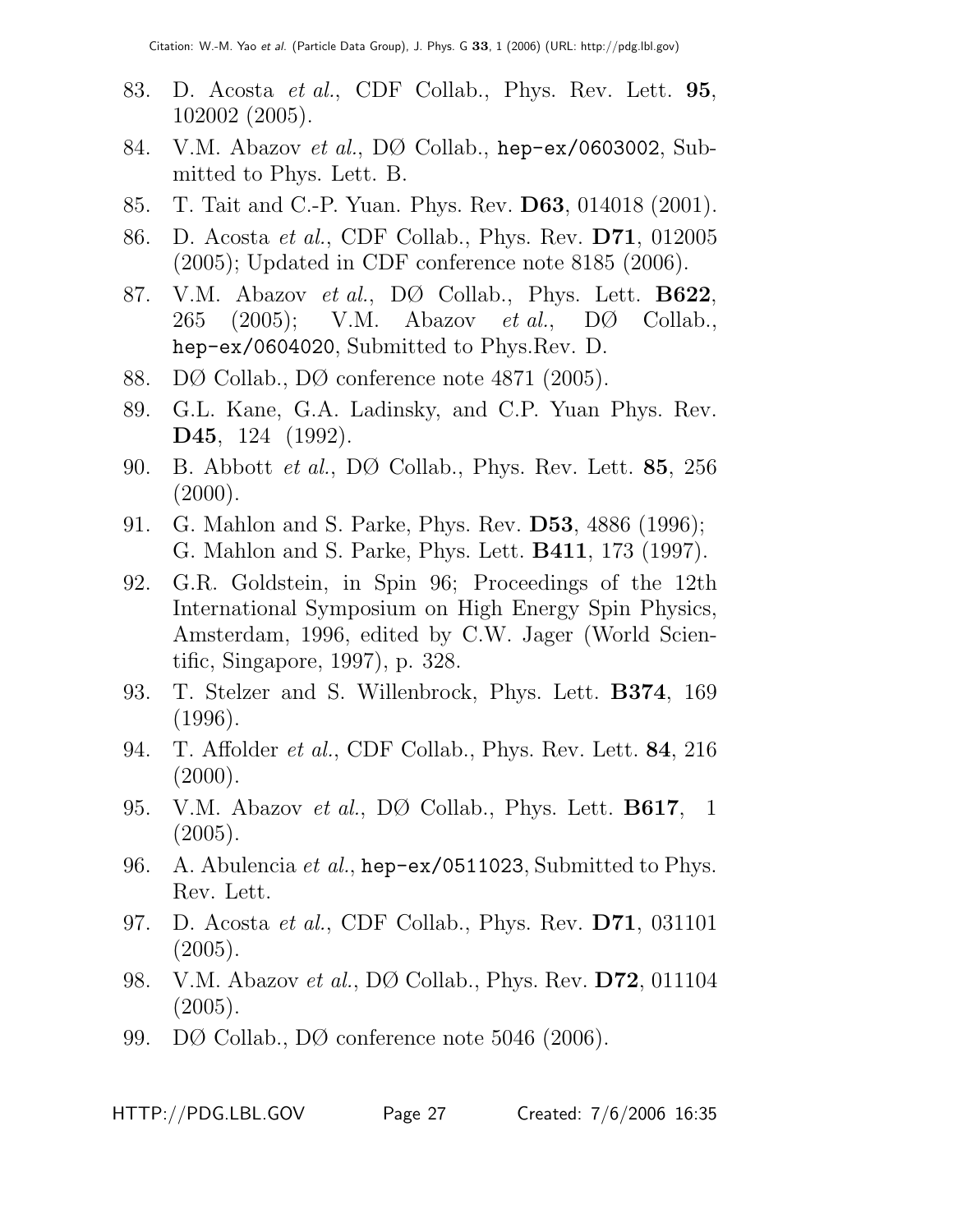- 100. R.M. Harris, C.T. Hill, and S.J. Parke, hep-ph/9911288 (1995).
- 101. F. Abe et al., CDF Collab., Phys. Rev. Lett. **79**, 357 (1997); T. Affolder et al., CDF Collab., Phys. Rev. **D62**, 012004  $(2000)$ .
- 102. B. Abbott et al., DØ Collab., Phys. Rev. Lett. **82**, 4975 (1999); V.M Abazov et al., DØ Collab., Phys. Rev. Lett. **88**, 151803 (2002).
- 103. A. Abulencia et al., CDF Collab., Phys. Rev. Lett. **96**, 042003 (2006).
- 104. CDF Collab., CDF conference note 8104 (2006).
- 105. F. Abe et al., CDF Collab., Phys. Rev. Lett. **80**, 2525 (1998).
- 106. A. Heister et al., ALEPH Collab., Phys. Lett. **B543**, 173 (2002); J. Abdallah et al., DELPHI Collab., Phys. Lett. **B590**, 21 (2004); P. Achard et al., L3 Collab., Phys. Lett. **B549**, 290 (2002); G. Abbiendi et al., OPAL Collab., Phys. Lett. **B521**, 181 (2001).
- 107. A. Aktas et al., H1 Collab., Eur. Phys. J. **C33**, 9 (2004).
- 108. S. Chekanov et al., ZEUS Collab., Phys. Lett. **B559**, 153 (2003).
- 109. M. Beneke, I. Efthymiopoulos, M.L. Mangano, J. Womersley et al., hep-ph/0003033, in Proceedings of 1999 CERN Workshop on Standard Model Physics (and more) at the LHC, G. Altarelli and M.L. Mangano eds.
- 110. V.F. Obraztsov, S.R. Slabospitsky, and O.P. Yushchenko, Phys. Lett. **B426**, 393 (1998).
- 111. T. Carli, D. Dannheim, L. Bellagamba, Mod. Phys. Lett. **A19**, 1881 (2004).
- 112. R. Bonciani et al., Nucl. Phys. **B529** 424 (1998).
- 113. The ATLAS Collaboration, ATLAS Detector and Physics Performance TDR, Volume II, CERN/LHCC 99-14/15.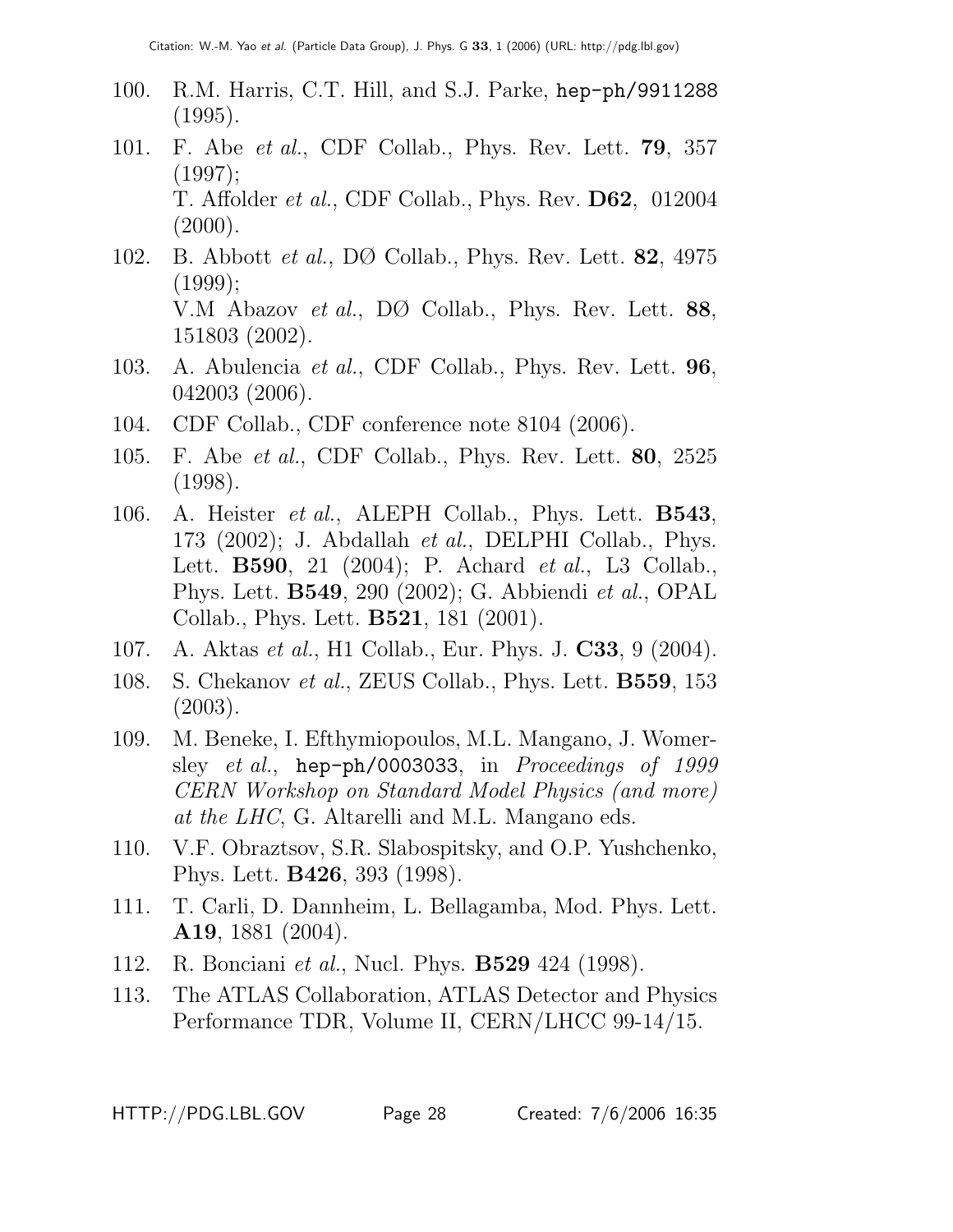114. C. Weiser, **Top Physics at the LHC**, XXXX<sup>th</sup> Rencontres de Moriond, La Thuile, Mar. 2005, hep-ex/0506024.

115. I. Borjanovic et al., Eur. Phys. J. **C39S2**, 63 (2005).

## t-Quark Mass in  $p\overline{p}$  Collisions

OUR EVALUATION of  $174.2 \pm 2.0 \pm 2.6$  GeV (TEVEWWG 06A) is an average of top mass measurements from Tevatron Run-I (1992–1996) and Run-II (2001−present) that were published at the time of preparing this Review. This average was provided by the Tevatron Electroweak Working Group (TEVEWWG) and takes correlated uncertainties properly into account. Our previous average of  $178.0 \pm 2.7 \pm 3.3$  GeV (TEVEWWG 04) was based on measurements from Run-I only. Including the most recent unpublished top mass measurements from Run-II, the TEVEWWG reports an average top mass of  $172.5 \pm 1.3 \pm 1.9$  GeV (TEVEWWG 06). See the note "The Top Quark" in these Quark Particle Listings.

For earlier search limits see the Review of Particle Physics, Phys. Rev. D54,1 (1996).

| VALUE (GeV)                                                                   | <b>DOCUMENT ID</b>                |                    | TECN           | <b>COMMENT</b>                             |
|-------------------------------------------------------------------------------|-----------------------------------|--------------------|----------------|--------------------------------------------|
| 174.2± 3.3 OUR EVALUATION                                                     | See comments in the header above. |                    |                |                                            |
| $173.5 \frac{+}{-}$ $\frac{3.7}{3.6} \pm 1.3$                                 | $1,2$ ABULENCIA                   |                    | 06D CDF        | $lepton + jets$                            |
| $165.2 \pm 6.1 \pm 3.4$                                                       | 3,4 ABULENCIA                     |                    | 06G CDF        | dilepton                                   |
| $180.1 \pm 3.6 \pm 3.9$                                                       | 5,6 ABAZOV                        | 04G D <sub>0</sub> |                | $lepton + jets$                            |
| $176.1 \pm 5.1 \pm 5.3$                                                       | <sup>7</sup> AFFOLDER             |                    | 01 CDF         | $lepton + jets$                            |
| $167.4 \pm 10.3 \pm 4.8$                                                      | $8,9$ ABE                         |                    | 99B CDF        | dilepton                                   |
| $168.4 \pm 12.3 \pm 3.6$                                                      | $6$ ABBOTT                        | 98D D0             |                | dilepton                                   |
| 186 $\pm 10$ $\pm$ 5.7                                                        | 8,10 ABE                          |                    | 97R CDF        | 6 or more jets                             |
| • • • We do not use the following data for averages, fits, limits, etc. • • • |                                   |                    |                |                                            |
| $173.2^{+}_{-}$ $^{2.6}_{2.4}$ $\pm$ 3.2                                      | $1,11$ ABULENCIA                  |                    | 06D CDF        | $lepton + jets$                            |
| $178.5 \pm 13.7 \pm 7.7$                                                      | 12,13 ABAZOV                      | 05                 | D <sub>0</sub> | 6 or more jets                             |
| $176.1 \pm 6.6$                                                               | 14 AFFOLDER                       | 01                 | <b>CDF</b>     | lepton $+$ jets, dileptons,<br>all-jets    |
| $172.1 \pm 5.2 \pm 4.9$                                                       | <sup>15</sup> ABBOTT              | 99G D <sub>0</sub> |                | di-lepton, lepton+jets                     |
| $176.0 \pm 6.5$                                                               | $9,16$ ABE                        |                    | 99B CDF        | $dilepton, lepton + jets,$<br>and all jets |
| $173.3 \pm 5.6 \pm 5.5$                                                       | $6,17$ ABBOTT                     | 98F D <sub>0</sub> |                | $lepton + jets$                            |
| $175.9 \pm 4.8 \pm 5.3$                                                       | 8,18 ABE                          |                    | 98E CDF        | $lepton + jets$                            |
| $161 \pm 17 \pm 10$                                                           | $8$ ABE                           |                    | 98F CDF        | dilepton                                   |
| $172.1 \pm 5.2 \pm 4.9$                                                       | $19$ BHAT                         |                    | 98B RVUE       | dilepton and lepton+jets                   |
| $173.8 \pm 5.0$                                                               | $20$ BHAT                         |                    | 98B RVUE       | $dilepton, lepton + jets,$<br>and all jets |
| $173.3 \pm 5.6 \pm 6.2$                                                       | $6$ ABACHI                        | 97E D0             |                | $lepton + jets$                            |
| $^{+19}_{-21}$<br>199<br>$\pm 22$                                             | <b>ABACHI</b>                     | 95                 | D <sub>0</sub> | $lepton + jets$                            |
| $+8$<br>$\pm10$<br>176                                                        | ABE                               |                    | 95F CDF        | lepton $+ b$ -jet                          |
| $^{+13}_{-12}$<br>$\pm 10$<br>174                                             | ABE                               |                    | 94E CDF        | lepton $+ b$ -jet                          |

HTTP://PDG.LBL.GOV Page 29 Created: 7/6/2006 16:35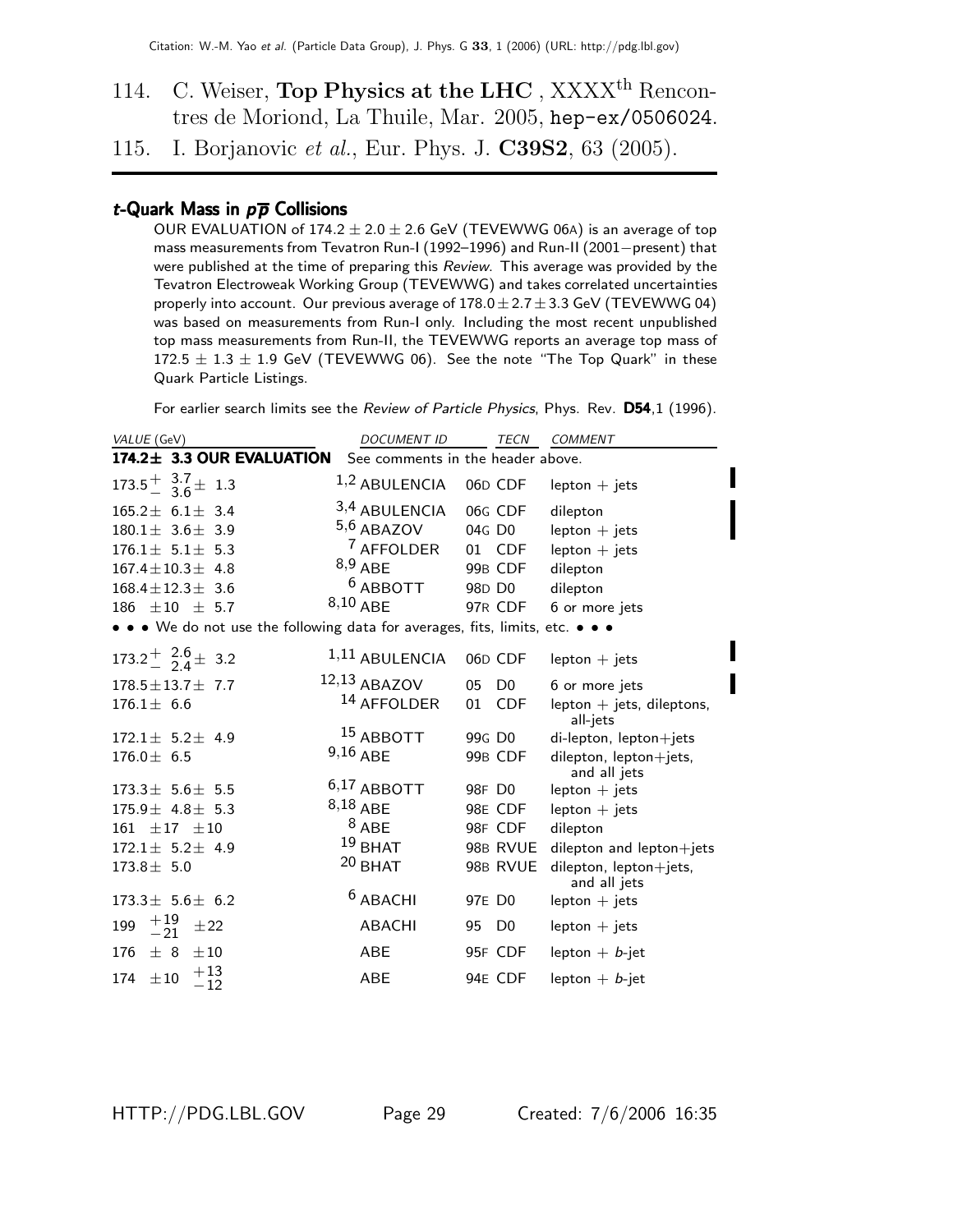<sup>1</sup> Result is based on 318 pb<sup>−1</sup> of data at  $\sqrt{s} = 1.96$  TeV.

- 2 Template method.
- <sup>3</sup> Result is based on 340 pb<sup>-1</sup> of data at  $\sqrt{s} = 1.96$  TeV.
- 4 Matrix element technique.
- $5$ This result is obtained by re-analysis of the lepton  $+$  jets candidate events that led to ABBOTT 98F. It is based upon the maximum likelihood method which makes use of the leading order matrix elements.
- <sup>6</sup> Result is based on 125  $\pm$  7 pb $^{-1}$  of data at  $\sqrt{s} = 1.8$  TeV.
- <sup>7</sup> AFFOLDER 01 result uses lepton + jets topology. It is based on  $\sim 106$  pb<sup>-1</sup> of data at  $\sqrt{s}$ = 1.8 TeV.

8 Result is based on 109  $\pm$  7 pb<sup>-1</sup> of data at  $\sqrt{s} = 1.8$  TeV.

 $9$  See AFFOLDER 01 for details of systematic error re-evaluation.

- 10 ABE 97R result is based on the first observation of all hadronic decays of  $t\bar{t}$  pairs. Single b-quark tagging with jet-shape variable constraints was used to select signal enriched multi-jet events. The updated systematic error is listed. See AFFOLDER 01, appendix C.
- $11$  Dynamical likelihood method.
- $^{12}$  Result is based on 110.2  $\pm$  5.8 pb $^{-1}$  at  $\sqrt{s} = 1.8$  TeV.
- 13 ABAZOV 05 result is based on the all hadronic decays of  $t\bar{t}$  pairs. Single b-quark tagging via the decay chain  $b \to c \to \mu$  was used to select signal enriched multijet events. The result was obtained by the maximum likelihood method after bias correction.
- <sup>14</sup> AFFOLDER 01 is obtained by combining the measurements in the lepton  $+$  jets [AF-FOLDER 01], all-jets [ABE 97R, ABE 99B], and dilepton [ABE 99B] decay topologies.
- $^{15}$  ABBOTT 99G result is obtained by combining the D0 result  $m_t$  (GeV)  $= 168.4 \pm 12.3 \pm 1.1$ 3.6 from 6 di-lepton events (see also ABBOTT 98D) and  $m_t$  (GeV)  $= 173.3 \pm 5.6 \pm 5.5$ from lepton+jet events (ABBOTT 98F).
- $^{16}$  ABE 99B result is obtained by combining the CDF results of  $m_t$  (GeV)=167.4 $\pm$ 10.3 $\pm$ 4.8 from 8 dilepton events,  $m_t$  (GeV)=175.9  $\pm$  4.8  $\pm$  5.3 from lepton+jet events (ABE 98E), and  $m_t$  (GeV)=186.0  $\pm$  10.0  $\pm$  5.7 from all-jet events (ABE 97R). The systematic errors in the latter two measurements are changed in this paper.<br> $17$  See ABAZOV 04G.
- 
- $18$  The updated systematic error is listed. See AFFOLDER 01, appendix C.
- <sup>19</sup> BHAT 98B result is obtained by combining the DØ results of  $m_t$  (GeV)=168.4  $\pm$  12.3  $\pm$ 3.6 from 6 dilepton events and  $m_t$  (GeV)=173.3  $\pm$  5.6  $\pm$  5.5 from 77 lepton+jet events.
- <sup>20</sup> BHAT 98B result is obtained by combining the DØ results from dilepton and lepton+jet events, and the CDF results (ABE 99B) from dilepton, lepton+jet events, and all-jet events.

#### Indirect t-Quark Mass from Standard Model Electroweak Fit

"OUR EVALUATION" below is from the fit to electroweak data described in the "Electroweak Model and Constraints on New Physics" section of this Review. This fit result does not include direct measurements of  $m_t$ .

The RVUE values are based on the data described in the footnotes. RVUE's published before 1994 and superseded analyses are now omitted. For more complete listings of earlier results, see the 1994 edition (Physical Review D50 1173 (1994)).

VALUE (GeV) **DOCUMENT ID** TECN COMMENT

# 172.3 $+10.2$  OUR EVALUATION

• • • We do not use the following data for averages, fits, limits, etc. • • •

HTTP://PDG.LBL.GOV Page 30 Created: 7/6/2006 16:35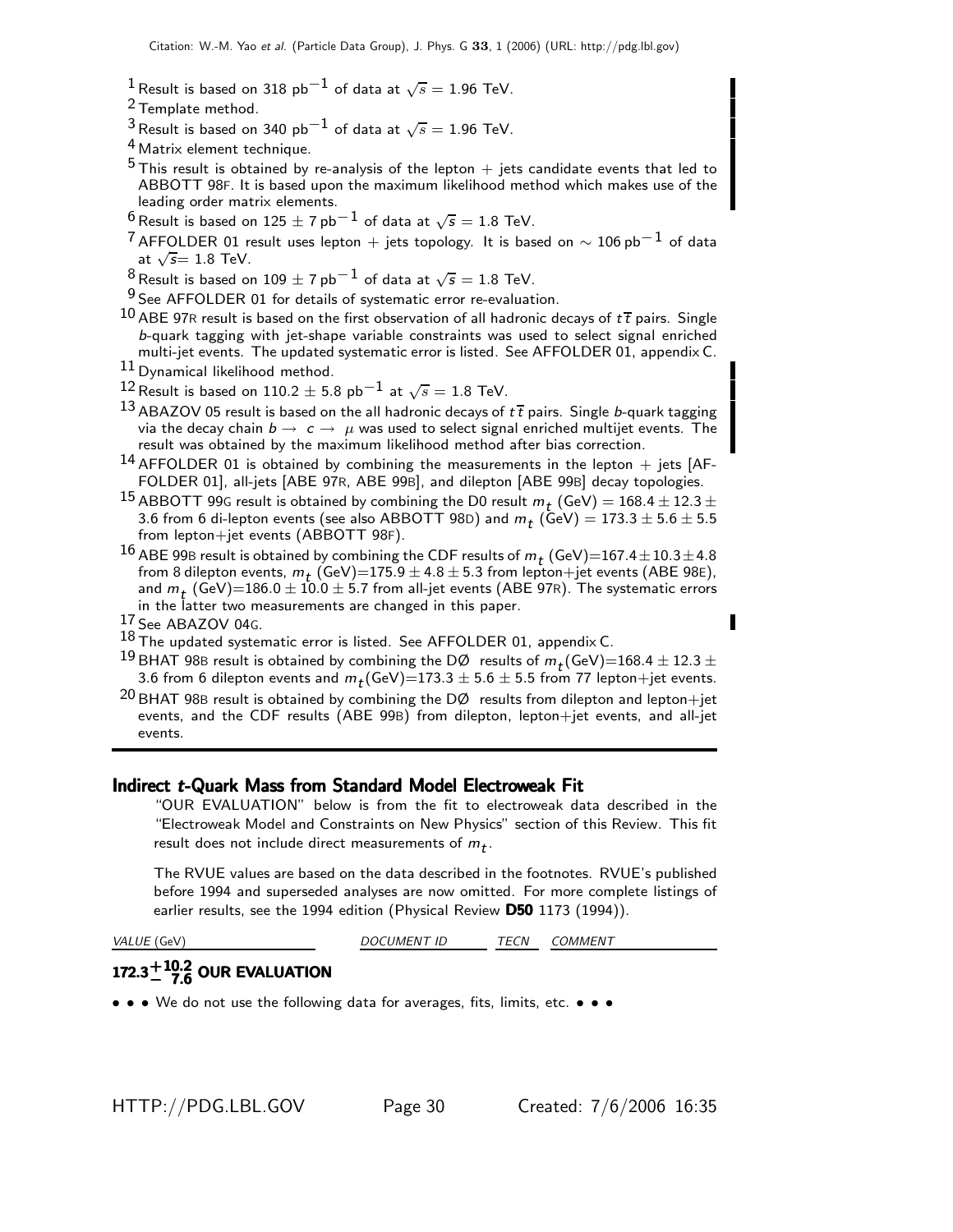| 162 $\pm 15$ $^{+25}_{-5}$                                 | $21$ ABBIENDI                      |  | 01A OPAL Z parameters                                |
|------------------------------------------------------------|------------------------------------|--|------------------------------------------------------|
| $170.7 \pm 3.8$                                            | $22$ FIELD                         |  | 00 RVUE Z parameters without<br>$b$ -jet + Direct    |
| $171.2 \frac{+}{-} 3.7$                                    | $^{23}$ FIELD                      |  | 99 RVUE Z parameters without<br>$b$ jet + Direct     |
| $172.0 \begin{array}{ccc} + & 5.8 \\ - & 5.7 \end{array}$  | $24$ DEBOER                        |  | 97B RVUE Electroweak + Direct                        |
| $157 \begin{array}{c} +16 \\ -12 \end{array}$              | $25$ ELLIS                         |  | 96C RVUE $Z$ parameters, $m_W$ , low<br>energy       |
| 175 $\pm 11$ $^{+17}_{-19}$                                |                                    |  | 26 ERLER 95 RVUE Z parameters, $m_W$ , low<br>energy |
| $180 \pm 9 + 19 - 21 = 2.6 \pm 4.8$                        | <sup>27</sup> MATSUMOTO 95 RVUE    |  |                                                      |
| $157$ $+36$ $+19$<br>$-48$ $-20$                           | $28$ ABREU 94 DLPH $Z$ parameters  |  |                                                      |
| $158$ $+32$ $\pm 19$                                       | $29$ ACCIARRI 94 L3 $Z$ parameters |  |                                                      |
| $\begin{matrix} 190 & +39 & +12 \\ -48 & -14 \end{matrix}$ |                                    |  | 30 ARROYO 94 CCFR $\nu_{\mu}$ iron scattering        |
| $184$ $+25$ $+17$<br>$-29$ $-18$                           | 31 BUSKULIC 94 ALEP Z parameters   |  |                                                      |
| 153 $\pm 15$                                               | 32 ELLIS 94B RVUE Electroweak      |  |                                                      |
| 177 $\pm$ 9 $\frac{+16}{-20}$                              | $33$ GURTU                         |  | 94 RVUE Electroweak                                  |
| $174$ $+11$ $+17$<br>$-13$ $-18$                           | 34 MONTAGNA 94 RVUE Electroweak    |  |                                                      |
| 171 $\pm 12$ $^{+15}_{-21}$                                | 35 NOVIKOV 94B RVUE Electroweak    |  |                                                      |
| $160$ $+50$<br>$-60$                                       | $36$ ALITTI                        |  | 92B UA2 $m_W, m_Z$                                   |
|                                                            |                                    |  |                                                      |

- <sup>21</sup> ABBIENDI 01A result is from fit with free  $\alpha_{\bm{s}}$  when  $m_{\bm{H}}$  is fixed to 150 GeV. The second errors are for  $m_{H} = 90$  GeV (lower) and 1000 GeV (upper). The fit also finds  $\alpha_{\mathcal{S}} =$  $0.125 \pm 0.005^{+0.004}_{-0.001}$
- $22$  FIELD 00 result updates FIELD 99 by using the 1998 EW data (CERN-EP/99-15). Only the lepton asymmetry data are used together with the direct measurement constraint  $m_t$ =173.8  $\pm$  5.0 GeV,  $\alpha_s(m_Z)$  = 0.12, and  $1/\alpha(m_Z)$  = 128.896. The result is from a two parameter fit with free  $m_t$  and  $m_H$ , yielding also  $m_H$  =38.0 $^{+30.5}_{-19.8}$  GeV.
- <sup>23</sup> FIELD 99 result is from the two-parameter fit with free  $m_t$  and  $m_H$ , yielding also  $m_H$ = 47.2 $+29.8$  GeV. Only the lepton and charm-jet asymmetry data are used together with the direct measurement constraint  $m_t$  = 173.8  $\pm$  5.0 GeV, and  $1/\alpha(m_Z)$  = 128.896.
- <sup>24</sup> DEBOER 97B result is from the five-parameter fit which varies  $m_Z$ ,  $m_t$ ,  $m_H$ ,  $\alpha_s$ , and  $\alpha(m_Z)$  under the constraints:  $m_t = 175 \pm 6$  GeV,  $1/\alpha(m_Z) = 128.896 \pm 0.09$ . They found  $m_{H} = 141 + {140 \over 77}$  GeV and  $\alpha_{S}(m_{Z}) = 0.1197 \pm 0.0031$ .
- <sup>25</sup> ELLIS 96C result is a the two-parameter fit with free  $m_t$  and  $m_H$ , yielding also  $m_{H} = 65 + {117 \over 37}$  GeV.

<sup>26</sup> ERLER 95 result is from fit with free  $m_t$  and  $\alpha_s(m_Z)$ , yielding  $\alpha_s(m_Z) = 0.127(5)(2)$ .

- <sup>27</sup> MATSUMOTO 95 result is from fit with free  $m_t$  to Z parameters,  $M_W$ , and low-energy neutral-current data. The second error is for  $m_H = 300 + \frac{700}{240}$  GeV, the third error is for  $\alpha_{\mathsf{s}}(m_Z) = 0.116 \pm 0.005$ , the fourth error is for  $\delta \alpha_{\mathsf{had}} = 0.0283 \pm 0.0007$ .
- <sup>28</sup> ABREU 94 value is for  $\alpha_{\rm s}(m_Z)$  constrained to 0.123  $\pm$  0.005. The second error corresponds to  $m_{H} = 300^{+700}_{-240}$  GeV.

HTTP://PDG.LBL.GOV Page 31 Created: 7/6/2006 16:35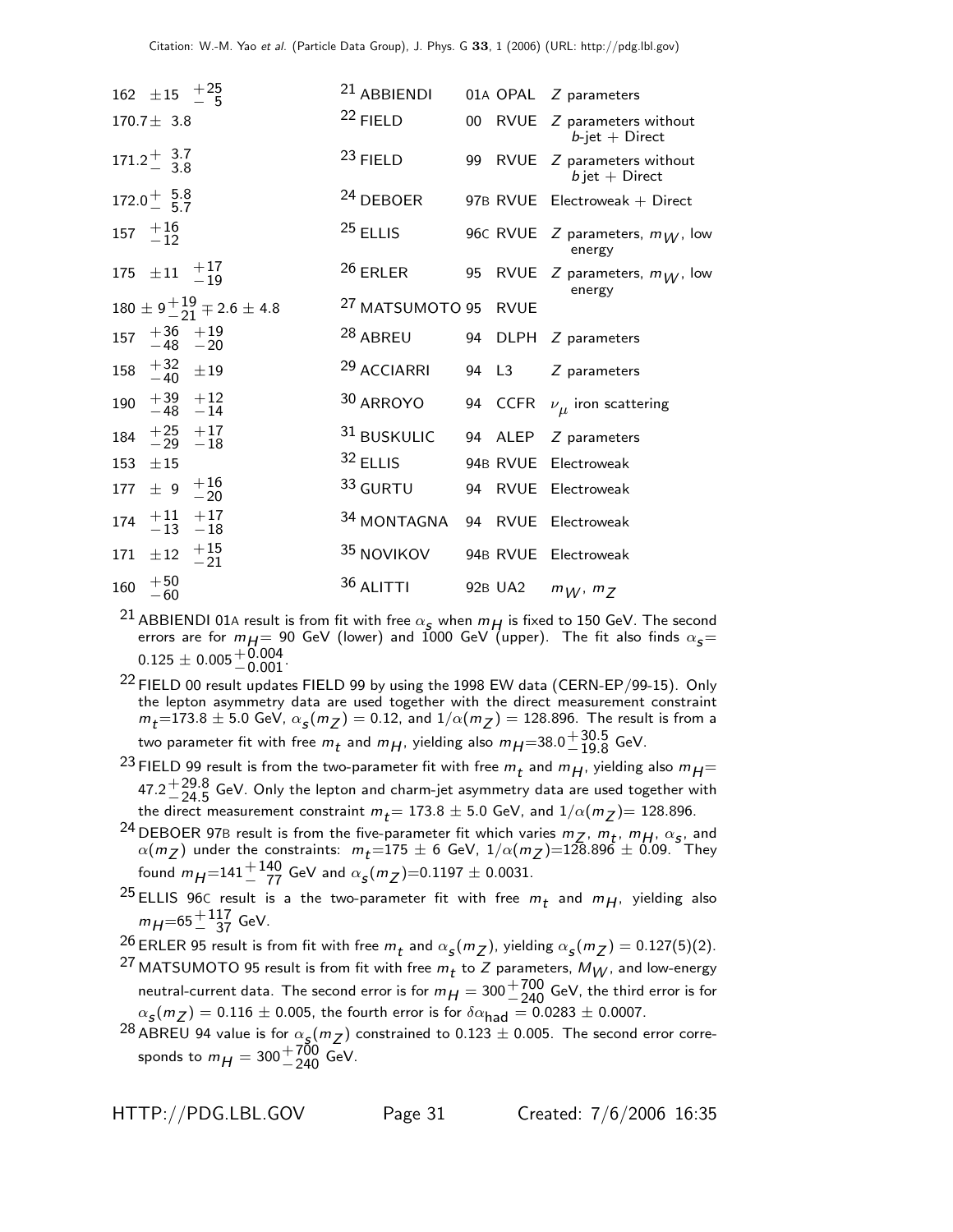- <sup>29</sup> ACCIARRI 94 value is for  $\alpha_{\bf s}(m_Z)$  constrained to 0.124  $\pm$  0.006. The second error corresponds to  $m_{H} = 300 + 700 \text{ GeV}.$
- $^{30}$  ARROYO 94 measures the ratio of the neutral-current and charged-current deep inelastic scattering of  $\nu_{\mu}$  on an iron target. By assuming the SM electroweak correction, they obtain  $1-m_W^2/m_Z^2 = 0.2218 \pm 0.0059$ , yielding the quoted  $m_t$  value. The second error corresponds to  $m_{\mathcal{H}} = 300^{+700}_{-240}$  GeV.
- <sup>31</sup> BUSKULIC 94 result is from fit with free  $\alpha_{s}$ . The second error is from  $m_{H} = 300 + 700$ <br>CoV GeV.
- 32 ELLIS 94<sup>B</sup> result is fit to electroweak data available in spring 1994, including the 1994  $A_{LR}$  data from SLD.  $m_t$  and  $m_H$  are two free parameters of the fit for  $\alpha_s(m_Z)$  =  $0.118 \pm 0.007$  yielding  $m_t$  above, and  $m_H = 35\frac{+70}{-22}$  GeV. ELLIS 94B also give results for fits including constraints from CDF's direct measurement of  $m_t$  and CDF's and DØ 's production cross-section measurements. Fits excluding the  $A_{LR}$  data from SLD are also given.
- 33 GURTU 94 result is from fit with free  $m_t$  and  $\alpha_s(m_Z)$ , yielding  $m_t$  above and  $\alpha_s(m_Z)$  $= 0.125 \pm 0.005 + 0.003$ . The second errors correspond to  $m_H = 300 + 700$  GeV. Uses LEP,  $M_{W}$ ,  $\nu$  N, and SLD electroweak data available in spring 1994.
- <sup>34</sup> MONTAGNA 94 result is from fit with free  $m_t$  and  $\alpha_s(m_Z)$ , yielding  $m_t$  above and  $\alpha_s(m_Z) = 0.124$ . The second errors correspond to  $m_H = 300 + 700$  GeV. Errors in  $\alpha(m_Z)$  and  $m_B$  are taken into account in the fit. Uses LEP, SLC, and  $M_W / M_Z$  data available in spring 1994.
- 35 NOVIKOV 94B result is from fit with free  $m_t$  and  $\alpha_s(m_Z)$ , yielding  $m_t$  above and  $\alpha_{s}(m_{Z}) = 0.125 \pm 0.005 \pm 0.002$ . The second errors correspond to  $m_{H} = 300 + 700$ <br>CeV, Here LEB and CDE electroweak data available in engine 1994 GeV. Uses LEP and CDF electroweak data available in spring 1994.
- $^{36}$  ALITTI 92B assume  $m_H =$  100 GeV. The 95%CL limit is  $m_t$   $\,<\,$  250 GeV for  $m_H <$ 1 TeV.

|                          | Mode                                                              |                              | Fraction $(\Gamma_i/\Gamma)$ Confidence level |
|--------------------------|-------------------------------------------------------------------|------------------------------|-----------------------------------------------|
| $\Gamma_1$<br>$\Gamma_2$ | $Wq(q = b, s, d)$<br>W b                                          |                              |                                               |
| $\Gamma_3$               | $\ell \nu_\ell$ anything                                          | $[a,b]$ (9.4±2.4) %          |                                               |
|                          | $\Gamma_4$ $\tau v_\tau b$                                        |                              |                                               |
|                          | $\Gamma_5$ $\gamma q(q=u,c)$                                      | $ c  < 5.9$ $\times 10^{-3}$ | 95%                                           |
|                          | $\Delta T = 1$ weak neutral current (T1) modes                    |                              |                                               |
|                          | $\Gamma_6$ $Zq(q=u,c)$                                            | $T1$ [d] < 13.7  %           | 95%                                           |
|                          | [a] $\ell$ means e or $\mu$ decay mode, not the sum over them.    |                              |                                               |
|                          | [b] Assumes lepton universality and $W$ -decay acceptance.        |                              |                                               |
|                          | [c] This limit is for $\Gamma(t \to \gamma q)/\Gamma(t \to Wb)$ . |                              |                                               |

## $t$  DECAY MODES

[d] This limit is for  $\Gamma(t \to Z q)/\Gamma(t \to W b)$ .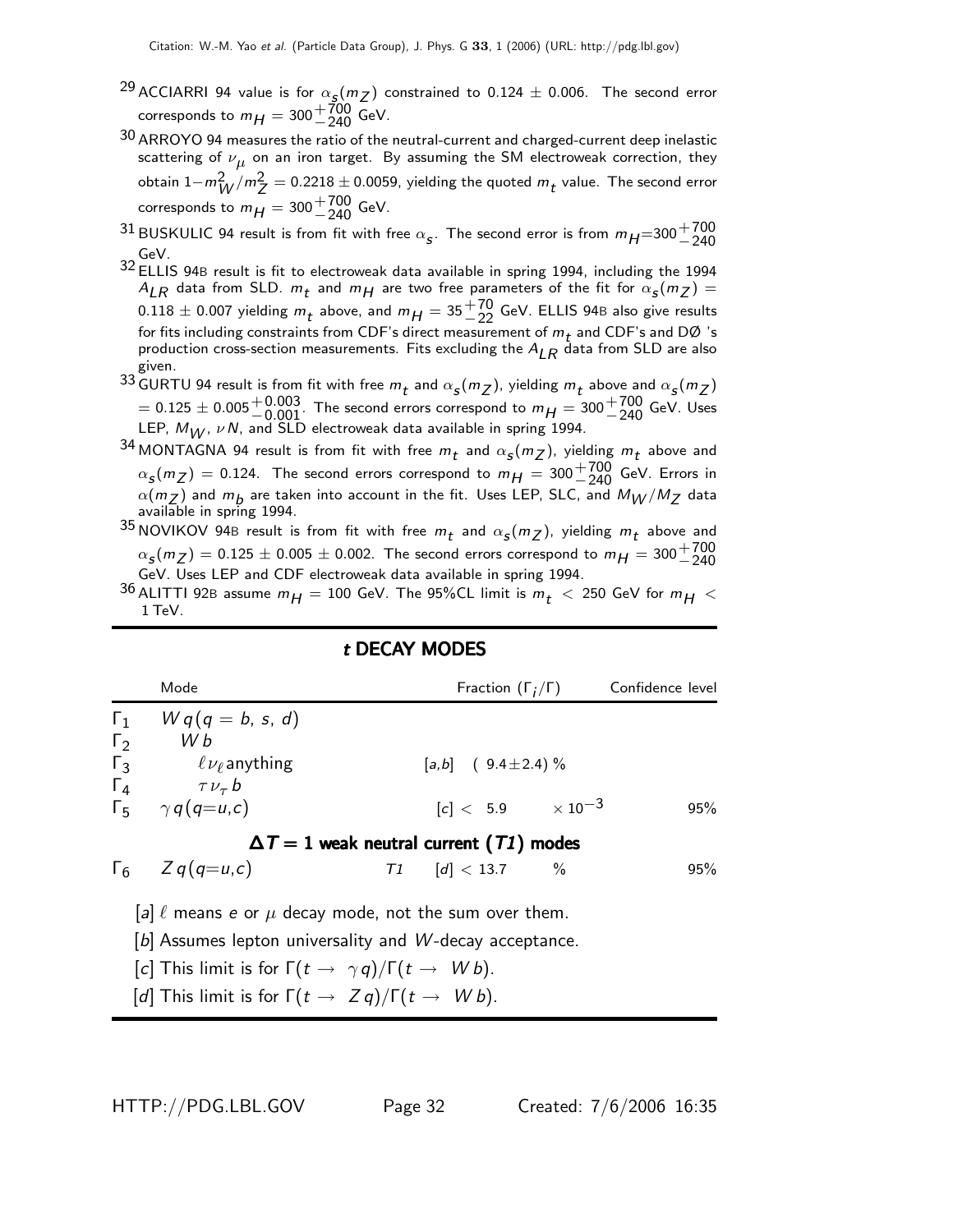# $t$  BRANCHING RATIOS

| $\Gamma(Wb)/\Gamma(Wq(q=b,s,d))$                            |          | $\Gamma_2/\Gamma_1$                                                                                                                                                                                                                                                                                                                                                                                                                                                                                                                                                                                                                                                                                                                                                                                                                                                         |
|-------------------------------------------------------------|----------|-----------------------------------------------------------------------------------------------------------------------------------------------------------------------------------------------------------------------------------------------------------------------------------------------------------------------------------------------------------------------------------------------------------------------------------------------------------------------------------------------------------------------------------------------------------------------------------------------------------------------------------------------------------------------------------------------------------------------------------------------------------------------------------------------------------------------------------------------------------------------------|
| <i>VALUE</i><br>12+0.21+0.17.<br>13 n = 0 10                |          | DOCUMENT ID TECN<br>37 ACOSTA<br>05A CDF                                                                                                                                                                                                                                                                                                                                                                                                                                                                                                                                                                                                                                                                                                                                                                                                                                    |
|                                                             |          |                                                                                                                                                                                                                                                                                                                                                                                                                                                                                                                                                                                                                                                                                                                                                                                                                                                                             |
|                                                             |          | • • • We do not use the following data for averages, fits, limits, etc. • • •                                                                                                                                                                                                                                                                                                                                                                                                                                                                                                                                                                                                                                                                                                                                                                                               |
| $0.94 + 0.26 + 0.17$<br>$-0.21 - 0.12$                      |          | <sup>38</sup> AFFOLDER<br>01C CDF                                                                                                                                                                                                                                                                                                                                                                                                                                                                                                                                                                                                                                                                                                                                                                                                                                           |
| based on 109 pb $^{-1}$ of data at $\sqrt{s}$ = 1.8 TeV.    |          | $37$ ACOSTA 05A result is from the analysis of lepton $+$ jets and di-lepton $+$ jets final states<br>of $t\overline{t}$ candidate events with $\sim~162$ pb $^{-1}$ of data at $\sqrt{s}=1.96$ TeV. The first error is<br>statistical and the second systematic. It gives R > 0.61, or $ V_{tb}  > 0.78$ at 95% CL.<br><sup>38</sup> AFFOLDER 01C measures the top-quark decay width ratio $R = \Gamma(Wb)/\Gamma(Wq)$ , where<br>$q$ is a $d$ , $s$ , or $b$ quark, by using the number of events with multiple $b$ tags. The first<br>error is statistical and the second systematic. A numerical integration of the likelihood<br>function gives $R > 0.61$ (0.56) at 90% (95%) CL. By assuming three generation unitarity,<br>$ V_{\small{t\,}b} {\rm = 0.97}_{-0.12}^{+0.16}$ or $ V_{\small{t\,}b} {\rm \ > 0.78}$ (0.75) at 90% (95%) CL is obtained. The result is |
| $\Gamma(\ell\nu_{\ell}$ anything) / $\Gamma_{\text{total}}$ |          | $\Gamma_3/\Gamma$                                                                                                                                                                                                                                                                                                                                                                                                                                                                                                                                                                                                                                                                                                                                                                                                                                                           |
| <i>VALUE</i>                                                |          |                                                                                                                                                                                                                                                                                                                                                                                                                                                                                                                                                                                                                                                                                                                                                                                                                                                                             |
| $0.094 \pm 0.024$                                           |          | DOCUMENT ID TECN<br>39 ABE 98X CDF                                                                                                                                                                                                                                                                                                                                                                                                                                                                                                                                                                                                                                                                                                                                                                                                                                          |
| acceptance.                                                 |          | $39$ $\ell$ means e or $\mu$ decay mode, not the sum. Assumes lepton universality and W-decay                                                                                                                                                                                                                                                                                                                                                                                                                                                                                                                                                                                                                                                                                                                                                                               |
| $\Gamma(\tau\nu_{\tau} b)/\Gamma_{\rm total}$               |          | $\Gamma_4/\Gamma$                                                                                                                                                                                                                                                                                                                                                                                                                                                                                                                                                                                                                                                                                                                                                                                                                                                           |
| <i>VALUE</i>                                                |          | DO <u>CUMENT ID TECN COMMENT</u>                                                                                                                                                                                                                                                                                                                                                                                                                                                                                                                                                                                                                                                                                                                                                                                                                                            |
|                                                             |          | • • • We do not use the following data for averages, fits, limits, etc. • • •                                                                                                                                                                                                                                                                                                                                                                                                                                                                                                                                                                                                                                                                                                                                                                                               |
|                                                             |          | $40$ ABF<br>97V CDF $\ell \tau$ + jets                                                                                                                                                                                                                                                                                                                                                                                                                                                                                                                                                                                                                                                                                                                                                                                                                                      |
|                                                             |          | $^{40}$ ABE 97V searched for $t\overline{t} \to \ (\ell\nu_\ell) \ (\tau\nu_\tau)$ $b\overline{b}$ events in 109 pb $^{-1}$ of $p\overline{p}$ collisions at<br>$\sqrt{s}=1.8$ TeV. They observed 4 candidate events where one expects $\sim 1$ signal and $\sim 2$<br>background events. Three of the four observed events have jets identified as b candidates.                                                                                                                                                                                                                                                                                                                                                                                                                                                                                                           |
| $\Gamma(\gamma q(q=u,c)) / \Gamma_{total}$                  |          | $\Gamma_5/\Gamma$                                                                                                                                                                                                                                                                                                                                                                                                                                                                                                                                                                                                                                                                                                                                                                                                                                                           |
| VALUE                                                       | CL%      | DOCUMENT ID<br>TECN COMMENT                                                                                                                                                                                                                                                                                                                                                                                                                                                                                                                                                                                                                                                                                                                                                                                                                                                 |
| < 0.0132                                                    | 95<br>95 | 41 AKTAS<br>$B(t \rightarrow \gamma u)$<br>04 H1<br><sup>42</sup> CHEKANOV 03 ZEUS B( $t \rightarrow \gamma u$ )                                                                                                                                                                                                                                                                                                                                                                                                                                                                                                                                                                                                                                                                                                                                                            |
| $<$ 0.0059                                                  |          | • • We do not use the following data for averages, fits, limits, etc. • • •                                                                                                                                                                                                                                                                                                                                                                                                                                                                                                                                                                                                                                                                                                                                                                                                 |
| $<$ 0.0465                                                  | 95       | 43 ABDALLAH<br>04C DLPH B( $\gamma c$ or $\gamma u$ )                                                                                                                                                                                                                                                                                                                                                                                                                                                                                                                                                                                                                                                                                                                                                                                                                       |
| < 0.041                                                     | 95       | 44 ACHARD<br>02J L3 $B(t \rightarrow \gamma c \text{ or } \gamma u)$                                                                                                                                                                                                                                                                                                                                                                                                                                                                                                                                                                                                                                                                                                                                                                                                        |
| < 0.032                                                     | 95       | $45$ ABE<br>98G CDF $t\overrightarrow{t} \rightarrow (Wb)(\gamma c \text{ or } \gamma u)$                                                                                                                                                                                                                                                                                                                                                                                                                                                                                                                                                                                                                                                                                                                                                                                   |
|                                                             |          | <sup>41</sup> AKTAS 04 looked for single top production via FCNC in $e^{\pm}$ collisions at HERA with                                                                                                                                                                                                                                                                                                                                                                                                                                                                                                                                                                                                                                                                                                                                                                       |
|                                                             |          | 118.3 ${\sf pb}^{-1}$ , and found 5 events in the e or $\mu$ channels. By assuming that they are due                                                                                                                                                                                                                                                                                                                                                                                                                                                                                                                                                                                                                                                                                                                                                                        |
|                                                             |          | to statistical fluctuation, the upper bound on the $t\,u\,\gamma$ coupling $\kappa_{\bm{t}\,\bm{u}\,\gamma}~<$ 0.27 (95% CL)                                                                                                                                                                                                                                                                                                                                                                                                                                                                                                                                                                                                                                                                                                                                                |
|                                                             |          | is obtained. The conversion to the partial width limit, when $B(\gamma c) = B(Zu) = B(Zc)$<br>$= 0$ , is from private communication, E. Perez, May 2005.                                                                                                                                                                                                                                                                                                                                                                                                                                                                                                                                                                                                                                                                                                                    |
|                                                             |          | <sup>42</sup> CHEKANOV 03 looked for single top production via FCNC in the reaction $e^\pm\,p\to\,e^\pm$                                                                                                                                                                                                                                                                                                                                                                                                                                                                                                                                                                                                                                                                                                                                                                    |

(t or t̄) X in 130.1 pb $^{-1}$  of data at  $\sqrt{s}$ =300–318 GeV. No evidence for top production and its decay into bW was found. The result is obtained for  $m_t = 175$  GeV when  $B(\gamma c)=B(Z q)=0$ , where q is a u or c quark. Bounds on the effective  $t-u-\gamma$  and  $t-u-Z$ 

 $\blacksquare$ 

 $\blacksquare$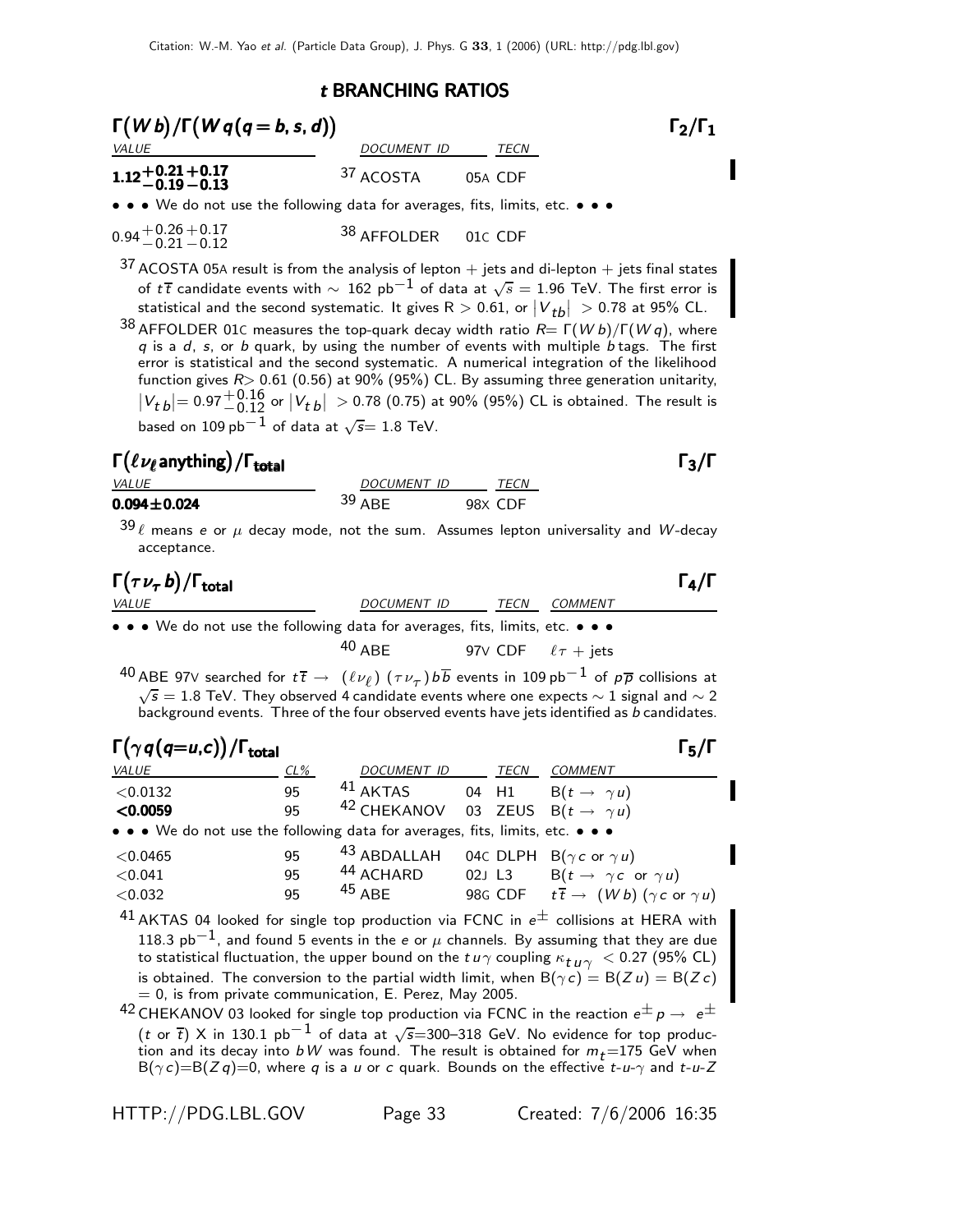couplings are found in their Fig. 4. The conversion to the constraint listed is from private communication, E. Gallo, January 2004.

- 43 ABDALLAH 04C looked for single top production via FCNC in the reaction  $e^+e^- \rightarrow$  $\overline{t}$ c or  $\overline{t}$ u in 541 pb $^{-1}$  of data at  $\sqrt{s}$ =189–208 GeV. No deviation from the SM is found, which leads to the bound on B $(t \rightarrow \gamma q)$ , where q is a u or a c quark, for  $m_t =$ 175 GeV when B $(t \rightarrow Z q)$ =0 is assumed. The conversion to the listed bound is from private communication, O. Yushchenko, April 2005. The bounds on the effective  $t$ - $q$ - $\gamma$ and t-q-Z couplings are given in their Fig. 7 and Table 4, for  $m_t = 170-180$  GeV, where most conservative bounds are found by choosing the chiral couplings to maximize the negative interference between the virtual  $\gamma$  and Z exchange amplitudes.
- 44 ACHARD 02J looked for single top production via FCNC in the reaction  $e^+e^- \rightarrow \bar{t}c$ or  $\overline{t}$  u in 634 pb $^{-1}$  of data at  $\sqrt{s}$ = 189–209 GeV. No deviation from the SM is found, which leads to a bound on the top-quark decay branching fraction  $B(\gamma q)$ , where q is a u or c quark. The bound assumes  $B(Z q)=0$  and is for  $m_t= 175$  GeV; bounds for  $m_t= 170$ GeV and 180 GeV and B $(Z \, q) \neq 0$  are given in Fig. 5 and Table 7.
- $^{45}$  ABE 98G looked for  $t\bar{t}$  events where one t decays into  $q\gamma$  while the other decays into bW. The quoted bound is for  $\Gamma(\gamma q)/\Gamma(W b)$ .

#### $\Gamma(Zq(q=u,c)) / \Gamma_{\text{total}}$ /Γ $\Gamma$ total $\Gamma_6/\Gamma$

Test for  $\Delta T=1$  weak neutral current. Allowed by higher-order electroweak interaction.

| <b>VALUE</b>     | $CL\%$   | <b>DOCUMENT ID</b>                                                            | TECN  | <b>COMMENT</b>                                                                                                                 |
|------------------|----------|-------------------------------------------------------------------------------|-------|--------------------------------------------------------------------------------------------------------------------------------|
| < 0.159          | 95       | 46 ABDALLAH                                                                   |       | 04C DLPH $e^+e^- \rightarrow \overline{t}c$ or $\overline{t}u$                                                                 |
| < 0.137          | 95       | <sup>47</sup> ACHARD                                                          | 02113 | $e^+ \, e^- \, \rightarrow \, \, \overline{t} \, c$ or $\overline{t} \, u$                                                     |
| < 0.14           | 95       | <sup>48</sup> HEISTER                                                         |       | 020 ALEP $e^+e^- \rightarrow \overline{t}c$ or $\overline{t}u$                                                                 |
| < 0.137          | 95       | <sup>49</sup> ABBIFNDI                                                        |       | 01T OPAL $e^+e^- \rightarrow \overline{t}c$ or $\overline{t}u$                                                                 |
|                  |          | • • • We do not use the following data for averages, fits, limits, etc. • • • |       |                                                                                                                                |
| < 0.17<br>< 0.33 | 95<br>95 | $50$ BARATE<br>$51$ ABE                                                       |       | 00s ALEP $e^+e^- \rightarrow \overline{t}c$ or $\overline{t}u$<br>98G CDF $t\overline{t} \rightarrow (Wb) (Zc \text{ or } Zu)$ |

 $^{46}$  ABDALLAH 04C looked for single top production via FCNC in the reaction  $e^+e^-\rightarrow$  $\overline{t}$ c or  $\overline{t}$ u in 541 pb<sup>-1</sup> of data at  $\sqrt{s}$ =189–208 GeV. No deviation from the SM is found, which leads to the bound on B( $t \to Zq$ ), where q is a u or a c quark, for  $m_t =$ 175 GeV when B( $t \to \gamma q$ )=0 is assumed. The conversion to the listed bound is from private communication, O. Yushchenko, April 2005. The bounds on the effective  $t$ - $q$ - $\gamma$ and t-q-Z couplings are given in their Fig. 7 and Table 4, for  $m_t = 170$ –180 GeV, where most conservative bounds are found by choosing the chiral couplings to maximize the negative interference between the virtual  $\gamma$  and Z exchange amplitudes.

- $^{47}$  ACHARD 02J looked for single top production via FCNC in the reaction  $e^+e^-\rightarrow\bar{t}\,c$ or  $\overline{t}$  u in 634 pb<sup>-1</sup> of data at  $\sqrt{s}$ = 189–209 GeV. No deviation from the SM is found, which leads to a bound on the top-quark decay branching fraction  $B(Zq)$ , where q is a u or c quark. The bound assumes  $B(\gamma q)=0$  and is for  $m_t = 175$  GeV; bounds for  $m_t$ =170 GeV and 180 GeV and B $(\gamma q) \neq 0$  are given in Fig. 5 and Table 7. Table 6 gives constraints on t-c-e-e four-fermi contact interactions.
- 48 HEISTER 02Q looked for single top production via FCNC in the reaction  $e^+e^- \rightarrow \overline{t}c$ or  $\overline{t}$  u in 214 pb<sup>-1</sup> of data at  $\sqrt{s}$ = 204–209 GeV. No deviation from the SM is found, which leads to a bound on the branching fraction  $B(Z q)$ , where q is a u or c quark. The bound assumes B( $\gamma q$ )=0 and is for  $m_t = 174$  GeV. Bounds on the effective t- (c or u)- $\gamma$  and t- (c or u)- Z couplings are given in their Fig. 2.
- <sup>49</sup> ABBIENDI 01⊤ looked for single top production via FCNC in the reaction  $e^+e^-\rightarrow \bar{t}\,c$ or  $\overline{t}$  u in 600 pb<sup>-1</sup> of data at  $\sqrt{s}$ = 189–209 GeV. No deviation from the SM is found, which leads to bounds on the branching fractions  $B(Z q)$  and  $B(\gamma q)$ , where q is a u or c quark. The result is obtained for  $m_t = 174$  GeV. The upper bound becomes 9.7% (20.6%))) for  $m_t = 169$  (179) GeV. Bounds on the effective t- (c or u)- $\gamma$  and t- (c or  $u$ )-Z couplings are given in their Fig. 4.

HTTP://PDG.LBL.GOV Page 34 Created: 7/6/2006 16:35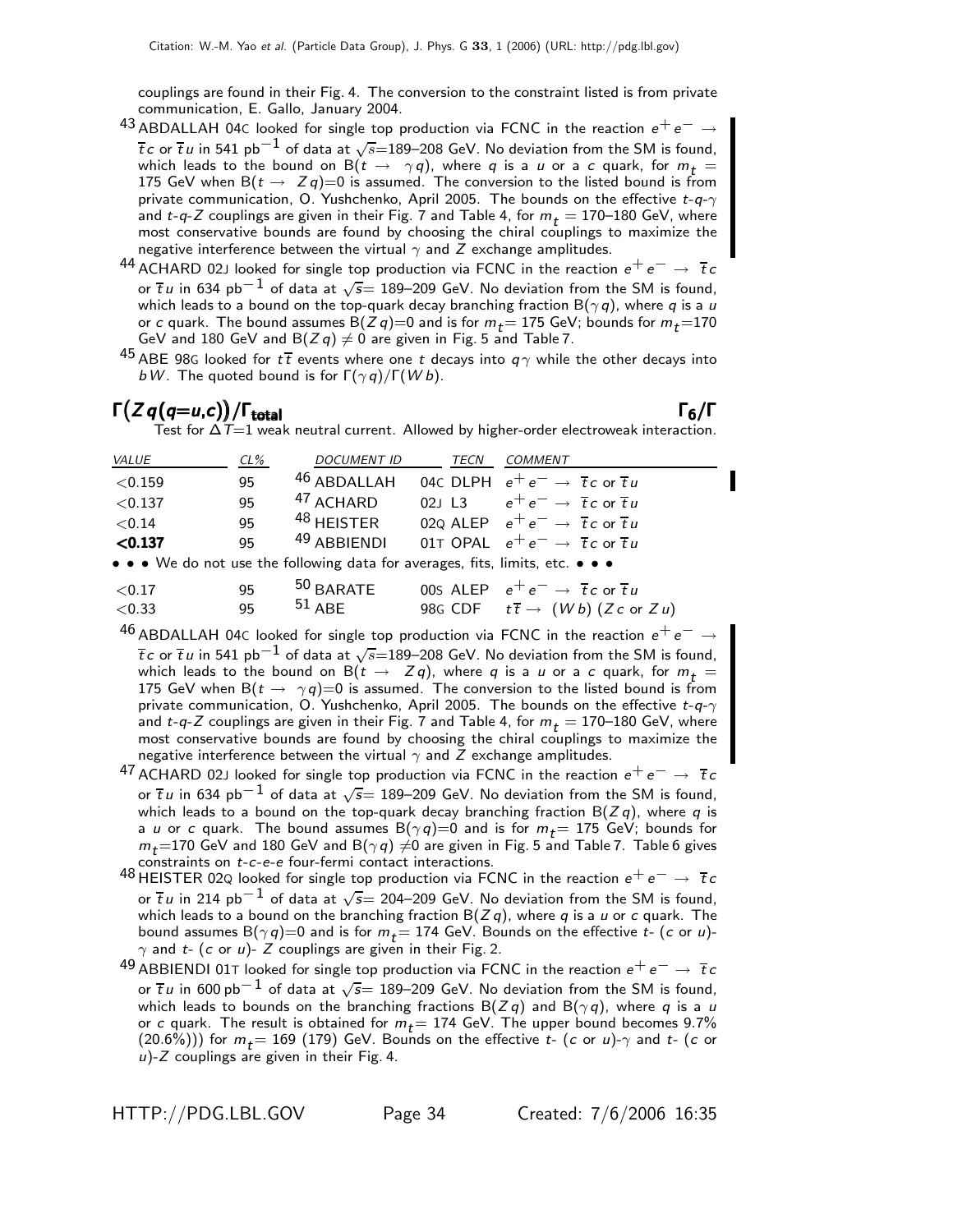- $^{50}$ BARATE 00S looked for single top production via FCNC in the reaction  $e^+e^-\to\overline{t}c$  or  $\overline{t}$ u in 411 pb $^{-1}$  of data at c.m. energies between 189 and 202 GeV. No deviation from the SM is found, which leads to a bound on the branching fraction. The bound assumes B( $\gamma$ q)=0. Bounds on the effective t- (c or u)- $\gamma$  and t- (c or u)-Z couplings are given in their Fig. 4.
- 51 ABE 98G looked for  $t\bar{t}$  events where one t decays into three jets and the other decays into q Z with  $Z \to \ell \ell$ . The quoted bound is for  $\Gamma(Zq)/\Gamma(Wb)$ .

#### t Decay Vertices in  $p\overline{p}$  Collisions

| • • • We do not use the following data for averages, fits, limits, etc. • • •          |  |
|----------------------------------------------------------------------------------------|--|
|                                                                                        |  |
| 52 ABAZOV<br>$0.56 \pm 0.31$<br>05G DO<br>$F_0 = B(t \rightarrow W_0 b)$               |  |
| 53 ABAZOV<br>$F_+ = B(t \rightarrow W_+ b)$<br>$0.00 \pm 0.13 \pm 0.07$<br>05L D0      |  |
| 53 ABAZOV<br>$F_+ = B(t \rightarrow W_+ b)$<br>05L DO<br>< 0.25<br>95                  |  |
| 54 ACOSTA<br>05D CDF<br>$F_{V+A} = B(t \rightarrow Wb_R)$<br>95<br>< 0.80              |  |
| 54 ACOSTA<br>05D CDF<br>$F_+ = B(t \rightarrow W_+ b)$<br>< 0.24<br>95                 |  |
| 55 AFFOLDER<br>00B CDF<br>$F_0 = B(t \rightarrow W_0 b)$<br>$0.91 \pm 0.37 \pm 0.13$   |  |
| <sup>55</sup> AFFOLDER<br>00B CDF<br>$F_+ = B(t \rightarrow W_+ b)$<br>$0.11 \pm 0.15$ |  |

52 ABAZOV 05G studied the angular distribution of leptonic decays of W bosons in  $t\bar{t}$ candidate events with lepton  $+$  jets final states, and obtained the fraction of longitudinally polarized W under the constraint of no right-handed current,  $F_{+} = 0$ . It is based on

125 pb<sup>-1</sup> of data at  $\sqrt{s} = 1.8$  TeV.

- 53 ABAZOV 05L studied the angular distribution of leptonic decays of W bosons in  $t\bar{t}$ events, where one of the W's from t or  $\overline{t}$  decays into e or  $\mu$  and the other decays hadronically. The fraction of the "+" helicity W boson is obtained by assuming  $F_0$  $= 0.7$ , which is the generic prediction for any linear combination of V and A currents. The first error is statistical and the second one is systematic. The results are based on  $230 \pm 15$  pb<sup>-1</sup> of data at  $\sqrt{s} = 1.96$  TeV.
- $^{54}$  ACOSTA 05D measures the  $m_\ell^2$   $_{+b}$  distribution in  $t\,\overline{t}$  production events where one or both W's decay leptonically to  $\ell = e$  or  $\mu$ , and finds a bound on the V+A coupling of the tbW vertex. By assuming the SM value of the longitudinal W fraction  $F_0 = B(t \rightarrow$  $W_0(b) = 0.70$ , the bound on  $F_+$  is obtained. If the results are combined with those of AFFOLDER 00B, the bounds become  $F_{V+A}$  < 0.61 (95% CL) and  $F_{+}$  < 0.18 (95 %CL), respectively. ACOSTA 05D results are based on 109  $\pm$  7 pb<sup>-1</sup> of data at  $\sqrt{s} =$ 1.8 TeV (run I).
- $^{55}$  AFFOLDER 00B studied the angular distribution of leptonic decays of W bosons in  $t \rightarrow$ W b events. The ratio  $F_0$  is the fraction of the helicity zero (longitudinal) W bosons in the decaying top quark rest frame. The first error is statistical and the second systematic.  $B(t \to W_+ b)$  is the fraction of positive helicity (right-handed) positive charge W bosons in the top quark decays. It is obtained by assuming the Standard Model value of  $F_0$ .

## Single t-Quark Production Cross Section in  $p\overline{p}$  Collisions

| Direct probes of the $t$ b W coupling and possible new physics.                                                       |        |                      |                    |                                               |  |  |
|-----------------------------------------------------------------------------------------------------------------------|--------|----------------------|--------------------|-----------------------------------------------|--|--|
| VALUE (pb)                                                                                                            | $CL\%$ | <b>DOCUMENT ID</b>   | <b>TECN</b>        | <b>COMMENT</b>                                |  |  |
| $\bullet \bullet \bullet$ We do not use the following data for averages, fits, limits, etc. $\bullet \bullet \bullet$ |        |                      |                    |                                               |  |  |
| < 6.4                                                                                                                 | 95     | 56 ABAZOV            | 05P DO             | $p\overline{p} \rightarrow t\overline{b} + X$ |  |  |
| < 5.0                                                                                                                 | 95     | 56 ABAZOV            | 05P D <sub>0</sub> | $p\overline{p} \rightarrow tqb + X$           |  |  |
| ${<}10.1$                                                                                                             | 95     | <sup>57</sup> ACOSTA | 05N CDF            | $p\overline{p} \rightarrow tqb + X$           |  |  |
| $<$ 13.6                                                                                                              | 95     | <sup>57</sup> ACOSTA | 05N CDF            | $p\overline{p} \rightarrow t\overline{b} + X$ |  |  |

HTTP://PDG.LBL.GOV Page 35 Created: 7/6/2006 16:35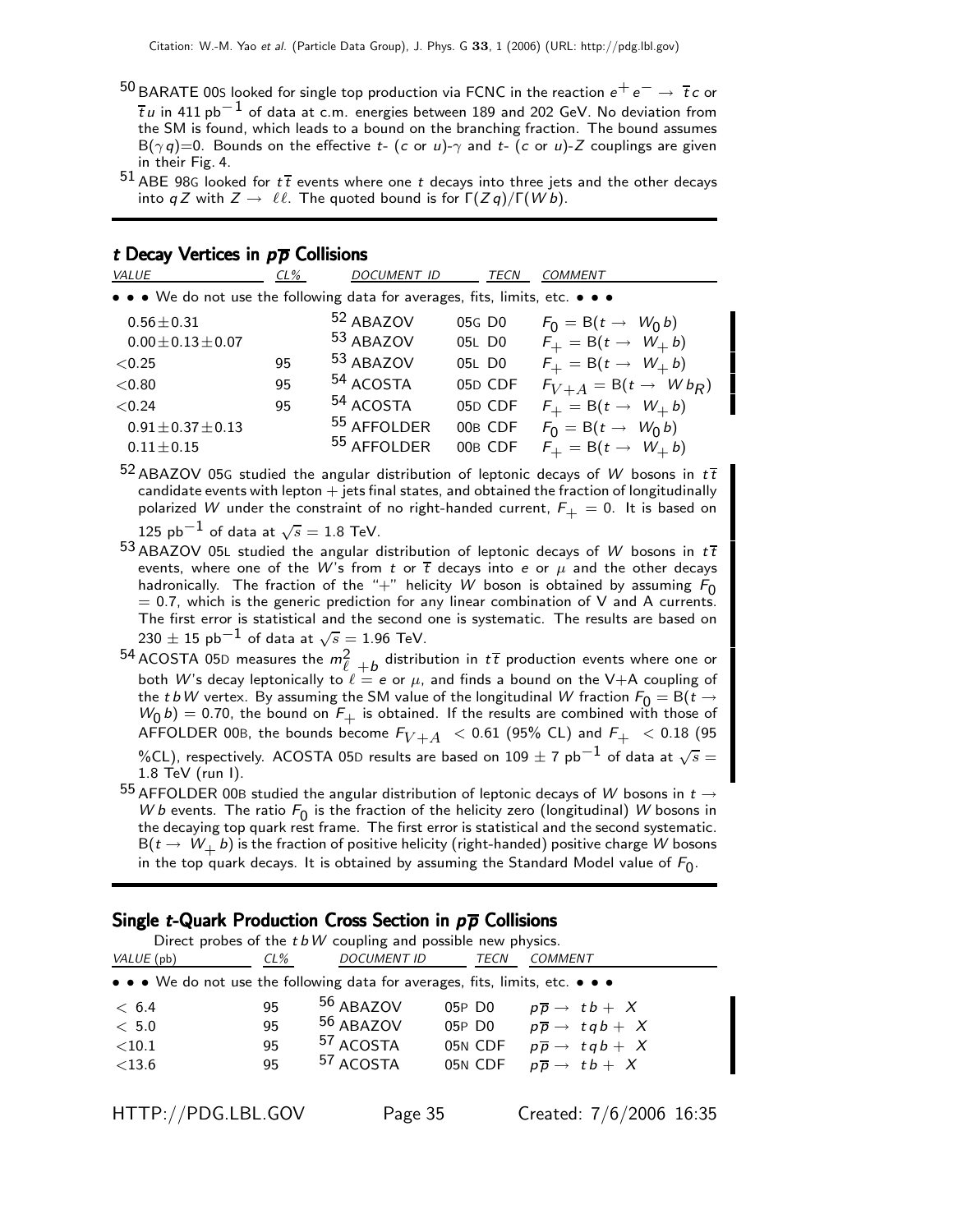| ${<}17.8$ | 95  | <sup>57</sup> ACOSTA | 05N CDF $p\overline{p} \rightarrow tb + X$ , $tqb + X$ |
|-----------|-----|----------------------|--------------------------------------------------------|
| ${<}24$   | 95  | <sup>58</sup> ACOSTA | 04H CDF $p\overline{p} \rightarrow tb+ X, tqb+ X$      |
| ${<}18$   | 95  | <sup>59</sup> ACOSTA | 02 CDF $p\overline{p} \rightarrow tb+X$                |
| $<$ 13    | 95. | $60$ ACOSTA          | 02 CDF $p\overline{p} \rightarrow tqb + X$             |

 $56$  ABAZOV 05P bounds single top-quark production from either the s-channel W-exchange process,  $q' \overline{q} \rightarrow t \overline{b}$ , or the t-channel W-exchange process,  $q'g \rightarrow q t \overline{b}$ , based on  $\sim$  230 pb $^{-1}$  of data at  $\sqrt{s}$ =1.96 TeV.

 $57$  ACOSTA 05N bounds single top-quark production from the *t*-channel W-exchange process  $(q'g \rightarrow q t \overline{b})$ , the s-channel W-exchange process  $(q' \overline{q} \rightarrow t \overline{b})$ , and from the combined cross section of t- and s-channel. The results are based on  $\sim 162$  pb<sup>-1</sup> of data at  $\sqrt{s} = 1.96$  TeV.

 $58$  ACOSTA 04H bounds single top-quark production from the s-channel W-exchange process,  $q' \overline{q} \to t \overline{b}$ , and the *t*-channel W-exchange process,  $q' g \to q t \overline{b}$ . It is based on  $\sim$  106 pb $^{-1}$  of data at  $\sqrt{s} = 1.8$  TeV (run I).

59 ACOSTA 02 bounds the cross section for single top-quark production via the s-channel W-exchange process,  $q' \overline{q} \rightarrow t \overline{b}$ . It is based on  $\sim 106$  pb $^{-1}$  of data at  $\sqrt{s}$ =1.8 TeV.

 $60$  ACOSTA 02 bounds the cross section for single top-quark production via the *t*-channel W-exchange process,  $q' g \rightarrow ~q t \overline{b}$ . It is based on  $\sim$  106 pb $^{-1}$  of data at  $\sqrt{s}{=}1.8$  TeV.

## Single t-Quark Production Cross Section in ep Collisions

| VALUE (pb)                                                                    | $CL\%$ | <i>DOCUMENT ID</i> | TECN | <i>COMMENT</i>                            |
|-------------------------------------------------------------------------------|--------|--------------------|------|-------------------------------------------|
| • • • We do not use the following data for averages, fits, limits, etc. • • • |        |                    |      |                                           |
| 0.55                                                                          | $95 -$ | $61$ AKTAS         |      | 04 H1 $e^{\pm} p \rightarrow e^{\pm} t X$ |

 $61$  AKTAS 04 looked for single top production via FCNC in  $e^{\pm}$  collisions at HERA with 118.3 pb<sup>-1</sup>, and found 5 events in the e or  $\mu$  channels while 1.31  $\pm$  0.22 events are expected from the Standard Model background. No excess was found for the hadronic channel. The observed cross section of  $\sigma(e p \to e t X) = 0.29_{-0.14}^{+0.15}$  pb at  $\sqrt{s} = 319$  GeV gives the quoted upper bound if the observed events are due to statistical fluctuation.

## $t\bar{t}$  production cross section in  $p\bar{p}$  collisions

| VALUE (pb)                                                                    | <i>DOCUMENT ID</i>   | TECN                | <b>COMMENT</b>                         |
|-------------------------------------------------------------------------------|----------------------|---------------------|----------------------------------------|
| • • • We do not use the following data for averages, fits, limits, etc. • • • |                      |                     |                                        |
| $8.6 + \frac{1.6}{1.5} \pm 0.6$                                               | <sup>62</sup> ABAZOV | 05Q D <sub>0</sub>  | $\ell$ + n jets                        |
| $8.6 + \frac{3.2}{2.7} \pm 1.1 \pm 0.6$                                       | <sup>63</sup> ABAZOV | 05R DO              | $di$ -lepton $+$ n jets                |
| $6.7 + 1.4 + 1.6 + 0.4$                                                       | <sup>64</sup> ABAZOV | 05X D <sub>0</sub>  | $\ell$ + jets / kinematics             |
| $5.3 \pm 3.3 \pm 1.3$                                                         | <sup>65</sup> ACOSTA | 05S CDF             | $\ell$ + jets / soft $\mu$ b-tag       |
| $6.6 \pm 1.1 \pm 1.5$                                                         | <sup>66</sup> ACOSTA | 05T CDF             | $\ell$ + jets / kinematics             |
| $6.0 + 1.5 + 1.2$<br>$-1.6 - 1.3$                                             | <sup>67</sup> ACOSTA | 05U CDF             | $\ell$ + jets / kinematics + vtx b-tag |
| $5.6 + 1.2 + 0.9$<br>$-1.1 - 0.6$                                             | <sup>68</sup> ACOSTA | 05 <sub>V</sub> CDF | $\ell$ + n jets                        |
| $7.0 + 2.4 + 1.6 + 0.4$                                                       | <sup>69</sup> ACOSTA | 04I CDF             | $di$ -lepton + jets + missing ET       |
|                                                                               |                      |                     |                                        |

HTTP://PDG.LBL.GOV Page 36 Created: 7/6/2006 16:35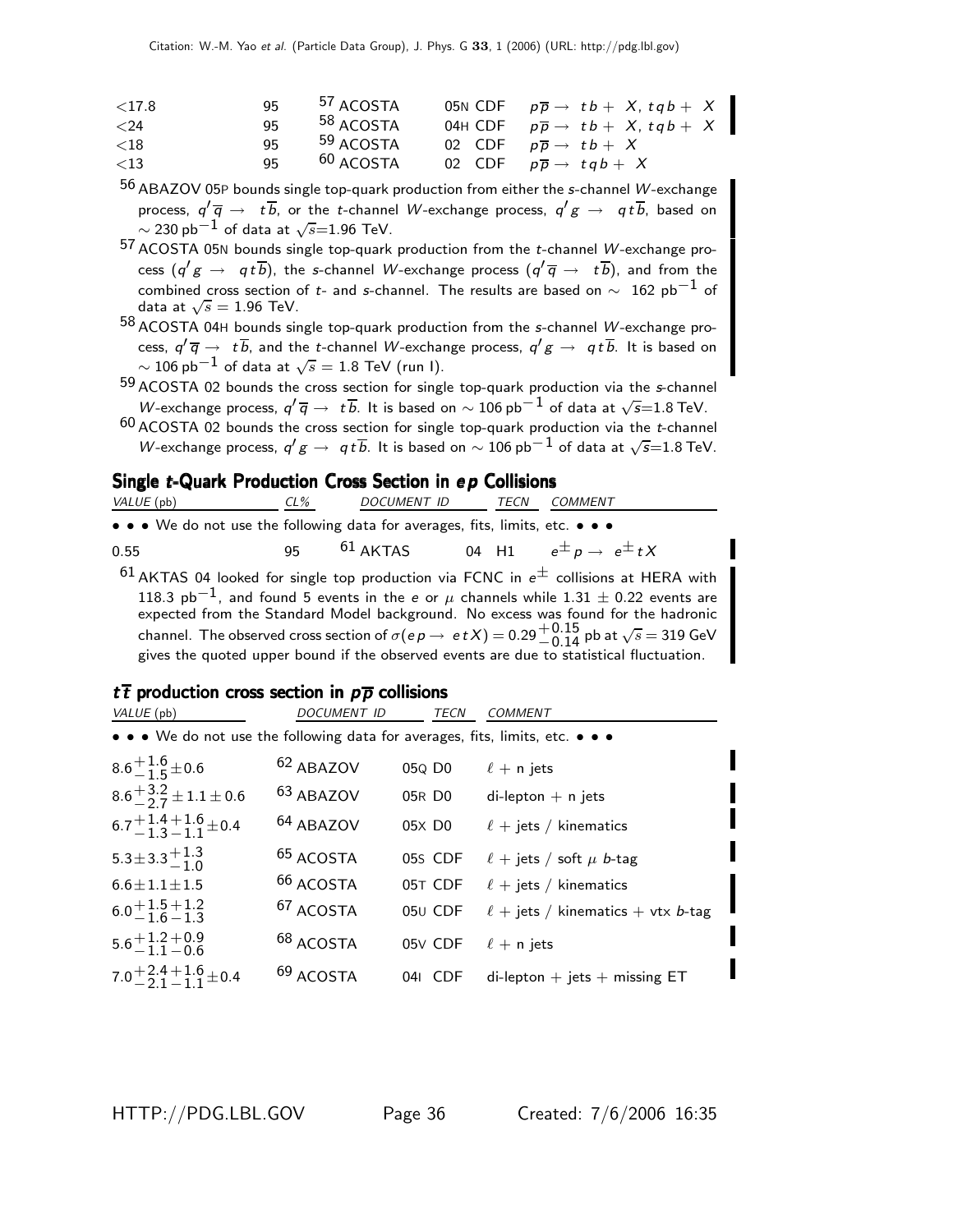- $^{62}$  ABAZOV 05Q measures the top-quark pair production cross section at  $\sqrt{s}$ =1.96 TeV with  $\sim$  230 pb $^{-1}$  of data, based on the analysis of  $W$  plus n-jet events where W decays into e or  $\mu$  plus neutrino, and at least one of the jets is b-jet like. The first error is statistical and systematic, and the second accounts for the luminosity uncertainty. The result assumes  $m_t = 175$  GeV; the mean value changes by  $(175-m_t (\text{GeV})) \times 0.06$  pb in the mass range 160 to 190 GeV.
- $63$  ABAZOV 05R measures the top-quark pair production cross section at  $\sqrt{s}=1.96$  TeV with 224–243 pb<sup>-1</sup> of data, based on the analysis of events with two charged leptons in the final state. The first error is statistical, the second one is systematic, and the last one gives the luminosity uncertainty. The result assumes  $m_t = 175$  GeV; the mean value changes by  $(175-m_t({\rm GeV}))\times 0.08$  pb in the mass range 160 to 190 GeV.
- $^{64}$  Measured at  $\sqrt{s} = 1.96$  TeV using 230 pb $^{-1}$ . Assuming  $m_t = 175$  GeV. The last error accounts for the luminosity uncertainty.
- $^{65}$  Measured at  $\sqrt{s}=1.96$  TeV using 194 pb $^{-1}$ . Assuming  $m_{t}=$  175 GeV.
- $^{66}$  Measured at  $\sqrt{s} = 1.96$  TeV using 194  $\pm$  11 pb<sup>-1</sup>. Assuming  $m_t = 175$  GeV.
- $^{67}$  Measured at  $\sqrt{s} = 1.96$  TeV using  $162 \pm 10$  pb<sup>-1</sup>. Assuming  $m_t = 175$  GeV.
- $^{68}$  ACOSTA 05V measures the top-quark pair production cross section at  $\sqrt{s} = 1.96$  TeV with  $\sim 162$  pb $^{-1}$  data, based on the analysis of W plus n-jet events where W decays into e or  $\mu$  plus neutrino, and at least one of the jets is b-jet like. Assumes  $m_t = 175$ GeV.The first error is statistical and the latter is systematic, which include the luminosity uncertainty.
- $69$  ACOSTA 04I measures the top-quark pair production cross section at  $\sqrt{s}$ =1.96 TeV with  $197 \pm 12$  pb<sup>-1</sup> data, based on the analysis of events with two charged leptons in the final state. Assumes  $m_t$  = 175 GeV. The first error is statistical, the second one is systematic, and the last one gives the luminosity uncertainty.

### t-Quark REFERENCES

| ABULENCIA      | 06D | PRL 96 022004  | A. Abulencia <i>et al.</i>                          | (CDF Collab.)    |
|----------------|-----|----------------|-----------------------------------------------------|------------------|
| Also           |     | PR D73 032003  | A. Abulencia et al.                                 | CDF Collab.)     |
| ABULENCIA      | 06G | PRL 96 152002  | A. Abulencia et al.                                 | (CDF Collab.)    |
| <b>TEVEWWG</b> | 06  | hep-ex/0603039 | CDF, D0 Collab., Tevatron Electroweak Working Group |                  |
| <b>TEVEWWG</b> | 06A | hep-ex/0604053 | CDF, D0 Collab., Tevatron Electroweak Working Group |                  |
| ABAZOV         | 05  | PL B606 25     | V.M. Abazov et al.                                  | (D0 Collab.)     |
| ABAZOV         | 05G | PL B617 1      | V.M. Abazov et al.                                  | (D0 Collab.)     |
| ABAZOV         | 05L | PR D72 011104R | V.M. Abazov et al.                                  | D0 Collab.)      |
| ABAZOV         | 05P | PL B622 265    | V.M. Abazov et al.                                  | (D0 Collab.)     |
| Also           |     | PL B517 282    | V.M. Abazov et al.                                  | (D0 Collab.)     |
| Also           |     | PR D63 031101  | B. Abbott et al.                                    | DO Collab.)      |
| ABAZOV         | 05Q | PL B626 35     | V.M. Abazov et al.                                  | DO Collab.)      |
| ABAZOV         | 05R | PL B626 55     | V.M. Abazov et al.                                  | DO Collab.)      |
| ABAZOV         | 05X | PL B626 45     | V.M. Abazov et al.                                  | (D0 Collab.)     |
| ACOSTA         | 05A | PRL 95 102002  | D. Acosta et al.                                    | (CDF Collab.)    |
| <b>ACOSTA</b>  | 05D | PR D71 031101R | D. Acosta et al.                                    | 'CDF Collab.)    |
| <b>ACOSTA</b>  | 05N | PR D71 012005  | D. Acosta et al.                                    | (CDF Collab.)    |
| <b>ACOSTA</b>  | 05S | PR D72 032002  | D. Acosta et al.                                    | CDF Collab.)     |
| <b>ACOSTA</b>  | 05T | PR D72 052003  | D. Acosta et al.                                    | CDF Collab.)     |
| <b>ACOSTA</b>  | 05U | PR D71 072005  | D. Acosta et al.                                    | CDF Collab.)     |
| ACOSTA         | 05V | PR D71 052003  | D. Acosta et al.                                    | (CDF Collab.)    |
| <b>ABAZOV</b>  | 04G | NAT 429 638    | V.M. Abazov et al.                                  | (D0 Collab.)     |
| ABDALLAH       | 04C | PL B590 21     | J. Abdallah <i>et al.</i>                           | (DELPHI Collab.) |
| <b>ACOSTA</b>  | 04H | PR D69 052003  | D. Acosta et al.                                    | (CDF Collab.)    |
| <b>ACOSTA</b>  | 041 | PRL 93 142001  | D. Acosta et al.                                    | (CDF Collab.)    |
| <b>AKTAS</b>   | 04  | EPJ C33 9      | A. Aktas et al.                                     | (H1 Collab.)     |
| <b>TEVEWWG</b> | 04  | hep-ex/0404010 | CDF, D0 Collab., Tevatron Electroweak Working Group |                  |
| CHEKANOV       | 03  | PL B559 153    | S. Chekanov et al.                                  | (ZEUS Collab.)   |
| ACHARD         | 02J | PL B549 290    | P. Achard et al.                                    | (L3 Collab.)     |
| <b>ACOSTA</b>  | 02  | PR D65 091102  | D. Acosta et al.                                    | (CDF Collab.)    |
| <b>HEISTER</b> | 02Q | PL B543 173    | A. Heister et al.                                   | (ALEPH Collab.)  |
| ABBIENDI       | 01A | EPJ C19 587    | G. Abbiendi et al.                                  | (OPAL Collab.)   |
| ABBIENDI       | 01T | PL B521 181    | G. Abbiendi et al.                                  | (OPAL Collab.)   |
| AFFOLDER       | 01  | PR D63 032003  | T. Affolder et al.                                  | (CDF Collab.)    |
|                |     |                |                                                     |                  |

HTTP://PDG.LBL.GOV Page 37 Created: 7/6/2006 16:35